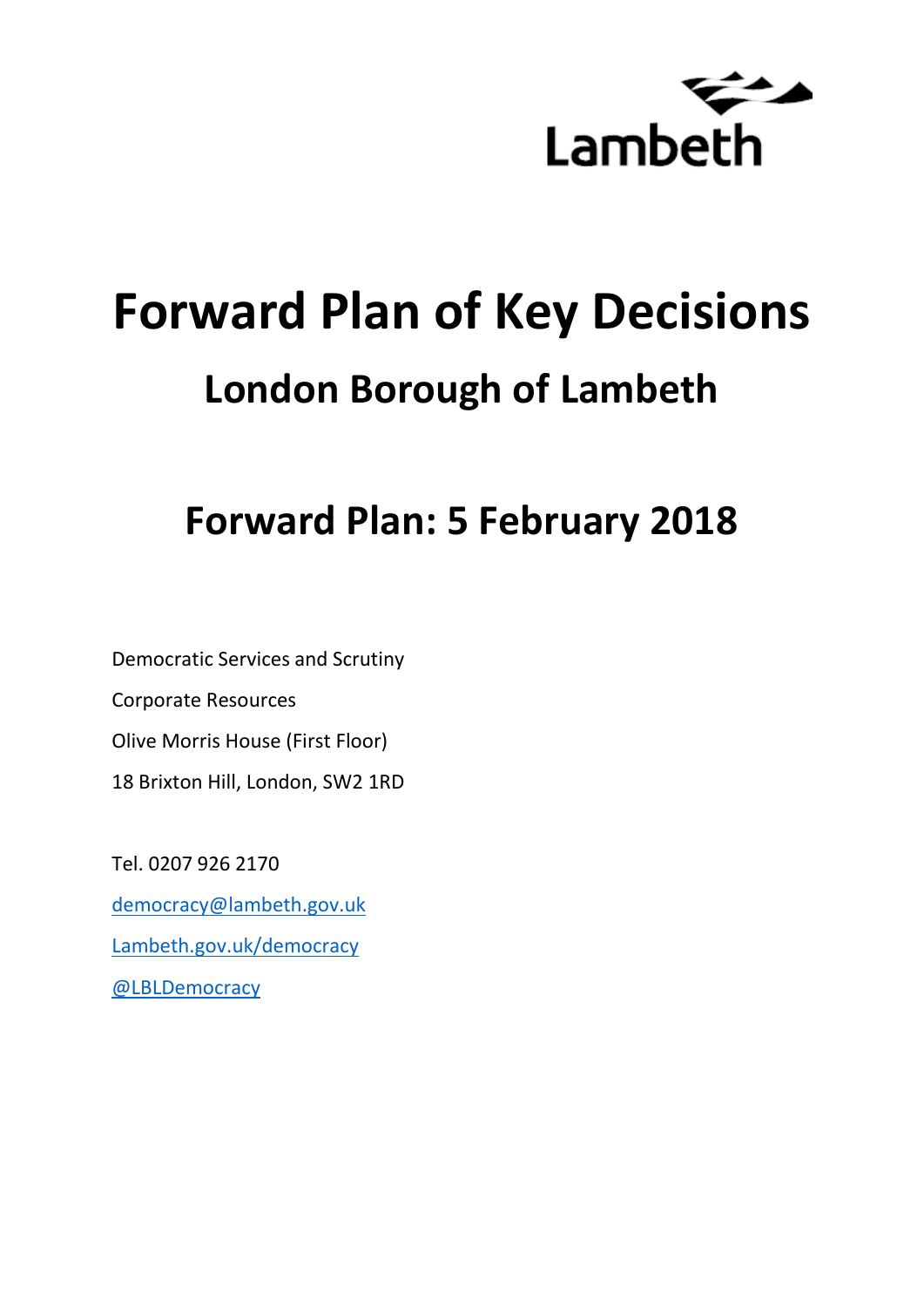#### **Notice of forthcoming Key Decisions**

Local authorities are required by law to give 28 days' notice of any key decisions to be made. The Forward Plan sets out information about the key decisions that Cabinet, individual Cabinet Members, Health and Wellbeing Board and the Better Places Joint Committee intend to make in forthcoming months. It ensures public notice of all key decisions is provided at least 28 days' in advance of the decision date.

The Forward Plan contains information about each forthcoming key decision and is published to the Council website every week, usually on a Friday.

#### **What is a Key Decision?**

The Lambeth Council Constitution defines a key decision as an executive decision that:

- 1) Requires an amendment to the Community Plan Outcomes Framework or requires a recommendation to Full Council to amend the Budget and Policy Framework.
- 2) Results in the local authority incurring expenditure, raising income or the making of savings in excess of £500,000.
- 3) Has a significant impact on:
	- a) communities living or working in an area comprising two or more wards in Lambeth;
	- b) the wellbeing of the community or the quality of service provided to a significant number of people living or working in an area; or,
	- c) Communities of interest.

The majority of key decisions are taken by the Cabinet or individual Cabinet Members (the Executive). Each Key Decision will be communicated via a comprehensive report which must be published at least five clear days before the decision is taken. Published reports can be accessed through [Decisions Online.](http://moderngov.lambeth.gov.uk/mgDelegatedDecisions.aspx?bcr=1&DM=0&DS=2&K=0&DR=&V=0) Cabinet reports will also be available in [Cabinet agenda](https://moderngov.lambeth.gov.uk/ieListMeetings.aspx?CommitteeId=225)  [packs,](https://moderngov.lambeth.gov.uk/ieListMeetings.aspx?CommitteeId=225) which are published five clear days before the meeting.

The Executive cannot consider key decisions that have not been included on the Forward Plan. However, the Council Constitution sets out procedures that can be used if a decision that has not been advertised on the Forward Plan must be taken immediately. Urgency procedures can only be used in exceptional circumstances. For further information on Access to Information procedure rules please see Part 3, Section 2 of the [Council](http://moderngov.lambeth.gov.uk/ieListMeetings.aspx?CId=738&info=1&MD=Constitution)  [Constitution](http://moderngov.lambeth.gov.uk/ieListMeetings.aspx?CId=738&info=1&MD=Constitution) or contact Democratic Services.

#### **What information is included on the Forward Plan?**

The Forward Plan gives information about:

- key decisions that are likely to be considered in forthcoming months
- the earliest date a key decision can be taken
- who will make a decision
- what consultation will be undertaken
- whether the forthcoming report is likely to include exempt or confidential information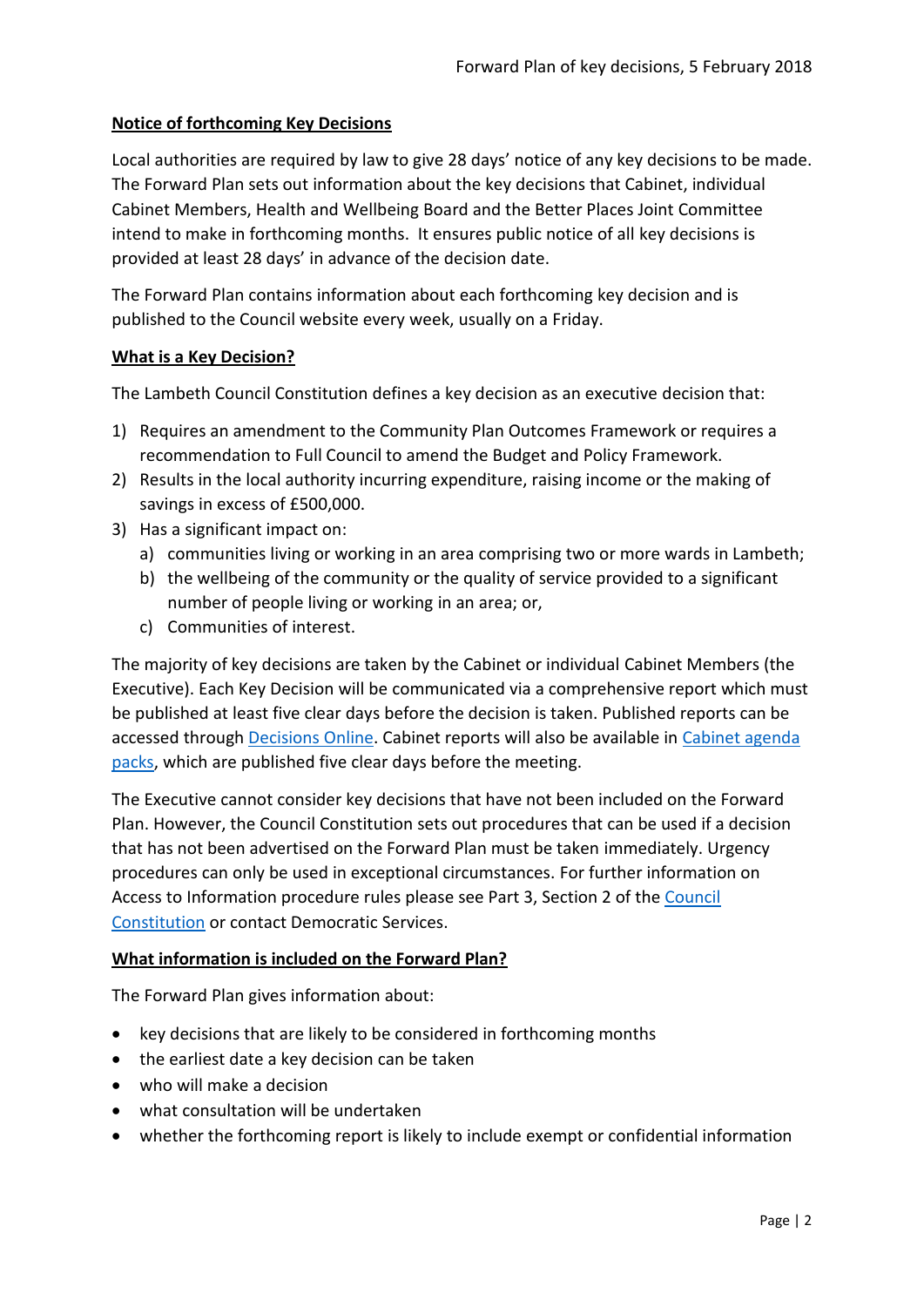- A list of background documents to be submitted to the decision maker for consideration in relation to the forthcoming decision
- who you can contact for further information

#### **Public representations and further information**

Each Forward Plan entry gives the name of the relevant officer to contact about that particular decision. Where possible, a contact name, e-mail address and telephone number are provided.

Members of the public can make representations about forthcoming decisions by:

- Contacting the Lead Officer responsible for the report
- Contacting the decision maker or relevant Cabinet Member (details can be found on the [council website\)](http://moderngov.lambeth.gov.uk/mgMemberIndex.aspx?bcr=1)
- Contacting Democratic Services

Any document listed in the Forward Plan can be requested via the Lead Officer or by contacting Democratic Services. The reader is encouraged to access any such documents electronically, however copies or extracts may be made available at the following address on request: Olive Morris House, 18 Brixton Hill, SW2 1RD.

When making representations, members of the public may submit to the decision maker any further documents relevant to the decision.

All decision dates given in the Forward Plan are subject to change. Therefore please ensure that you *always consult the latest version of the Forward Plan* for the most up to date information. Any further queries can be directed to Democratic Services.

#### **Notice of decisions likely to contain confidential or exempt information**

Local authorities are required to specify 28 days in advance of a Cabinet meeting all the reports that are likely to contain confidential or exempt information. Should this be the case, a private 'Part 2' report will be produced to accompany the main report, but will not be published. The public and press may also be asked to leave the Cabinet meeting for part of the proceedings. Any person is able to make representations if he or she believes the decision should instead be made in the open part of the meeting.

If you wish to make any such representation please contact Democratic Services. All representations will be documented in the relevant agenda a minimum of five clear days before the Cabinet meeting takes place. This will also include any response to the representations and a statement of the reasons why the meeting is be held in private.

For further information about exempt or confidential information please see the Access to Information Procedure Notes in Part 3, Section 2 of the [Council Constitution](http://www.lambeth.gov.uk/sites/default/files/ec-Council-Constitution-2014-15-approved-with-changes-November-2014.pdf) or contact Democratic Services.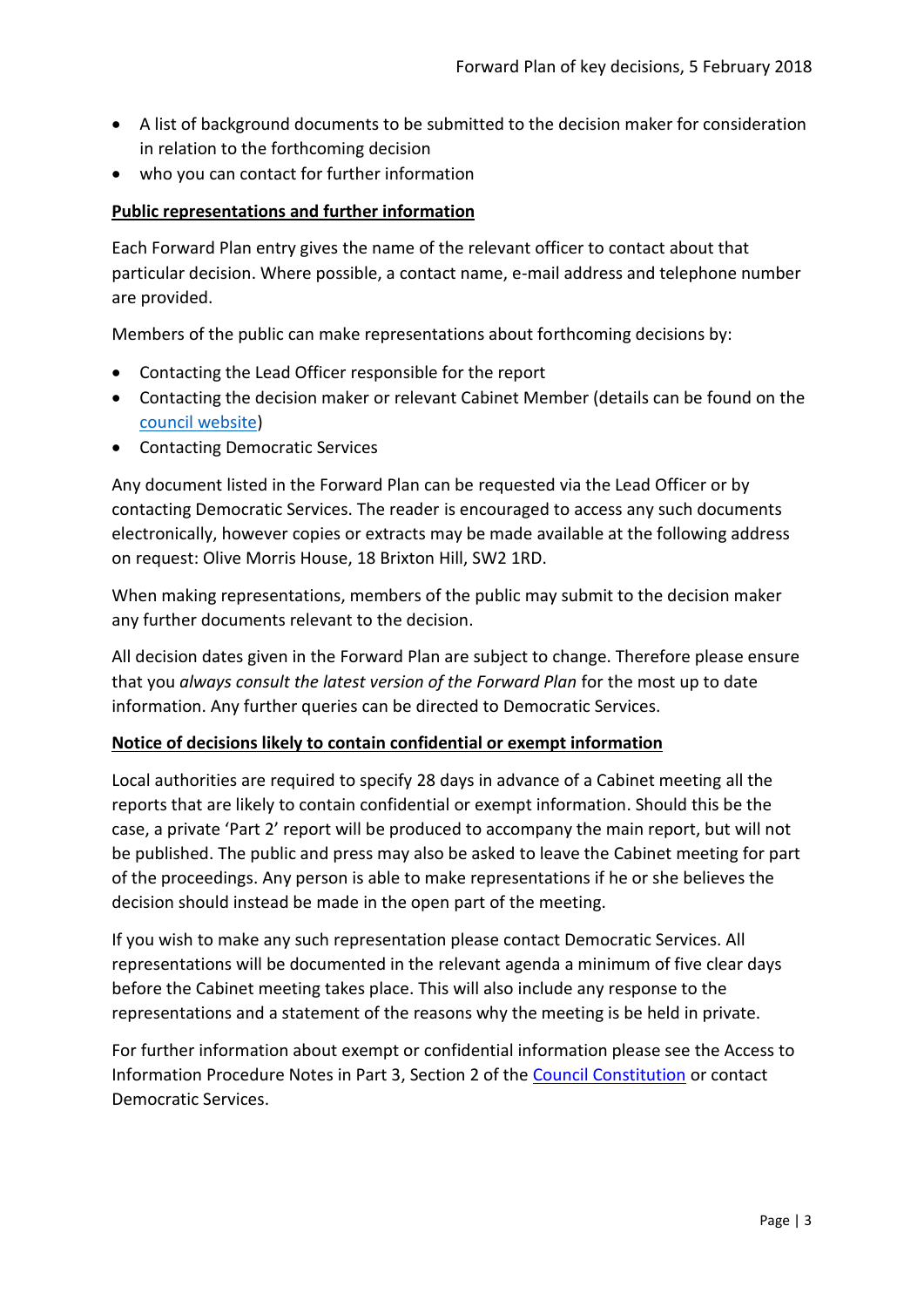| <b>Contents</b>                                                                                           |    |
|-----------------------------------------------------------------------------------------------------------|----|
| Adoption of Homes for Lambeth Assured Lifetime Tenancies                                                  | 8  |
| Adoption of Homes for Lambeth Leases and Shared Ownership Leases                                          | 9  |
| Adoption of Homes for Lambeth Business Plan                                                               | 10 |
| HRA Rent and Budget Setting 2018/19                                                                       | 11 |
| Budget Report 2018/19                                                                                     | 12 |
| Lambeth Employment and Skills Supplementary Planning Document                                             | 13 |
| Accessibility of Council Digital Services Scrutiny Commission                                             | 14 |
| South Lambeth Estate - Compulsory Purchase Order                                                          | 15 |
| Knights Walk Estate - Compulsory Purchase Order                                                           | 16 |
| Westbury Estate - Compulsory Purchase Order                                                               | 17 |
| July Finance Planning Report 2018 to 2021                                                                 | 18 |
| Neighbourhood Services Fees and Charges                                                                   | 19 |
| Legal Services Framework                                                                                  | 20 |
| Insurance London Consortium - Insurance Contracts                                                         | 21 |
| Leasehold Building Insurance Contract                                                                     | 22 |
| Server, Storage and Associated Services Contract                                                          | 23 |
| Extension of insurance legal services framework to deal with litigated compensation<br>claims and redress | 24 |
| Oracle data archiving                                                                                     | 25 |
| Loughborough Children's Centre, LEAP Programme Leasehold disposal                                         | 26 |
| Liz Atkinson Children's Centre, LEAP Programme Leasehold disposal                                         | 27 |
| Jubilee Children's Centre, LEAP Programme Leasehold disposal                                              | 28 |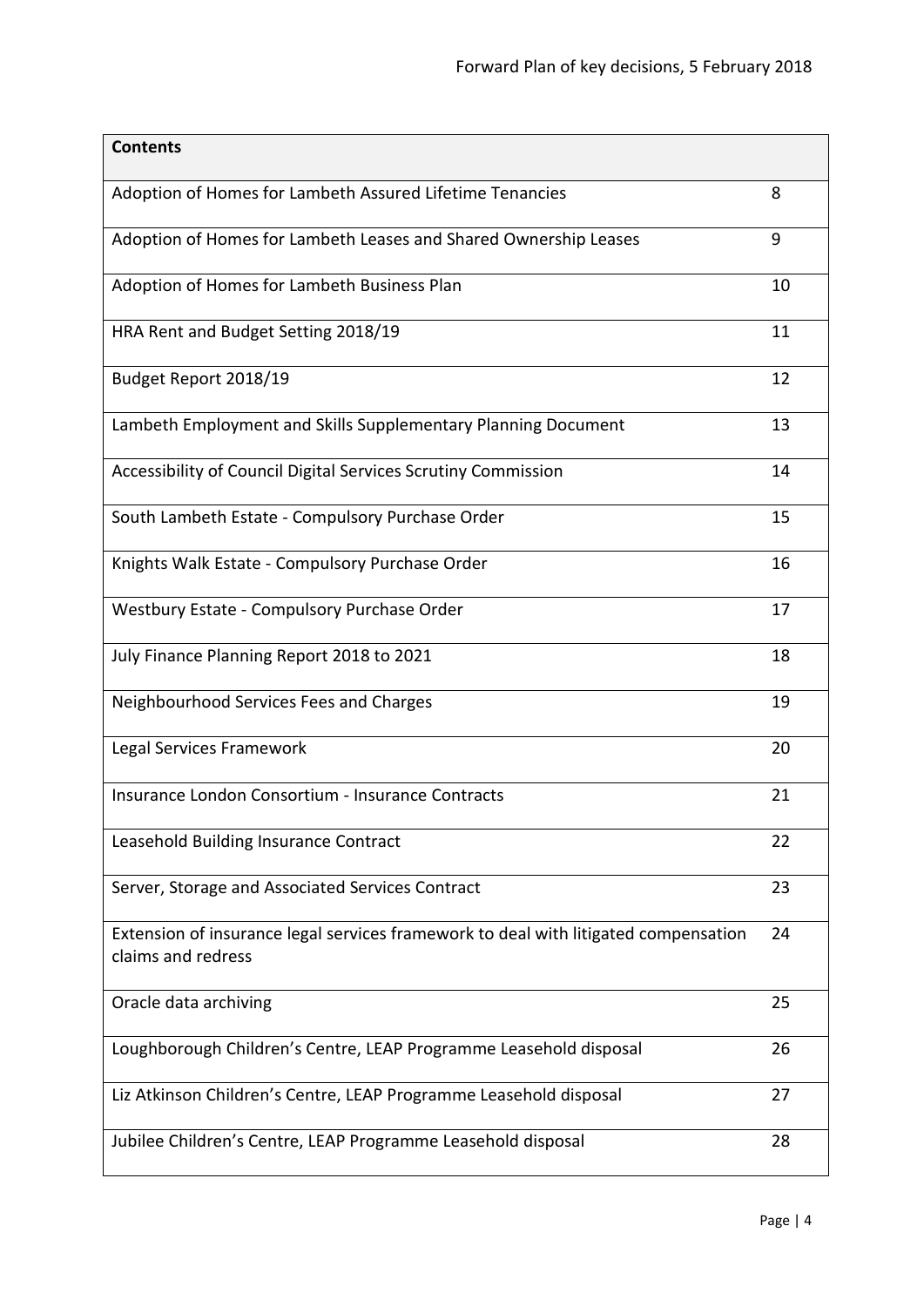| Capital investment for Lambeth's ICT Services five-year strategy                                                                                              | 29 |
|---------------------------------------------------------------------------------------------------------------------------------------------------------------|----|
| Development Options Appraisal - Fenwick Estate                                                                                                                | 30 |
| <b>One Oracle Contract Extension</b>                                                                                                                          | 31 |
| Delivery of Budget                                                                                                                                            | 32 |
| The Nine Elms Vauxhall Development Business Case                                                                                                              | 33 |
| Proposal regarding the site at the former Clapham Old Library                                                                                                 | 34 |
| Upper Norwood Joint Library                                                                                                                                   | 35 |
| Temporary Accommodation - Modular Construction on Council Owned Hostel Sites                                                                                  | 36 |
| Estate Regeneration Programme - Voids Strategy                                                                                                                | 37 |
| Prioritising homeowners for early acquisition in estate regeneration schemes                                                                                  | 38 |
| Procurement of Independent Advisers for the Estate Regeneration Programme                                                                                     | 39 |
| Development Managment Team for Central Hill                                                                                                                   | 40 |
| Disposal of Land at Lollard Street - Former Ethelred Youth Centre Site                                                                                        | 41 |
| Carmelita Centre and Orsett Street Lead Consultant Architect                                                                                                  | 42 |
| Contract extensions and variations for care and support services within Extra Care<br>Housing                                                                 | 43 |
| Care and Support at Bankhouse - a Newly Developed Extra Care Scheme                                                                                           | 44 |
| Tenancy Support Service - Single Homeless Project                                                                                                             | 45 |
| Independent and Living Carers Partnership (ILCP) Contract Extension                                                                                           | 46 |
| Contract extension for commissioned Adult Mental Health services: including<br>floating support, supported accommodation and Living Well Partnership services | 47 |
| Phase 1 of the Lambeth Early Action Partnership (LEAP) Capital Works Programme.                                                                               | 48 |
| Works to Jubilee Primary School as part of the LEAP programme                                                                                                 | 49 |
| Works to St Stephens C or E Primary School as part of the LEAP programme.                                                                                     | 50 |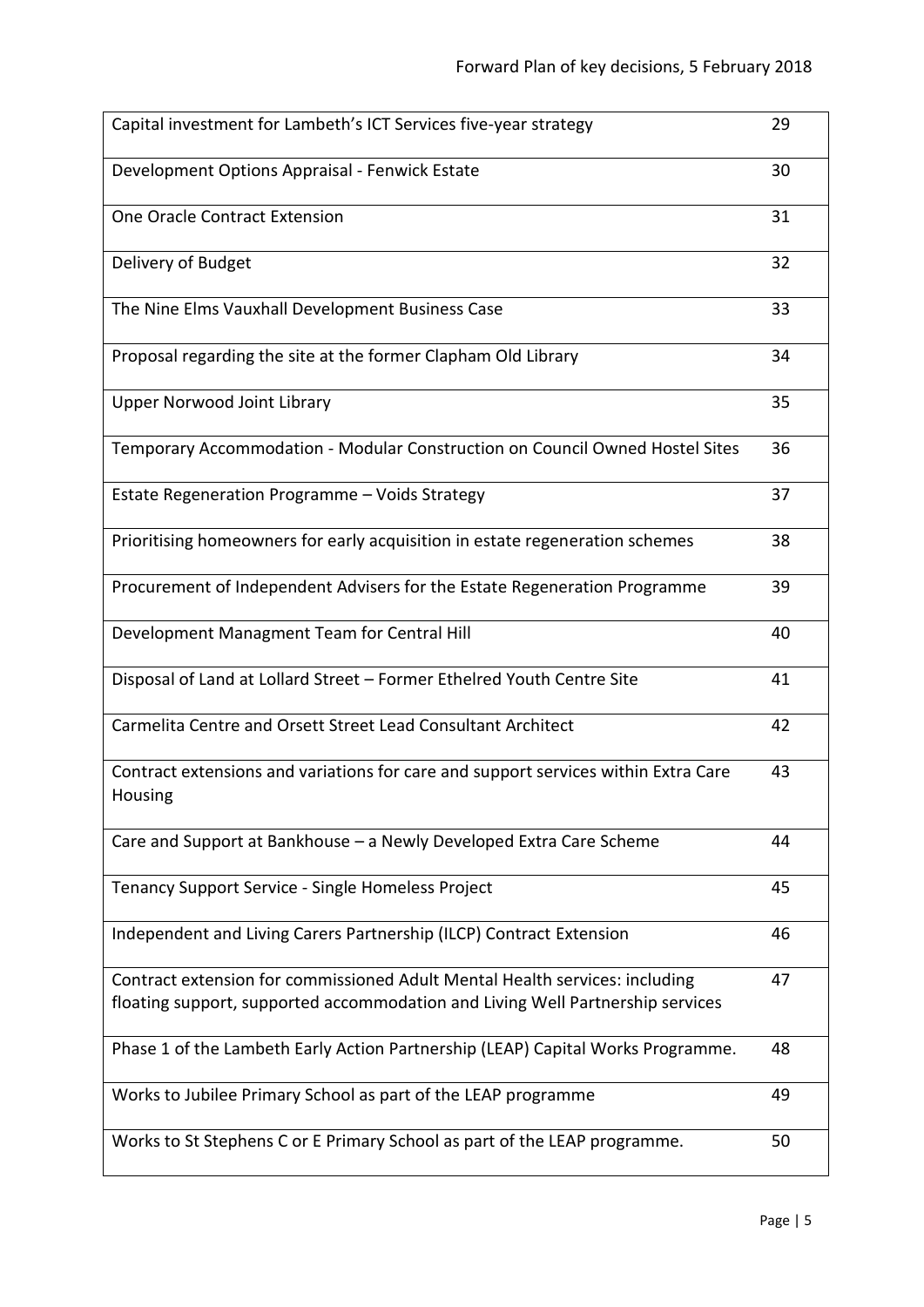| <b>Commercial Waste Options</b>                                                                                                                         | 51 |
|---------------------------------------------------------------------------------------------------------------------------------------------------------|----|
| Appointment of a contractor to deliver cycle parking in Lambeth                                                                                         | 52 |
| Asbestos Surveys and Removals                                                                                                                           | 53 |
| Floating car clubs                                                                                                                                      | 54 |
| Hubert Grove Footbridge Refurbishment/Repair Works 2017-19                                                                                              | 55 |
| Commencement of formal consultation on the proposed transfer of Lambeth HRA<br>properties in the London Boroughs of Bromley, Croydon, Merton and Sutton | 56 |
| Regenter Myatts Field North Settlement Agreement                                                                                                        | 57 |
| <b>Consultancy Services for Lambeth</b>                                                                                                                 | 58 |
| Mental Health Accommodation and Community Support contract.                                                                                             | 59 |
| Extension to pilot level 3 specialist weight management service for children                                                                            | 60 |
| <b>Gateway Mental Health Support Service</b>                                                                                                            | 61 |
| Extension and Variation of s75 partnership agreement with NHS Lambeth CCG                                                                               | 62 |
| Service to prevent and reduce offending                                                                                                                 | 63 |
| Welfare, Employment and Skills - S106 Budget Commitment 2017-20                                                                                         | 64 |
| Recommended CIL Allocation for the Stockwell, Vassall, Larkhall Co-operative Local<br>Investment Plan (CLIP)                                            | 65 |
| Transforming Waterloo - The Waterloo City Hub                                                                                                           | 66 |
| Redevelopment of 114 - 118 Lower Marsh                                                                                                                  | 67 |
| Conversion of Brixton Recreation Centre storage space to work space                                                                                     | 68 |
| Oval and Prince's Co-operative Local Investment Plan                                                                                                    | 69 |
| Gipsy Hill, Knight's Hill and Thurlow Park Co-operative Local Investment Plan                                                                           | 70 |
| Future Use of International House                                                                                                                       | 71 |
| Article 4 Direction for change of use from office to residential - Central Activities<br>Zone                                                           | 72 |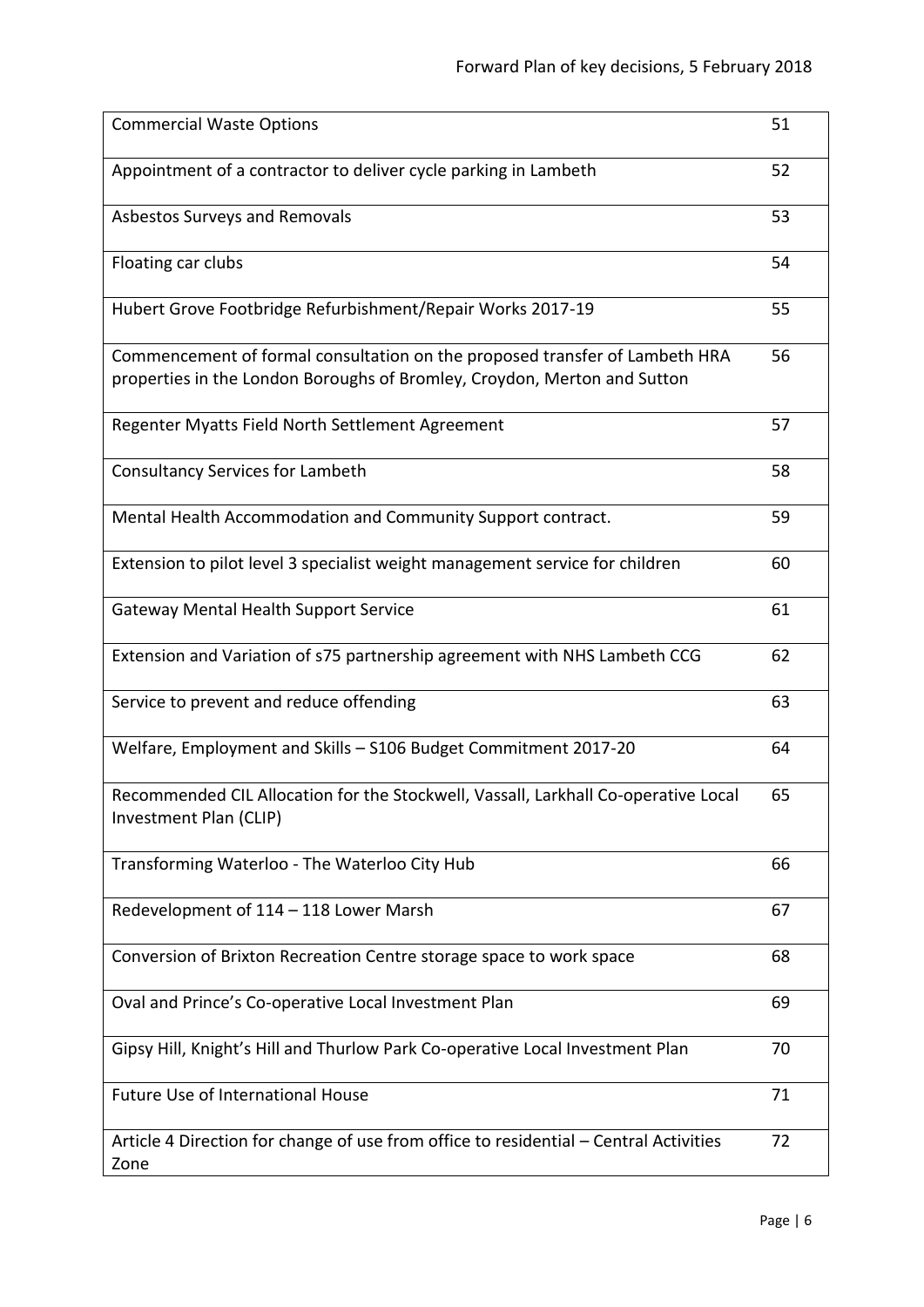| <b>Contract for Mortuary Provision</b>                                                                 | 73 |
|--------------------------------------------------------------------------------------------------------|----|
| Advertising / Sponsorship Trial                                                                        | 74 |
| Contract Award - Carnegie Building                                                                     | 75 |
| London Eye S106 Agreement                                                                              | 76 |
| Contract award - Fleet replacement for Lambeth Landscapes                                              | 77 |
| Vauxhall Park Development                                                                              | 78 |
| Establishing an integrated gateway for homeless 16-21 year-olds                                        | 79 |
| Supported housing for young people aged 16-21                                                          | 80 |
| Schools Broadband 1st Sept 2017 - 31st August 2020                                                     | 81 |
| Construction of a SEND resource base at Archbishop Sumner Primary School                               | 82 |
| Woodmansterne Secondary Enabling Works and Minor Modifications to the Primary<br>School.               | 83 |
| Telferscot SEN Resource Base works                                                                     | 84 |
| Contract Extension of Children's Independent Fostering Agencies (IFA) and<br>Residential care services | 85 |
| Adoption Support to include financial plan/or settlement for breach of<br>confidentiality              | 86 |
| School admissions policy and arrangements for 2019/20 entry                                            | 87 |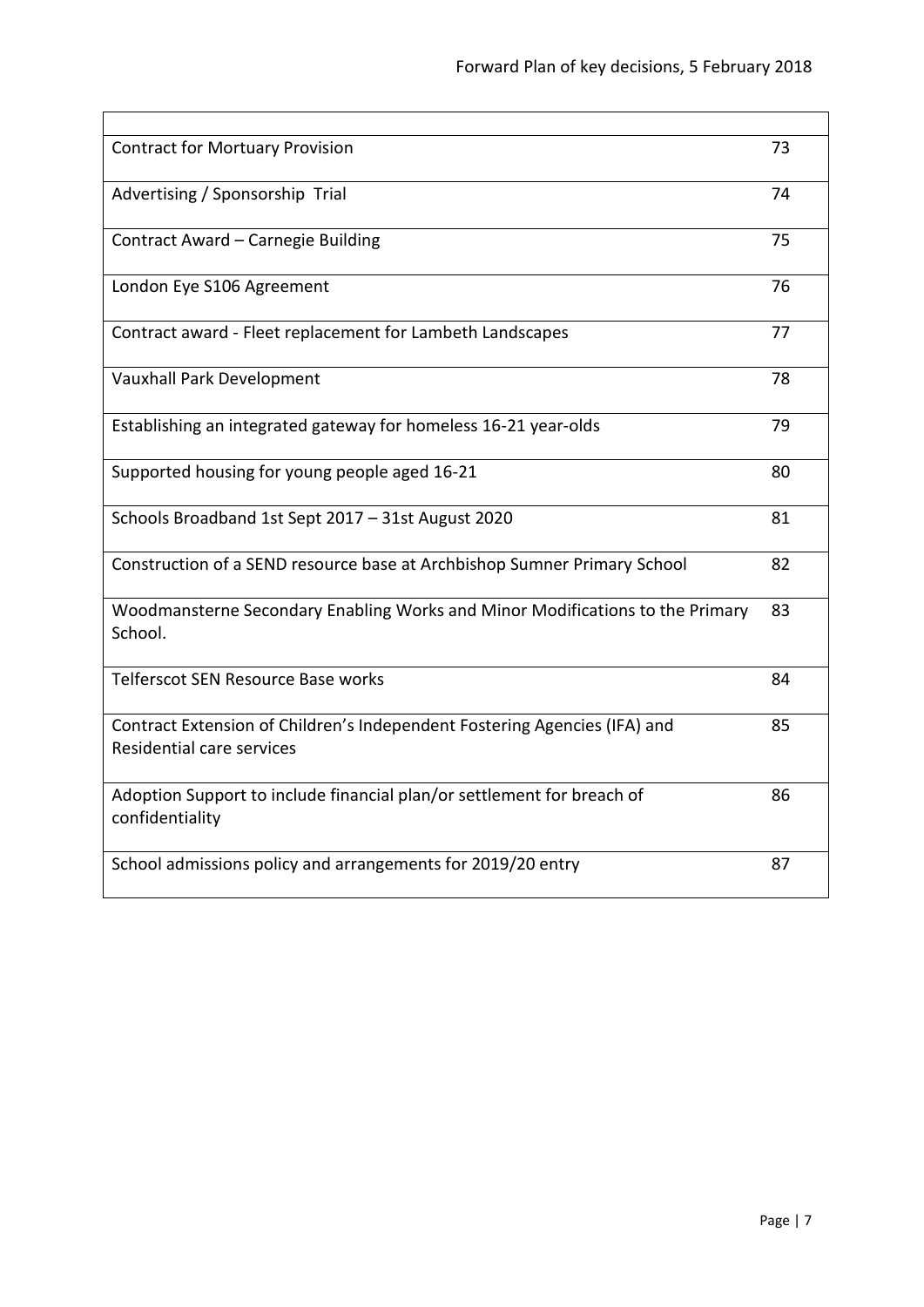<span id="page-7-0"></span>

| Decision: Adoption of Homes for Lambeth Assured Lifetime Tenancies                                                                              |                               |  |
|-------------------------------------------------------------------------------------------------------------------------------------------------|-------------------------------|--|
| This report presents the proposed future Assured Lifetime Tenancies, which Homes for<br>Lambeth will be required to adopt.                      |                               |  |
| Ward(s) affected: All Wards; Prince's                                                                                                           |                               |  |
| Exempt or confidential information:                                                                                                             | <b>Consultation details:</b>  |  |
| Decision to be taken by:<br>Cabinet                                                                                                             | Decision date:<br>22 Jan 2018 |  |
| <b>Background documents:</b>                                                                                                                    |                               |  |
| Adoption of Homes for Lambeth Assured Lifetime Tenancies                                                                                        |                               |  |
| For further information about this key decision, please contact:<br>Julian Hart, Housing Regeneration Programme Manager<br>jhart@lambeth.gov.uk |                               |  |
| Tel: 07799 775362                                                                                                                               |                               |  |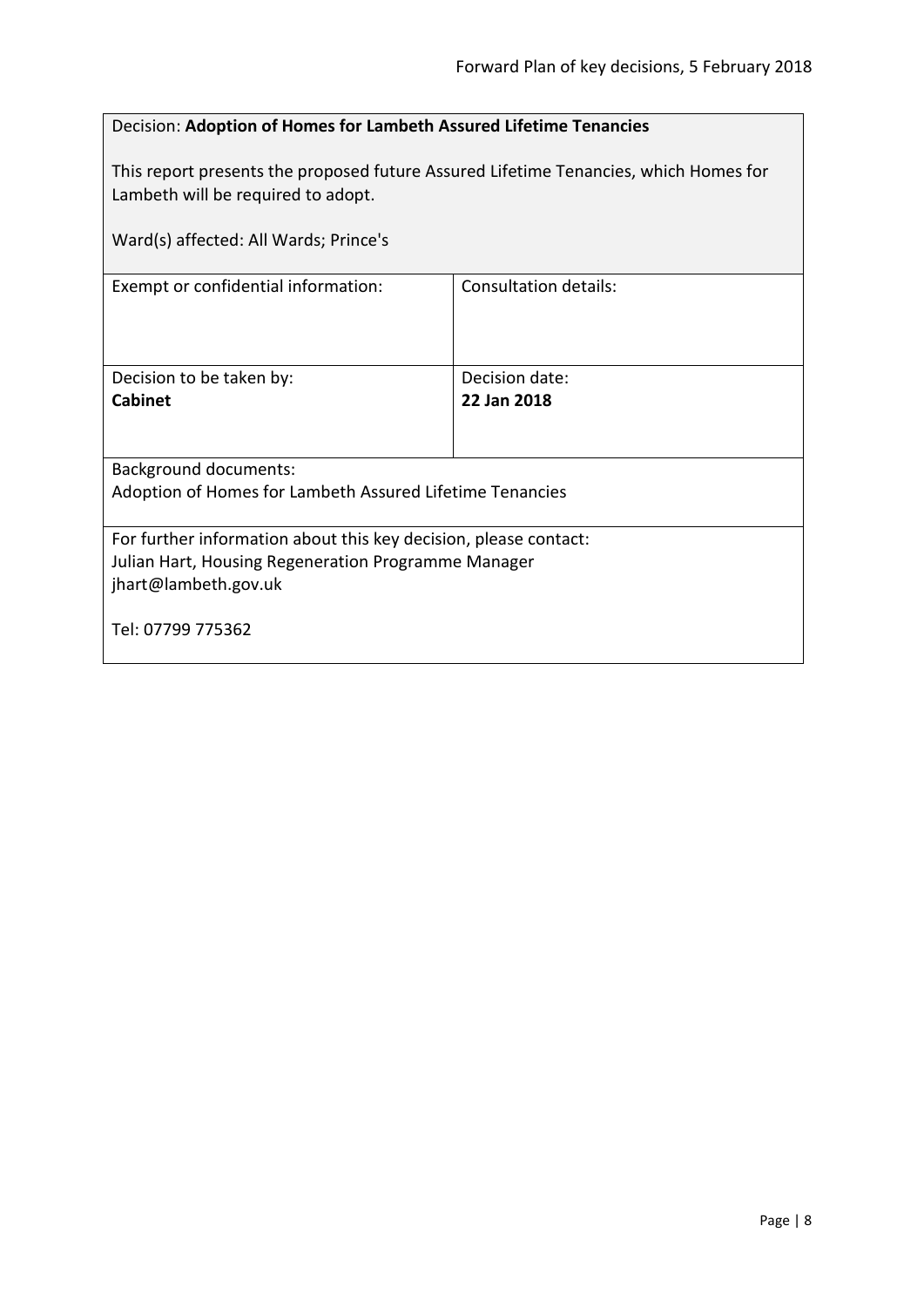<span id="page-8-0"></span>

| Decision: Adoption of Homes for Lambeth Leases and Shared Ownership Leases                                                                      |                               |  |
|-------------------------------------------------------------------------------------------------------------------------------------------------|-------------------------------|--|
| This report presents the proposed future Leases and Shared Ownership Leases, which<br>Homes for Lambeth will be required to adopt.              |                               |  |
| Ward(s) affected: All Wards; Tulse Hill                                                                                                         |                               |  |
| Exempt or confidential information:                                                                                                             | <b>Consultation details:</b>  |  |
| Decision to be taken by:<br>Cabinet                                                                                                             | Decision date:<br>22 Jan 2018 |  |
| <b>Background documents:</b>                                                                                                                    |                               |  |
| Adoption of Homes for Lambeth Leases and Shared Ownership Leases                                                                                |                               |  |
| For further information about this key decision, please contact:<br>Julian Hart, Housing Regeneration Programme Manager<br>jhart@lambeth.gov.uk |                               |  |
| Tel: 07799 775362                                                                                                                               |                               |  |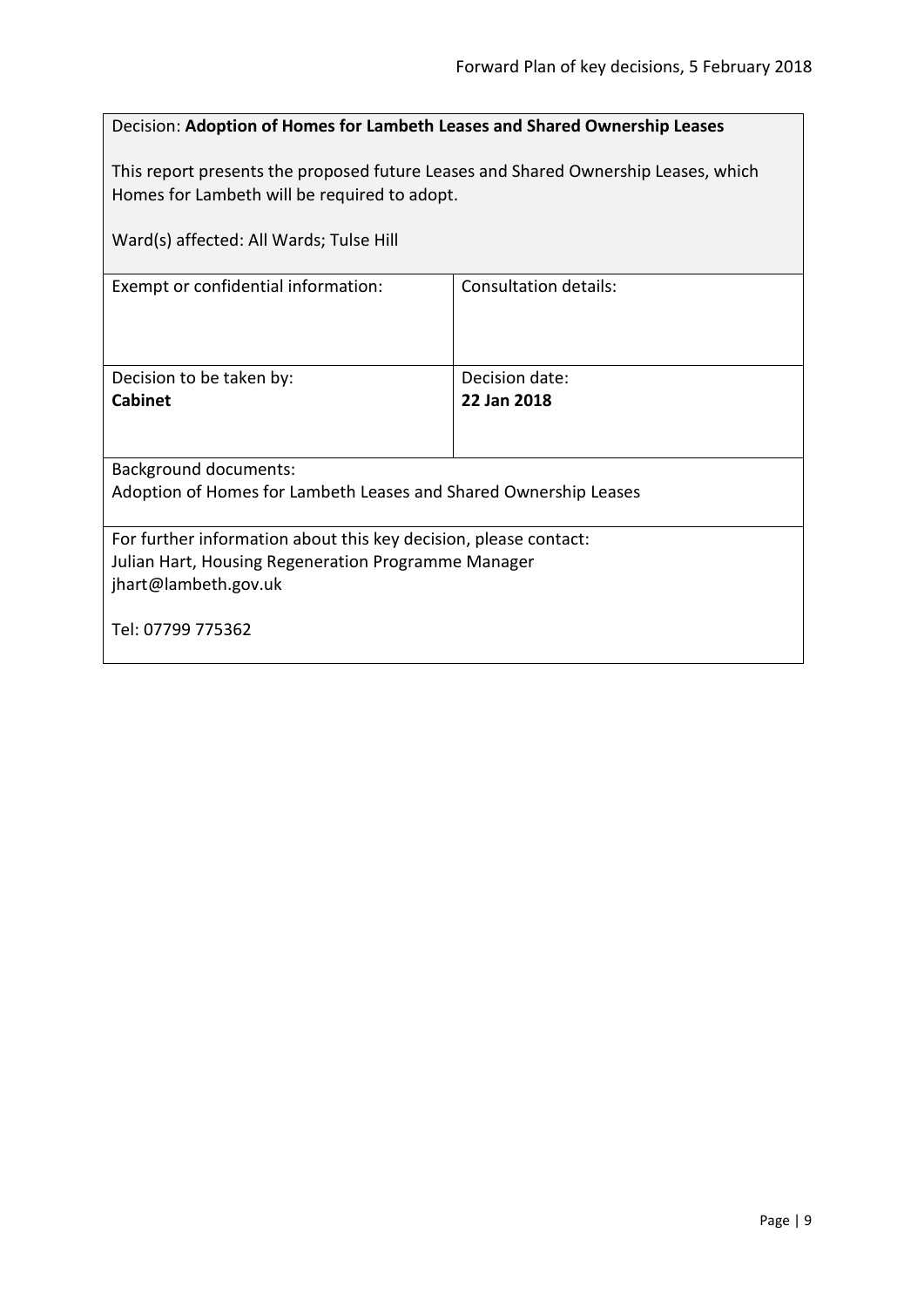<span id="page-9-0"></span>

| Decision: Adoption of Homes for Lambeth Business Plan                                                                                                                                                |                               |  |
|------------------------------------------------------------------------------------------------------------------------------------------------------------------------------------------------------|-------------------------------|--|
| This report will present for adoption the Homes for Lambeth Business Plan for the next 12 to 18<br>months.                                                                                           |                               |  |
| Ward(s) affected: All Wards                                                                                                                                                                          |                               |  |
| Exempt or confidential information:<br>Part exempt<br>Information relating to the financial or<br>business affairs of any particular person<br>(including the authority holding that<br>information) | <b>Consultation details:</b>  |  |
| Decision to be taken by:<br><b>Cabinet</b>                                                                                                                                                           | Decision date:<br>22 Jan 2018 |  |
| <b>Background documents:</b>                                                                                                                                                                         |                               |  |
| Adoption of Homes for Lambeth Business Plan                                                                                                                                                          |                               |  |
| For further information about this key decision, please contact:<br>Julian Hart, Housing Regeneration Programme Manager<br>jhart@lambeth.gov.uk<br>Tel: 07799 775362                                 |                               |  |
|                                                                                                                                                                                                      |                               |  |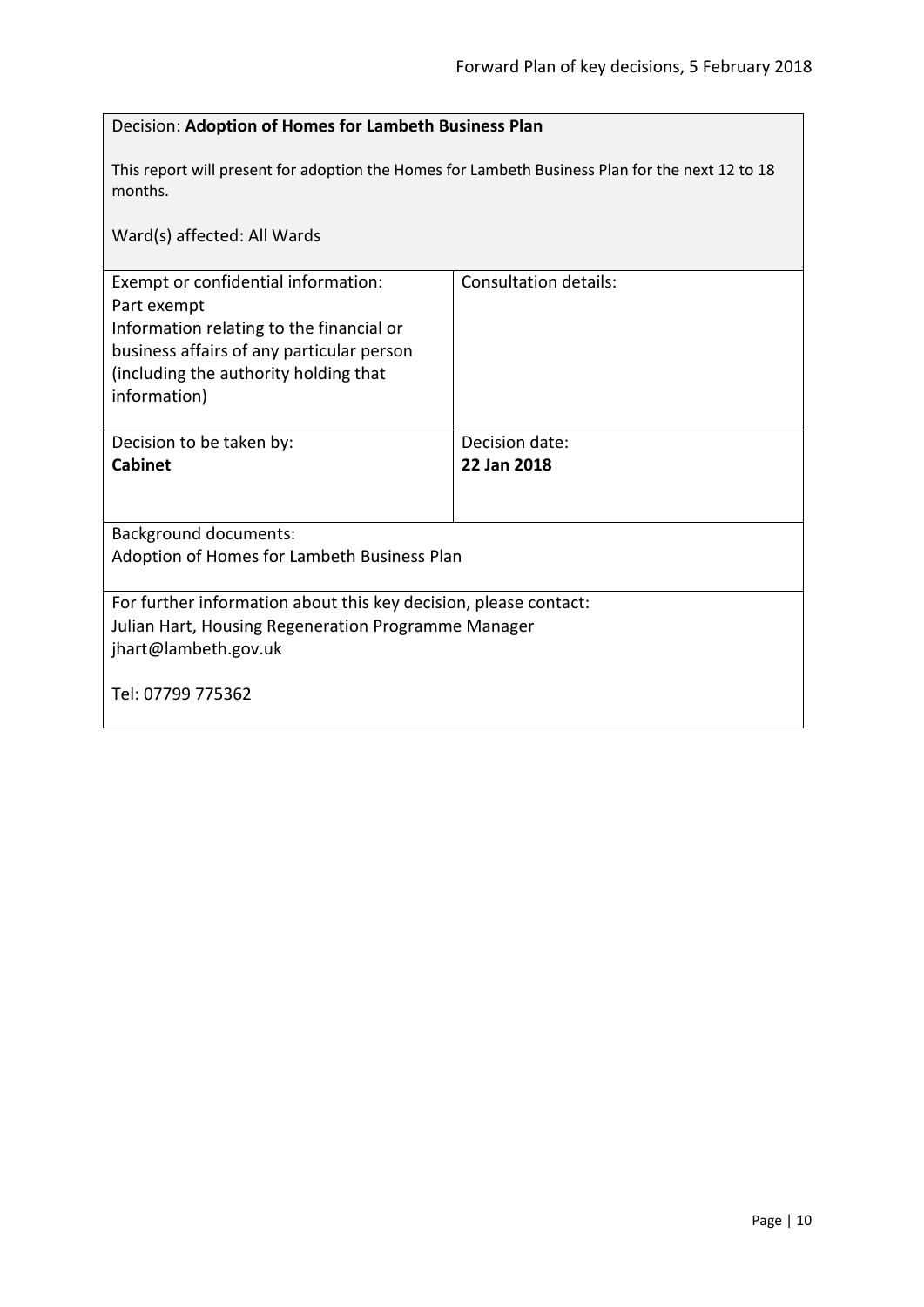<span id="page-10-0"></span>

| Decision: HRA Rent and Budget Setting 2018/19                                                         |                              |  |
|-------------------------------------------------------------------------------------------------------|------------------------------|--|
| To agree the Housing Revenue Account (HRA) and budget, and to agree the rents and service<br>charges. |                              |  |
| Ward(s) affected: All Wards                                                                           |                              |  |
| Exempt or confidential information:                                                                   | <b>Consultation details:</b> |  |
|                                                                                                       |                              |  |
| Decision to be taken by:                                                                              | Decision date:               |  |
| Cabinet                                                                                               | 22 Jan 2018                  |  |
|                                                                                                       |                              |  |
| <b>Background documents:</b>                                                                          |                              |  |
| HRA Rent and Budget Setting 2018/19                                                                   |                              |  |
| For further information about this key decision, please contact:                                      |                              |  |
| Andrew Ramsden, Assistant Director of Finance                                                         |                              |  |
| ARamsden@lambeth.gov.uk                                                                               |                              |  |
| Tel: 020 7926 9946                                                                                    |                              |  |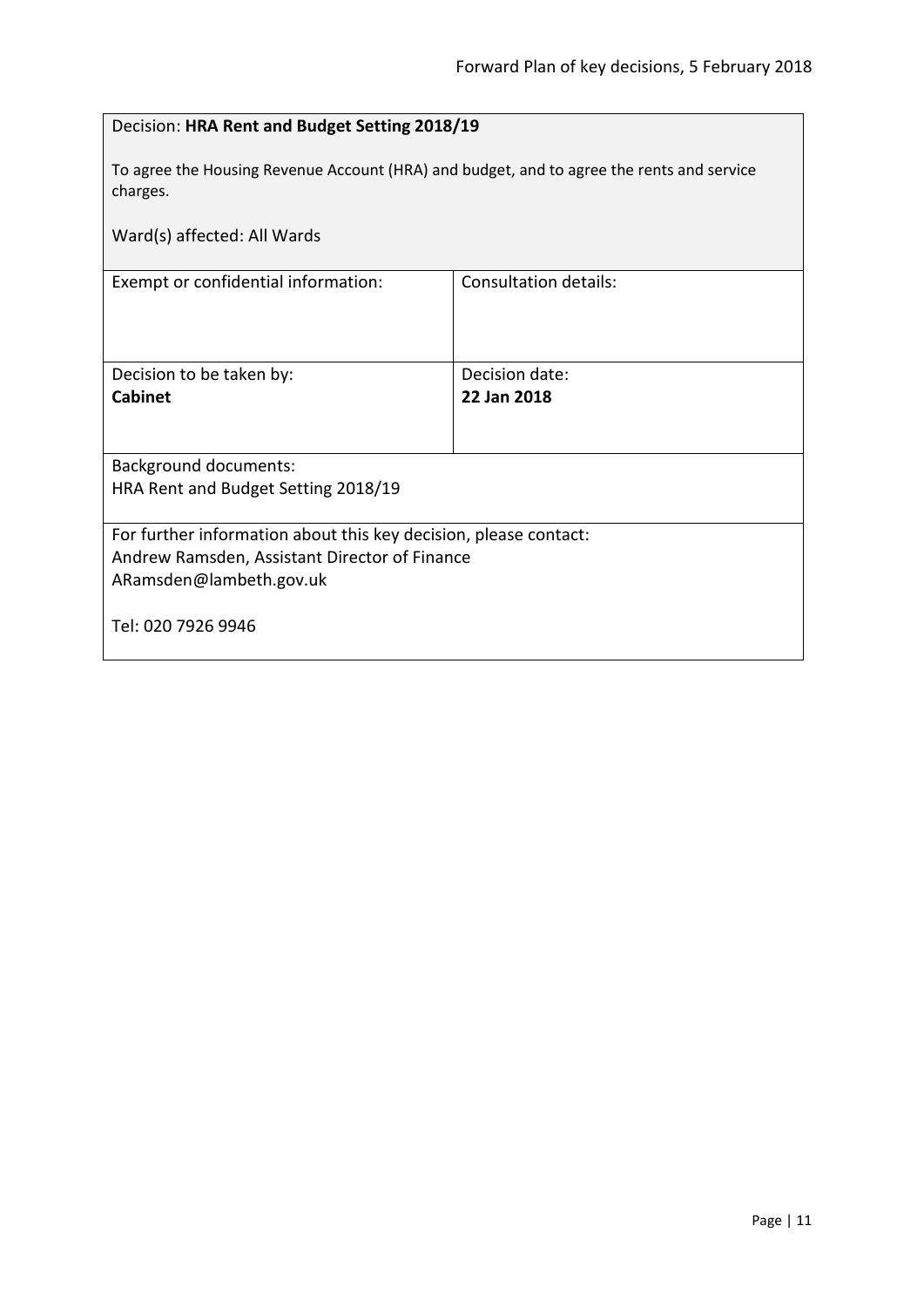#### <span id="page-11-0"></span>Decision: **Budget Report 2018/19**

The report sets the budget of the council for 2018/19 and outlines the Medium Term Financial Strategy to 2020/21. This will also capture the Capital Investment Programme for the same period. A number of strategies are also addressed through this report, such as the council's treasury management and financial management strategies.

| Consultation details:                                            |  |  |
|------------------------------------------------------------------|--|--|
|                                                                  |  |  |
|                                                                  |  |  |
|                                                                  |  |  |
| Decision date:                                                   |  |  |
| 5 Feb 2018                                                       |  |  |
|                                                                  |  |  |
|                                                                  |  |  |
| <b>Background documents:</b>                                     |  |  |
|                                                                  |  |  |
|                                                                  |  |  |
| For further information about this key decision, please contact: |  |  |
| Christina Thompson, Director of Finance                          |  |  |
| CThompson3@lambeth.gov.uk                                        |  |  |
|                                                                  |  |  |
|                                                                  |  |  |
|                                                                  |  |  |
|                                                                  |  |  |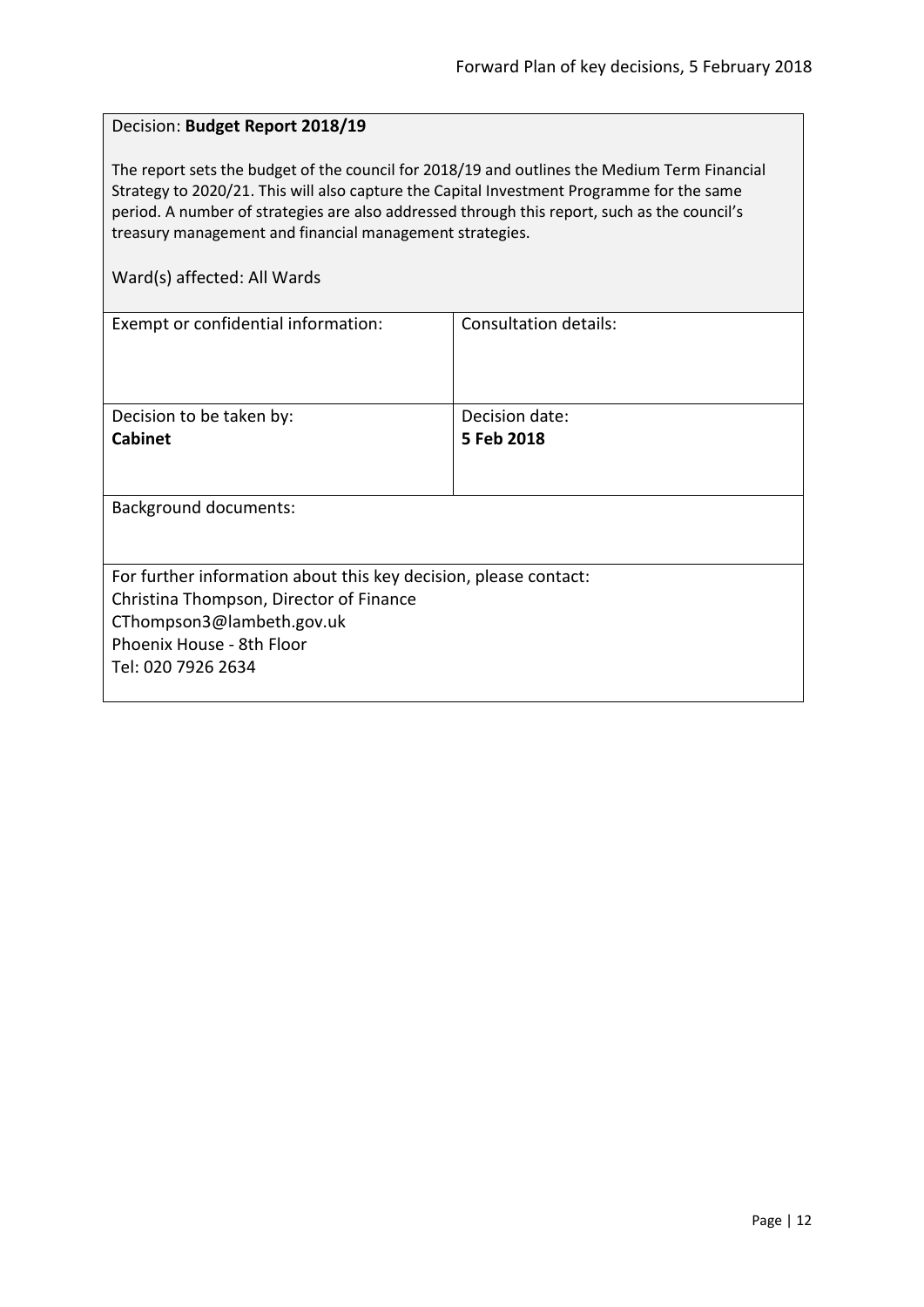#### <span id="page-12-0"></span>Decision: **Lambeth Employment and Skills Supplementary Planning Document**

To adopt the Employment and Skills Supplementary Planning Document, taking account of the outcome of the two rounds of public consultation.

| Ward(s) affected: All Wards                                      |                       |  |
|------------------------------------------------------------------|-----------------------|--|
| Exempt or confidential information:                              | Consultation details: |  |
|                                                                  |                       |  |
| Decision to be taken by:                                         | Decision date:        |  |
| <b>Cabinet</b>                                                   | 5 Feb 2018            |  |
|                                                                  |                       |  |
| Background documents:                                            |                       |  |
| Lambeth Employment and Skills Supplementary Planning Document    |                       |  |
|                                                                  |                       |  |
| For further information about this key decision, please contact: |                       |  |
| John Bennett, Lead Commissioner - Welfare Employment and Skills  |                       |  |
| JBennett7@lambeth.gov.uk                                         |                       |  |
| Room 113, Lambeth Town Hall                                      |                       |  |
| Tel: 020 7926 6452                                               |                       |  |
|                                                                  |                       |  |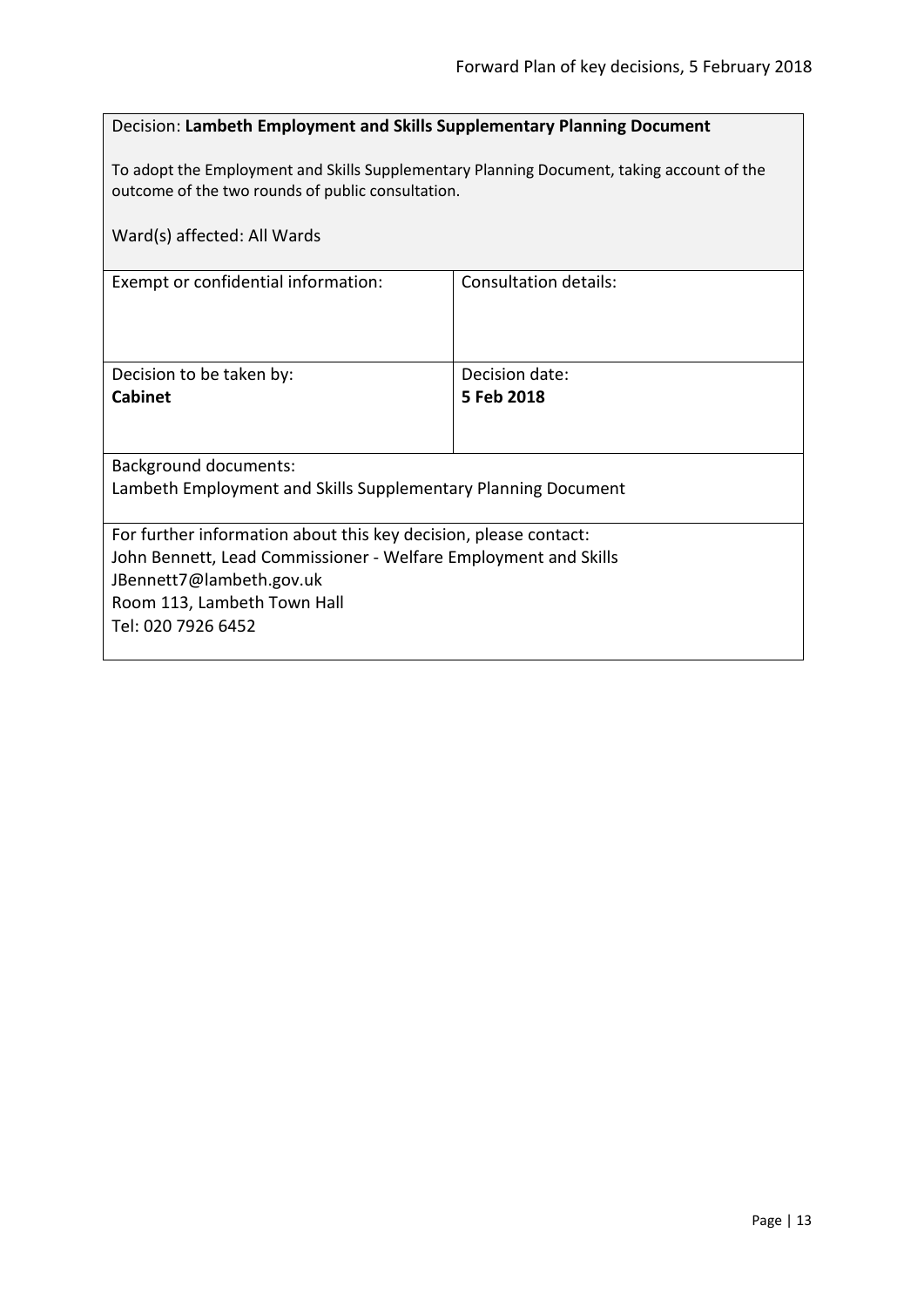#### <span id="page-13-0"></span>Decision: **Accessibility of Council Digital Services Scrutiny Commission**

The commission looked at various aspects of digital accessibility including the website user interface, frontline access & support and procedures & processes, and makes recommendations aimed at securing improvements in these areas in order that residents with access needs are not disadvantaged by the 'channel shift' from more traditional forms of customer interaction to digital.

The Cabinet report will consist of a cover report providing background, the Commission's final report (including a series of recommendations), and a departmental action plan responding to these recommendations, for which approval will be sought.

| Exempt or confidential information:                              | Consultation details: |  |
|------------------------------------------------------------------|-----------------------|--|
|                                                                  |                       |  |
|                                                                  |                       |  |
|                                                                  |                       |  |
| Decision to be taken by:                                         | Decision date:        |  |
| <b>Cabinet</b>                                                   | 19 Mar 2018           |  |
|                                                                  |                       |  |
|                                                                  |                       |  |
| <b>Background documents:</b>                                     |                       |  |
|                                                                  |                       |  |
|                                                                  |                       |  |
| For further information about this key decision, please contact: |                       |  |
| Gary O'Key                                                       |                       |  |
| gokey@lambeth.gov.uk                                             |                       |  |
|                                                                  |                       |  |
| Tel: 020 7926 2183                                               |                       |  |
|                                                                  |                       |  |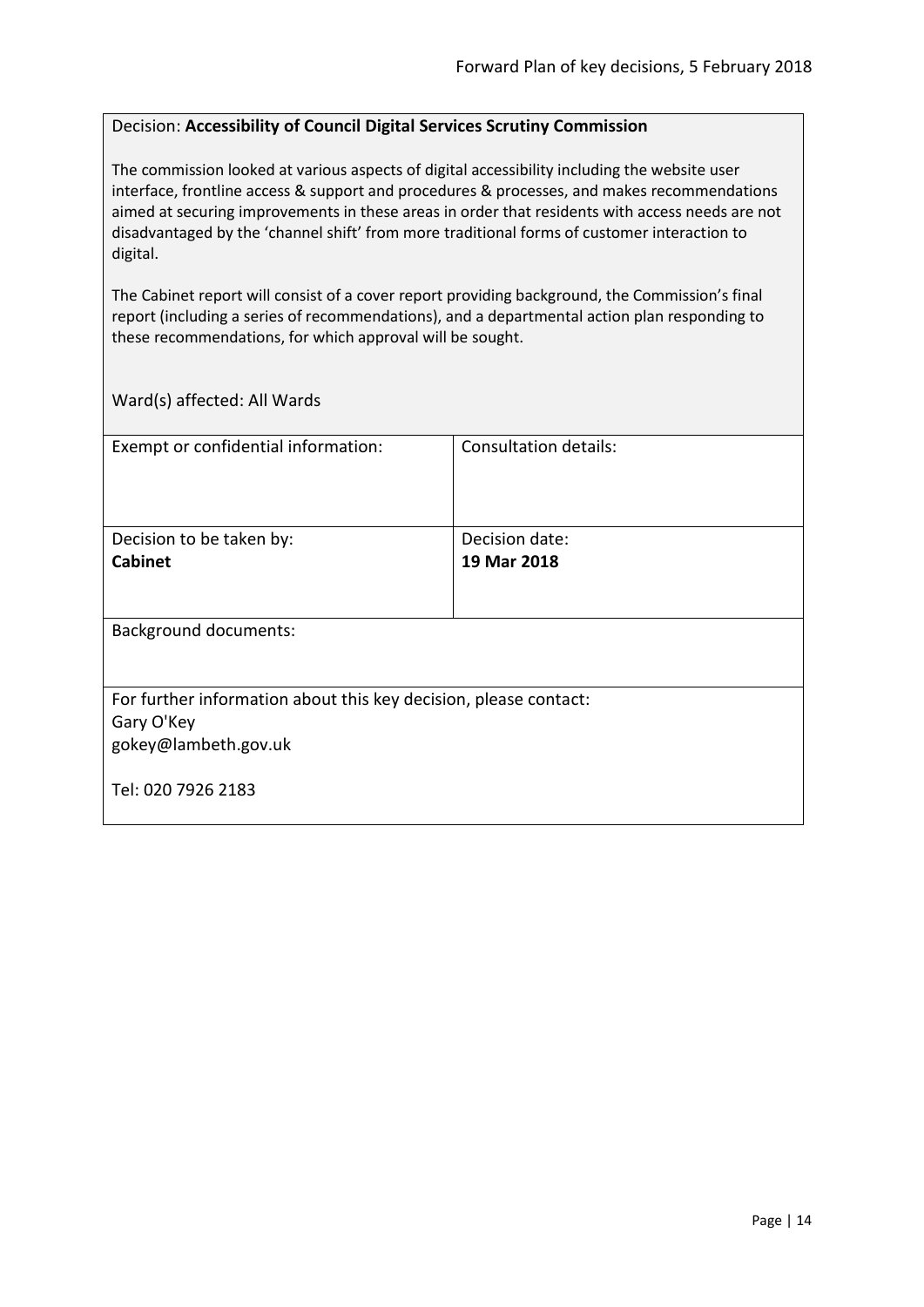#### <span id="page-14-0"></span>Decision: **South Lambeth Estate - Compulsory Purchase Order**

This report will recommend that Cabinet authorises that the council will make use of compulsory purchase order powers in order to progress the redevelopment of the South Lambeth estate.

| Ward(s) affected: Stockwell                                                                                                                                              |                       |  |
|--------------------------------------------------------------------------------------------------------------------------------------------------------------------------|-----------------------|--|
| Exempt or confidential information:                                                                                                                                      | Consultation details: |  |
| Decision to be taken by:                                                                                                                                                 | Decision date:        |  |
| <b>Cabinet</b>                                                                                                                                                           | Not before 4 Sep 2017 |  |
| Background documents:<br>Investing in better neighbourhoods and building the homes we need to house the people<br>of Lambeth - South Lambeth - Compulsory Purchase Order |                       |  |
| For further information about this key decision, please contact:<br>Julian Hart, Housing Regeneration Programme Manager<br>jhart@lambeth.gov.uk<br>Tel: 07799 775362     |                       |  |
|                                                                                                                                                                          |                       |  |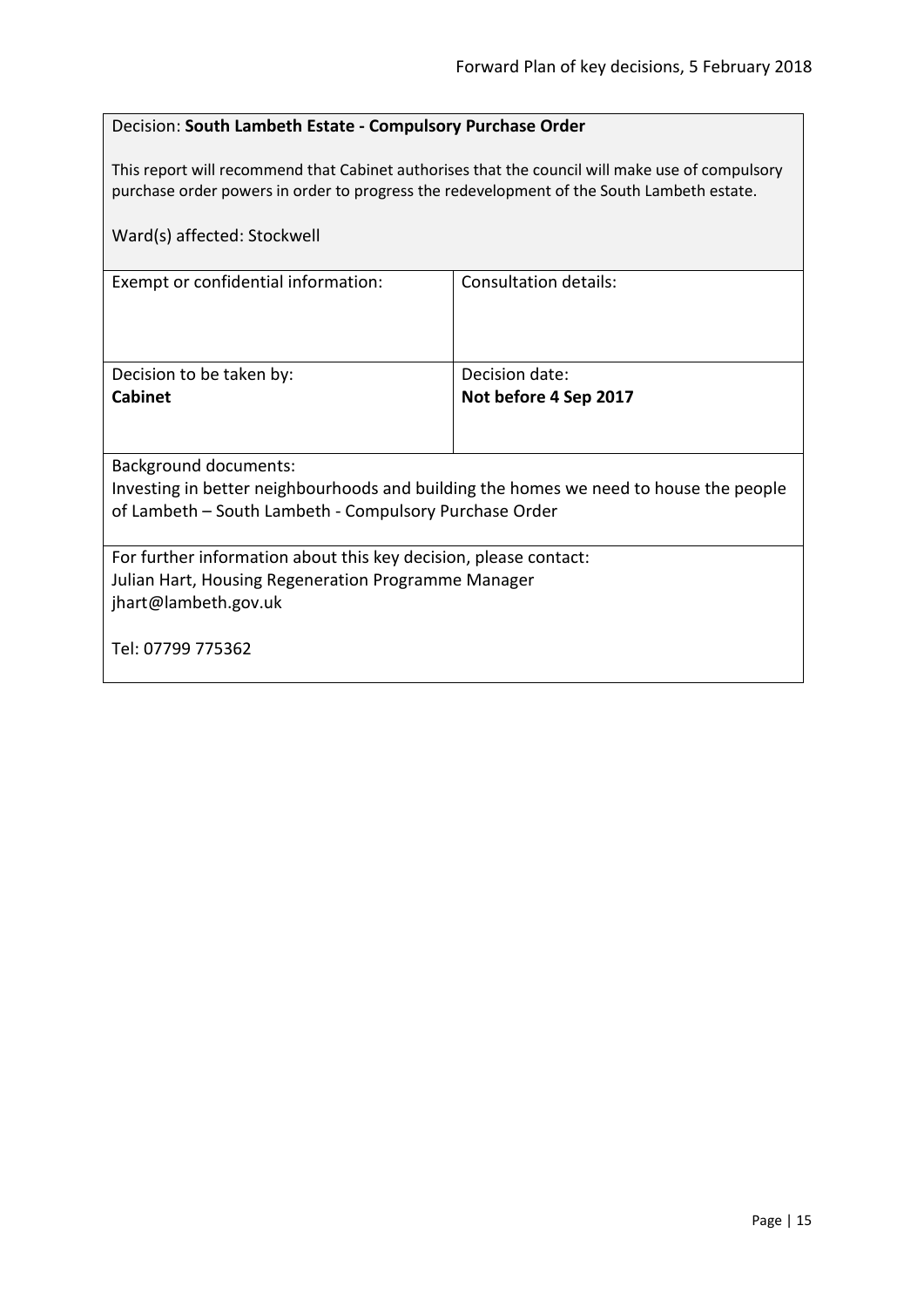#### <span id="page-15-0"></span>Decision: **Knights Walk Estate - Compulsory Purchase Order**

This report will recommend that Cabinet authorises that the council will make use of compulsory purchase order powers in order to progress the redevelopment of the Knight's Walk estate.

| Ward(s) affected: Prince's                                                                                                                                                     |                              |
|--------------------------------------------------------------------------------------------------------------------------------------------------------------------------------|------------------------------|
| Exempt or confidential information:                                                                                                                                            | <b>Consultation details:</b> |
| Decision to be taken by:                                                                                                                                                       | Decision date:               |
| <b>Cabinet</b>                                                                                                                                                                 | Not before 4 Sep 2017        |
| <b>Background documents:</b><br>Investing in better neighbourhoods and building the homes we need to house the people<br>of Lambeth - Knights Walk - Compulsory Purchase Order |                              |
| For further information about this key decision, please contact:<br>Julian Hart, Housing Regeneration Programme Manager<br>jhart@lambeth.gov.uk<br>Tel: 07799 775362           |                              |
|                                                                                                                                                                                |                              |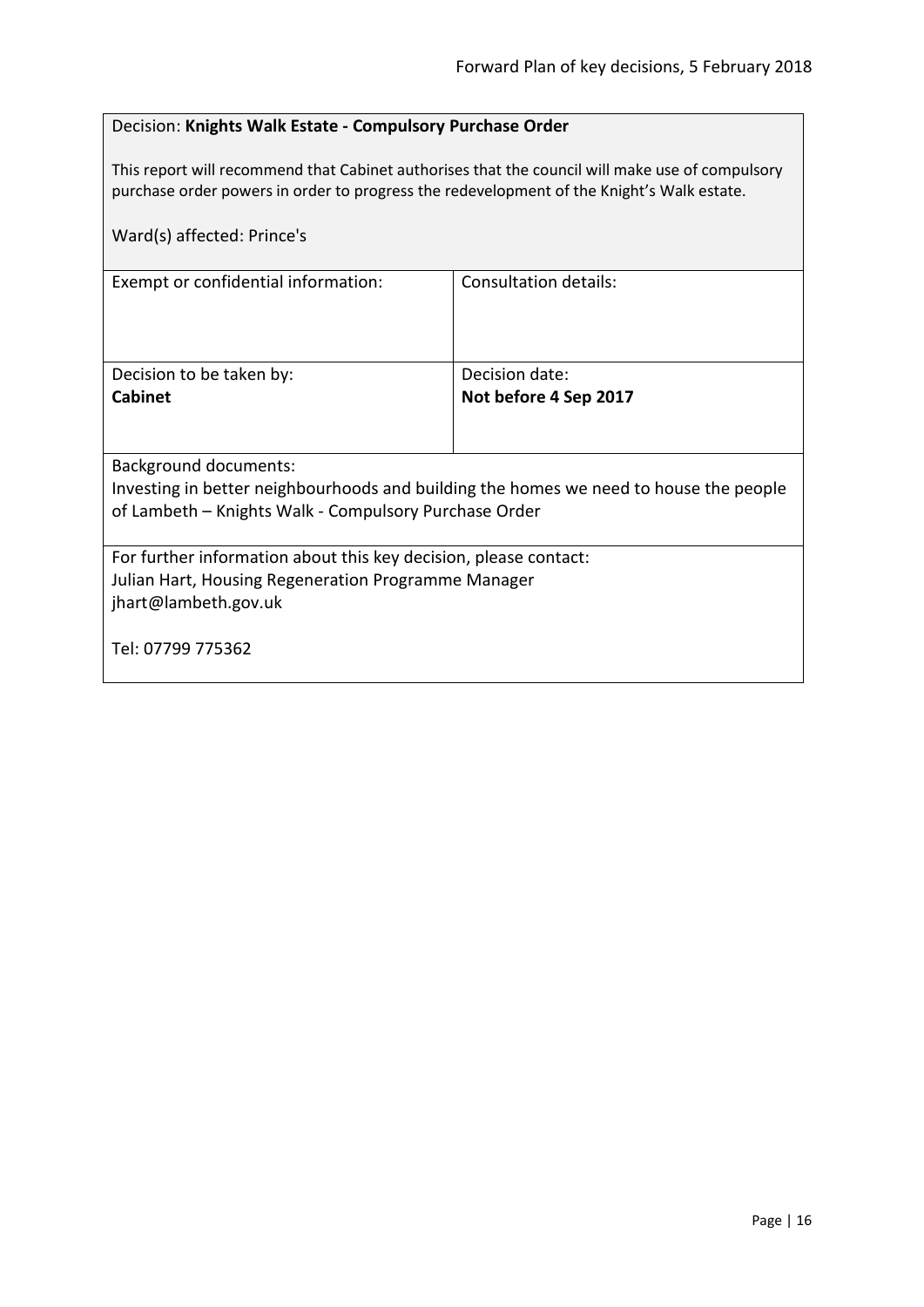#### <span id="page-16-0"></span>Decision: **Westbury Estate - Compulsory Purchase Order**

This report will recommend that Cabinet authorises that the council will make use of compulsory purchase order powers in order to progress the redevelopment of the Westbury estate.

| Ward(s) affected: Clapham Town                                                        |                              |  |
|---------------------------------------------------------------------------------------|------------------------------|--|
| Exempt or confidential information:                                                   | <b>Consultation details:</b> |  |
| Decision to be taken by:                                                              | Decision date:               |  |
| <b>Cabinet</b>                                                                        | Not before 4 Sep 2017        |  |
|                                                                                       |                              |  |
| <b>Background documents:</b>                                                          |                              |  |
| Investing in better neighbourhoods and building the homes we need to house the people |                              |  |
| of Lambeth - Westbury - Compulsory Purchase Order                                     |                              |  |
| For further information about this key decision, please contact:                      |                              |  |
| Julian Hart, Housing Regeneration Programme Manager                                   |                              |  |
| jhart@lambeth.gov.uk                                                                  |                              |  |
| Tel: 07799 775362                                                                     |                              |  |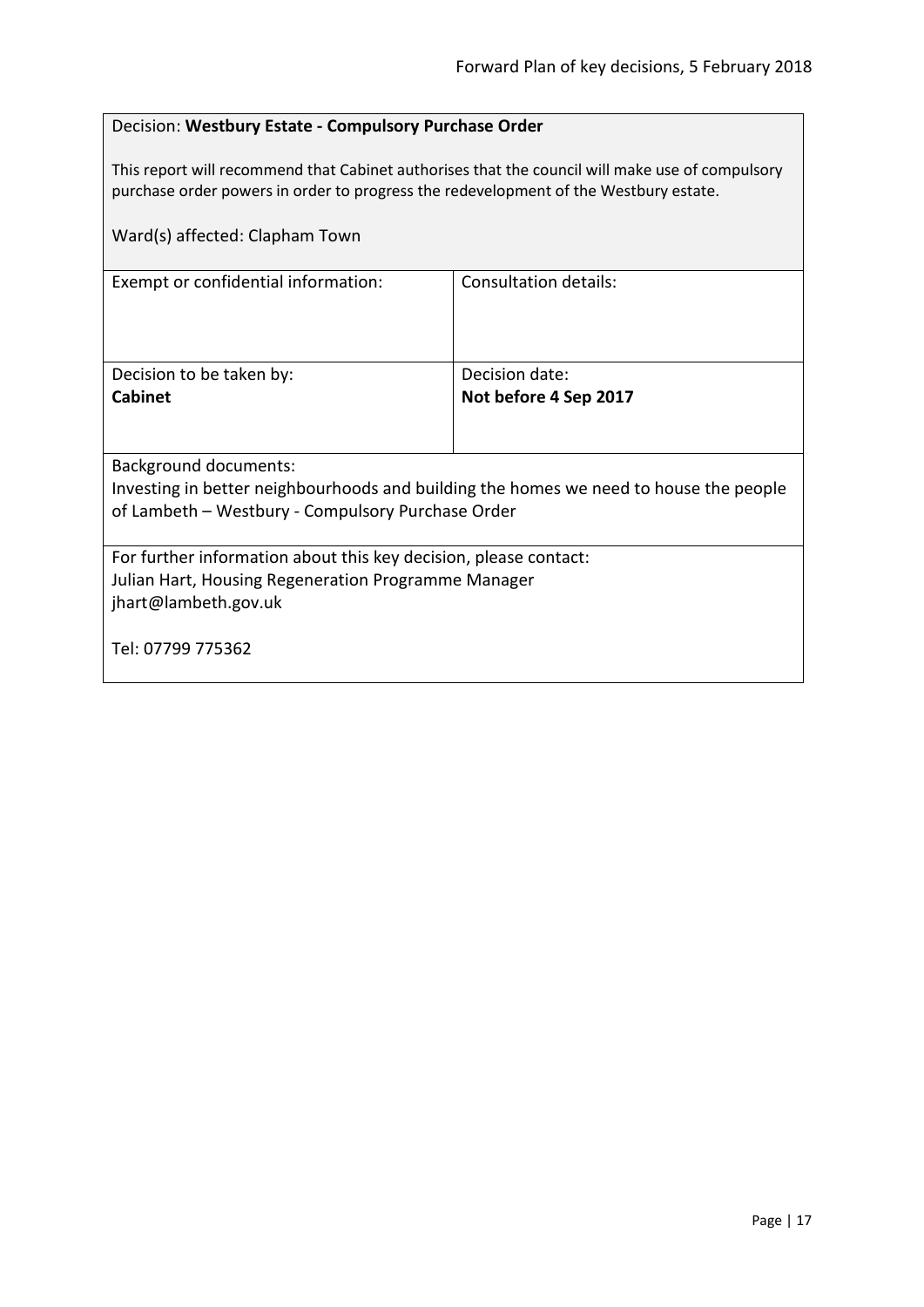#### <span id="page-17-0"></span>Decision: **July Finance Planning Report 2018 to 2021**

The July Financial Planning Report will provide an update on the economic outlook, risk areas and revenue budget implementations plans for 2019-20 and the Capital Investment Programme and Asset Disposals Strategy.

| Ward(s) affected: All Wards                                                                                                                                                                 |                                         |
|---------------------------------------------------------------------------------------------------------------------------------------------------------------------------------------------|-----------------------------------------|
| Exempt or confidential information:                                                                                                                                                         | <b>Consultation details:</b>            |
| Decision to be taken by:<br><b>Cabinet</b>                                                                                                                                                  | Decision date:<br>Not before 1 Jul 2018 |
| <b>Background documents:</b><br>July Finance Planning Report 2018 to 2021                                                                                                                   |                                         |
| For further information about this key decision, please contact:<br>Christina Thompson, Director of Finance<br>CThompson3@lambeth.gov.uk<br>Phoenix House - 8th Floor<br>Tel: 020 7926 2634 |                                         |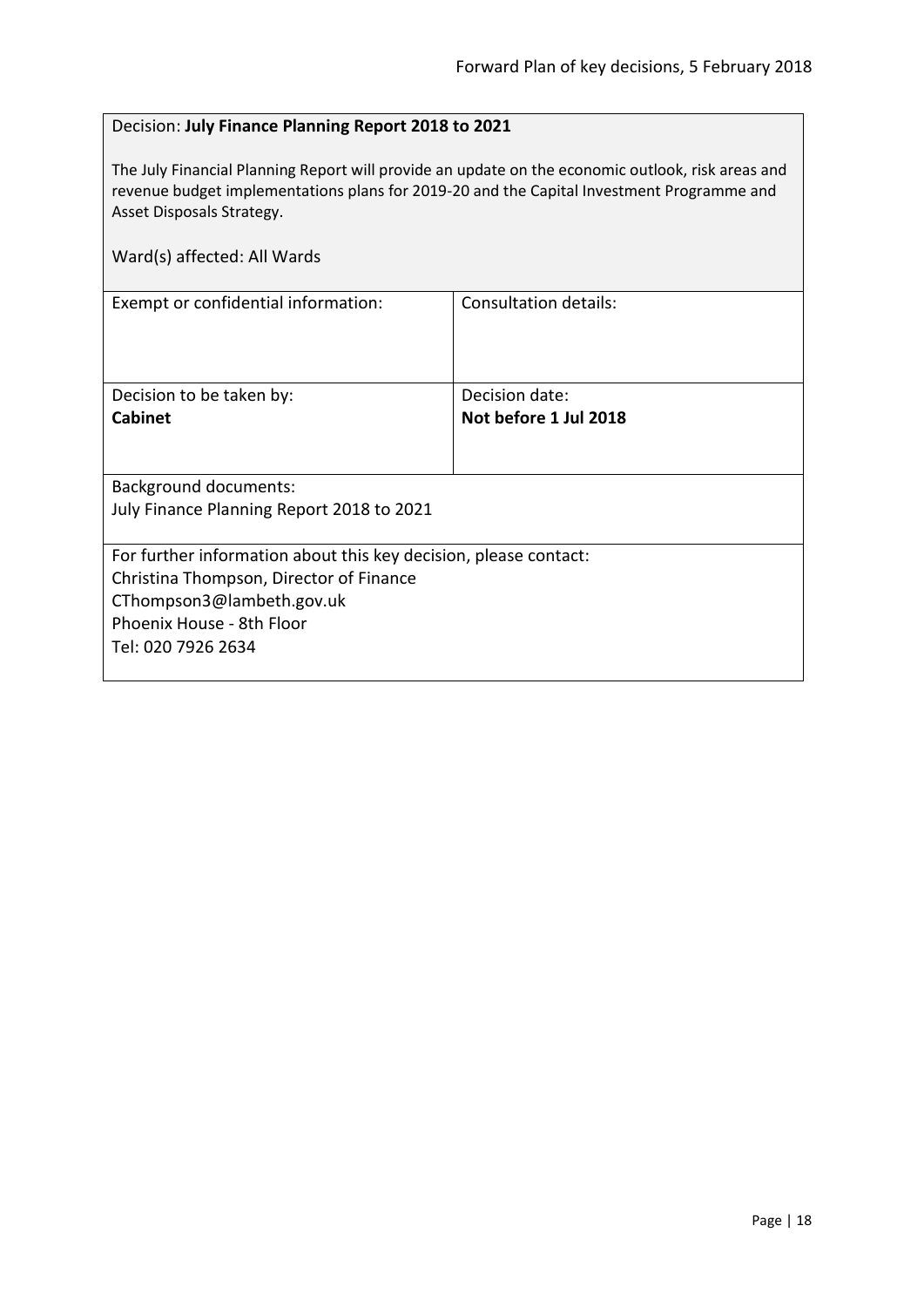#### <span id="page-18-0"></span>Decision: **Neighbourhood Services Fees and Charges**

To approve new fees and charges across Neighbourhood Services (parks, cemeteries and sustainability). It is needed to help ensure these services remain within budget and meet their income targets during 2017/18; and to meet the Council's overall aim to increase income

| Exempt or confidential information:                              | Consultation details:  |
|------------------------------------------------------------------|------------------------|
|                                                                  |                        |
|                                                                  |                        |
|                                                                  |                        |
| Decision to be taken by:                                         | Decision date:         |
| Deputy Leader of the Council (Finance and                        | Not before 29 May 2017 |
| Resources)                                                       |                        |
|                                                                  |                        |
| <b>Background documents:</b>                                     |                        |
|                                                                  |                        |
|                                                                  |                        |
| For further information about this key decision, please contact: |                        |
| Kevin Crook, Head of Neighbourhoods                              |                        |
| kcrook@lambeth.gov.uk                                            |                        |
| Blue Star House - 4th Floor                                      |                        |
| Tel: 020 7926 8973                                               |                        |
|                                                                  |                        |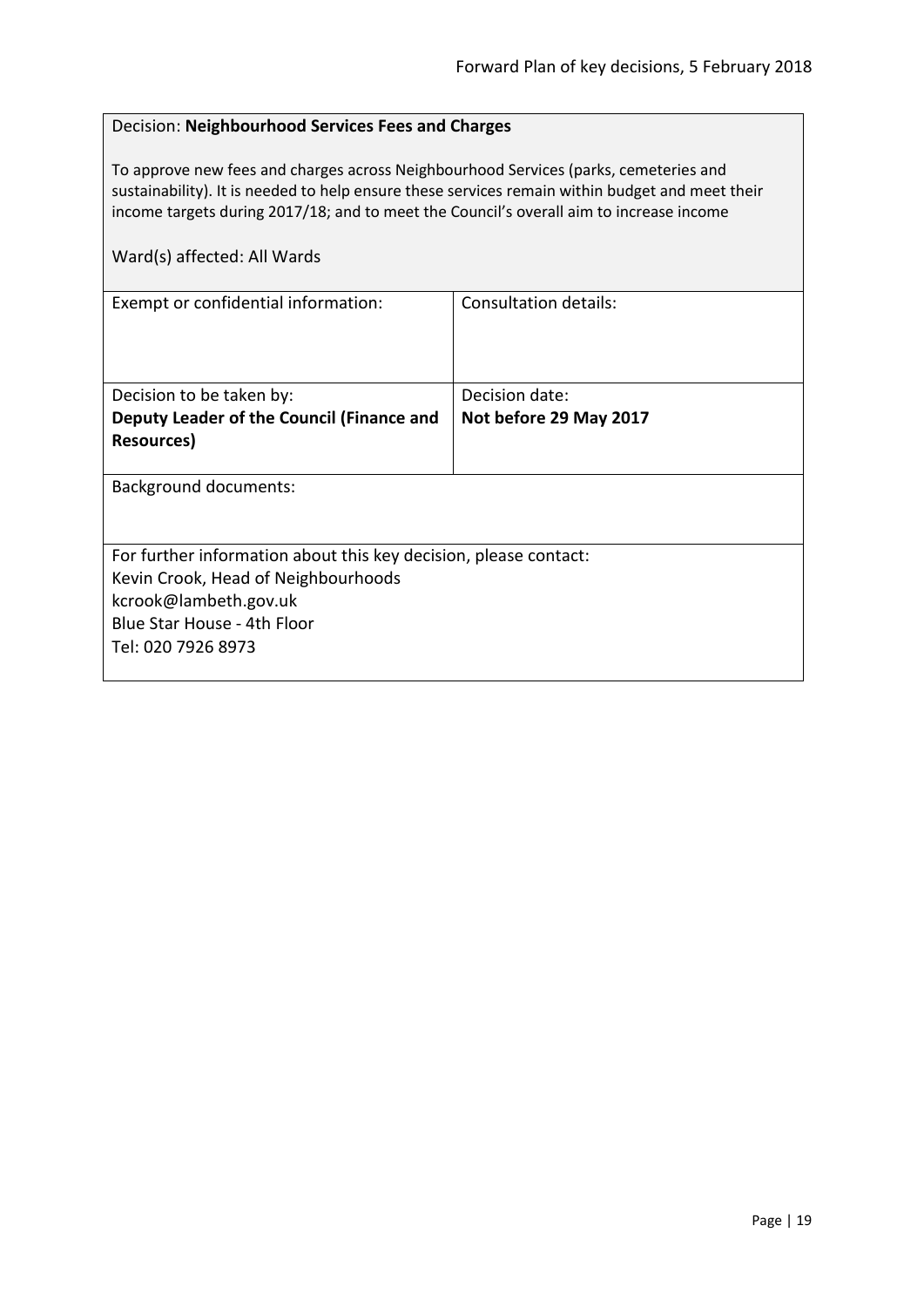# <span id="page-19-0"></span>Decision: **Legal Services Framework** The framework will provide a number of law firms to supplement the in-house provision of legal services to deal with issues of capacity and experience. Ward(s) affected: All Wards Exempt or confidential information: Part exempt Information relating to the financial or business affairs of any particular person (including the authority holding that information) Consultation details: Decision to be taken by: **Deputy Leader of the Council (Finance and Resources)** Decision date: **Not before 11 Jul 2017** Background documents: For further information about this key decision, please contact: Alison McKane, Director of Legal Services AMcKane@lambeth.gov.uk 7th Floor, Phoenix House Tel: 020 7926 2353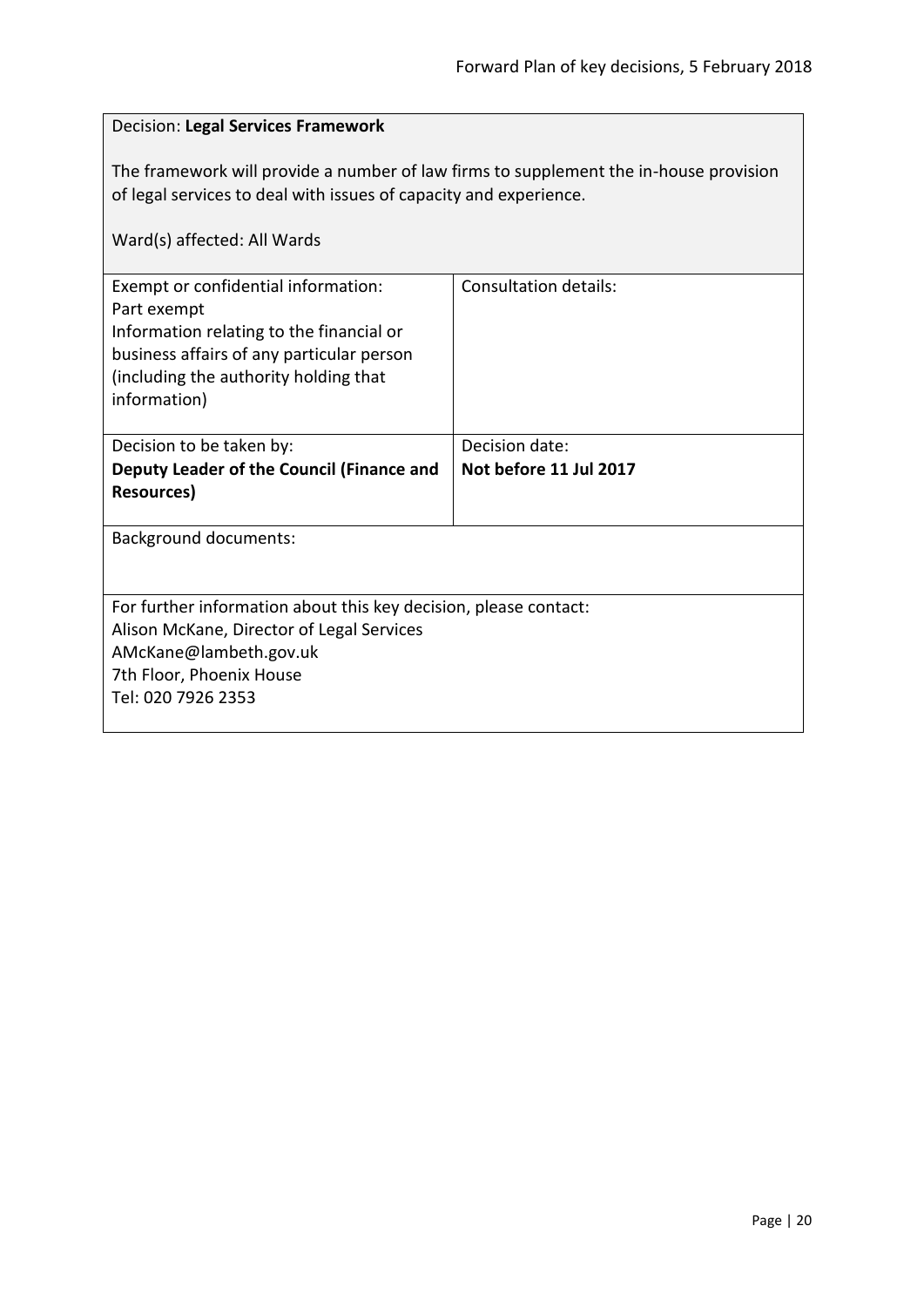# <span id="page-20-0"></span>Decision: **Insurance London Consortium - Insurance Contracts** Lambeth are members of the Insurance London Consortium (ILC). The members of ILC have been very successful in procuring its insurance policies to date. Whilst the Council accepts an element of risk with regards to insurance claims and maintains an insurance fund to cover such eventualities, it also procures for other standalone policies through the insurance market. This is the case for the following policies : Motor Commercial Properties Crime Engineering Inspection & Insurance Business Travel School Journey Ward(s) affected: All Wards Exempt or confidential information: Part exempt Information relating to the financial or business affairs of any particular person (including the authority holding that information) Consultation details: Decision to be taken by: **Deputy Leader of the Council (Finance and Resources)** Decision date: **Not before 11 Jul 2017** Background documents: For further information about this key decision, please contact: Maureen Dennie, Insurance Manager mdennie@lambeth.gov.uk 1st Floor, Olive Morris House Tel: 020 7926 9846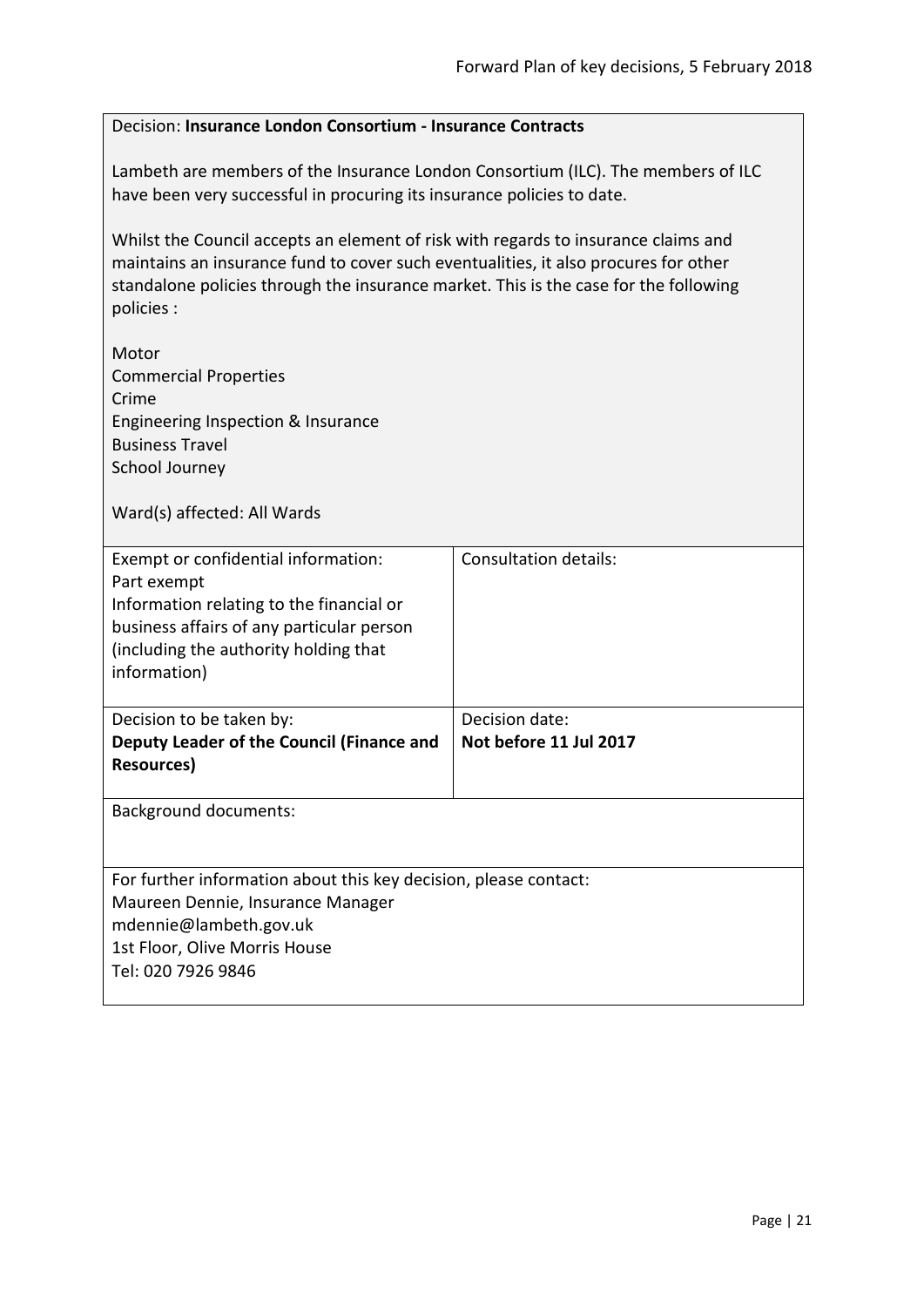#### <span id="page-21-0"></span>Decision: **Leasehold Building Insurance Contract**

Lambeth are members of the Insurance London Consortium (ILC). The members of ILC have been very successful in procuring its insurance policies to date. The leasehold building insurance policy is expiring on 31st March 2018. This procurement will ensure that the council maintains continuity of cover and allow us to have in place an appropriate and comprehensive insurance policy to protect the council's liabilities and properties in accordance with the terms of our Lease.

| Exempt or confidential information:                              | Consultation details:  |
|------------------------------------------------------------------|------------------------|
|                                                                  |                        |
|                                                                  |                        |
| Decision to be taken by:                                         | Decision date:         |
| Deputy Leader of the Council (Finance and                        | Not before 11 Jul 2017 |
| Resources)                                                       |                        |
|                                                                  |                        |
| <b>Background documents:</b>                                     |                        |
|                                                                  |                        |
|                                                                  |                        |
| For further information about this key decision, please contact: |                        |
| Maureen Dennie, Insurance Manager                                |                        |
| mdennie@lambeth.gov.uk                                           |                        |
| 1st Floor, Olive Morris House                                    |                        |
| Tel: 020 7926 9846                                               |                        |
|                                                                  |                        |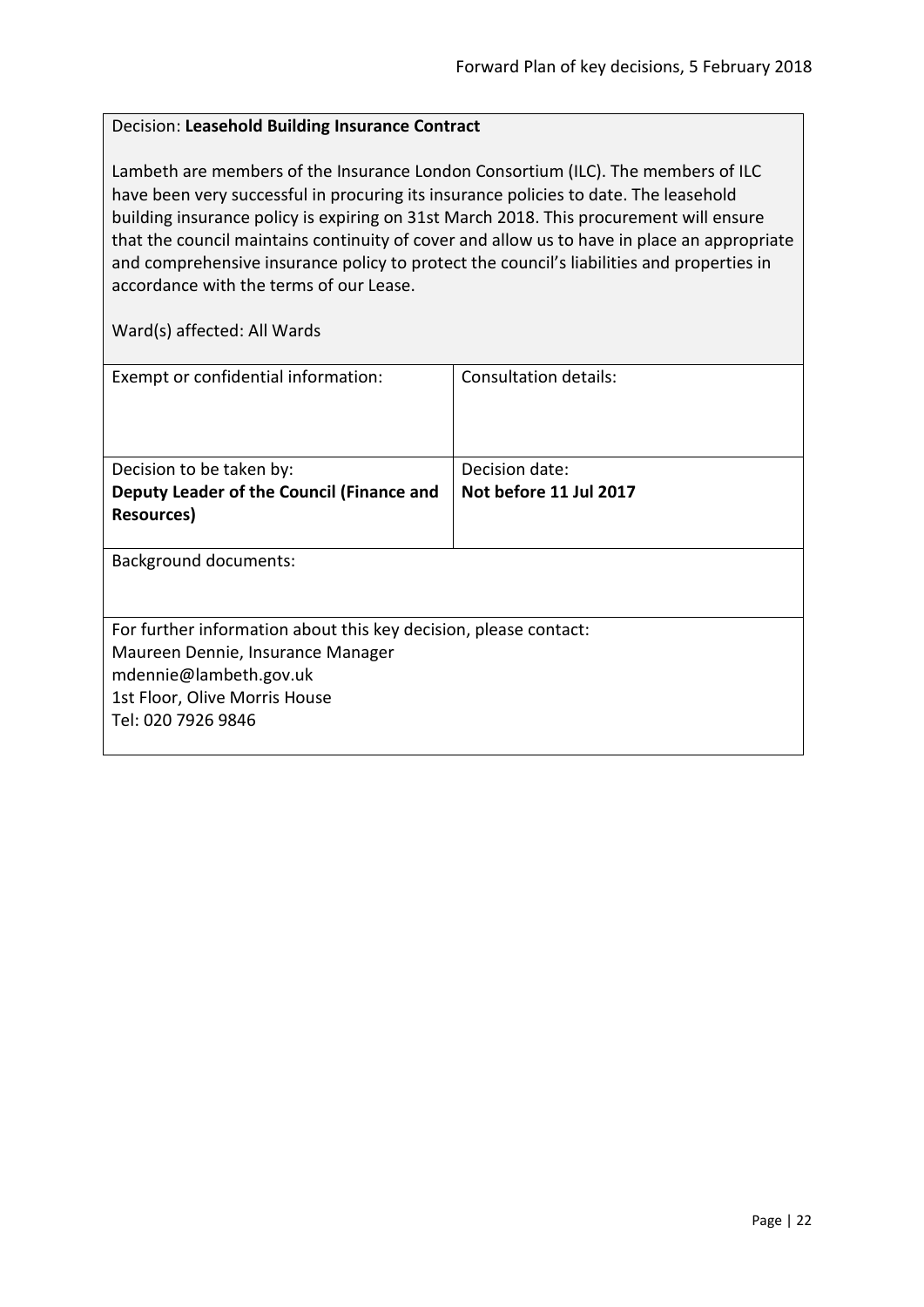#### <span id="page-22-0"></span>Decision: **Server, Storage and Associated Services Contract**

To award new contract for Server, Storage and Associated Services for Lambeth. The Council has an existing investment programme for upgrading server and storage hardware. The key outcome will be to derive value and create a route to market and to support new Lambeth initiatives such as Organisational redesign and move to new Town hall/Civic Suite.

| Exempt or confidential information:<br>Part exempt<br>Information relating to the financial or<br>business affairs of any particular person<br>(including the authority holding that)<br>information) | Consultation details:  |
|-------------------------------------------------------------------------------------------------------------------------------------------------------------------------------------------------------|------------------------|
| Decision to be taken by:                                                                                                                                                                              | Decision date:         |
| Deputy Leader of the Council (Finance and                                                                                                                                                             | Not before 24 Jul 2017 |
| <b>Resources</b> )                                                                                                                                                                                    |                        |
| <b>Background documents:</b>                                                                                                                                                                          |                        |
| For further information about this key decision, please contact:<br>Neeraj Mittra, Senior ICT Officer Contract Management, Business Transformation<br>NMittra@lambeth.gov.uk                          |                        |
| Tel: 020 7926 9274                                                                                                                                                                                    |                        |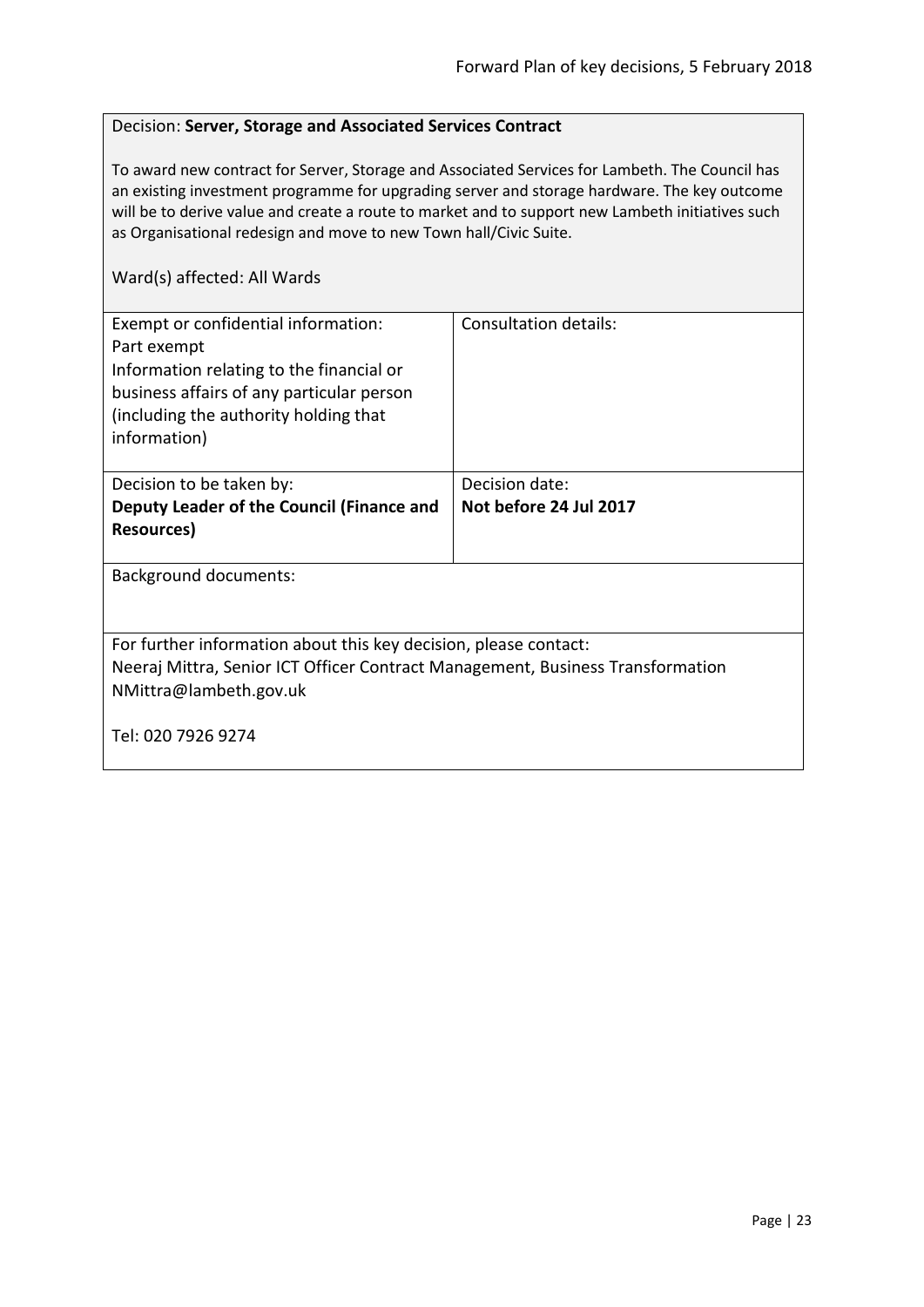<span id="page-23-0"></span>

| Decision: Extension of insurance legal services framework to deal with litigated |  |
|----------------------------------------------------------------------------------|--|
| compensation claims and redress                                                  |  |

To vary the existing insurance legal services framework to increase the overall value and extend by a further two years to allow for the continued handling of civil litigation cases and redress claims submitted to the council.

| Exempt or confidential information:                              | Consultation details:  |  |
|------------------------------------------------------------------|------------------------|--|
|                                                                  |                        |  |
|                                                                  |                        |  |
| Decision to be taken by:                                         | Decision date:         |  |
|                                                                  |                        |  |
| Deputy Leader of the Council (Finance and                        | Not before 11 Sep 2017 |  |
| Resources)                                                       |                        |  |
|                                                                  |                        |  |
| <b>Background documents:</b>                                     |                        |  |
|                                                                  |                        |  |
|                                                                  |                        |  |
| For further information about this key decision, please contact: |                        |  |
| Mark Nicolson, Head of Risk and Insurance                        |                        |  |
| mnicolson@lambeth.gov.uk                                         |                        |  |
| <b>Olive Morris House</b>                                        |                        |  |
| Tel: 020 7926 9305                                               |                        |  |
|                                                                  |                        |  |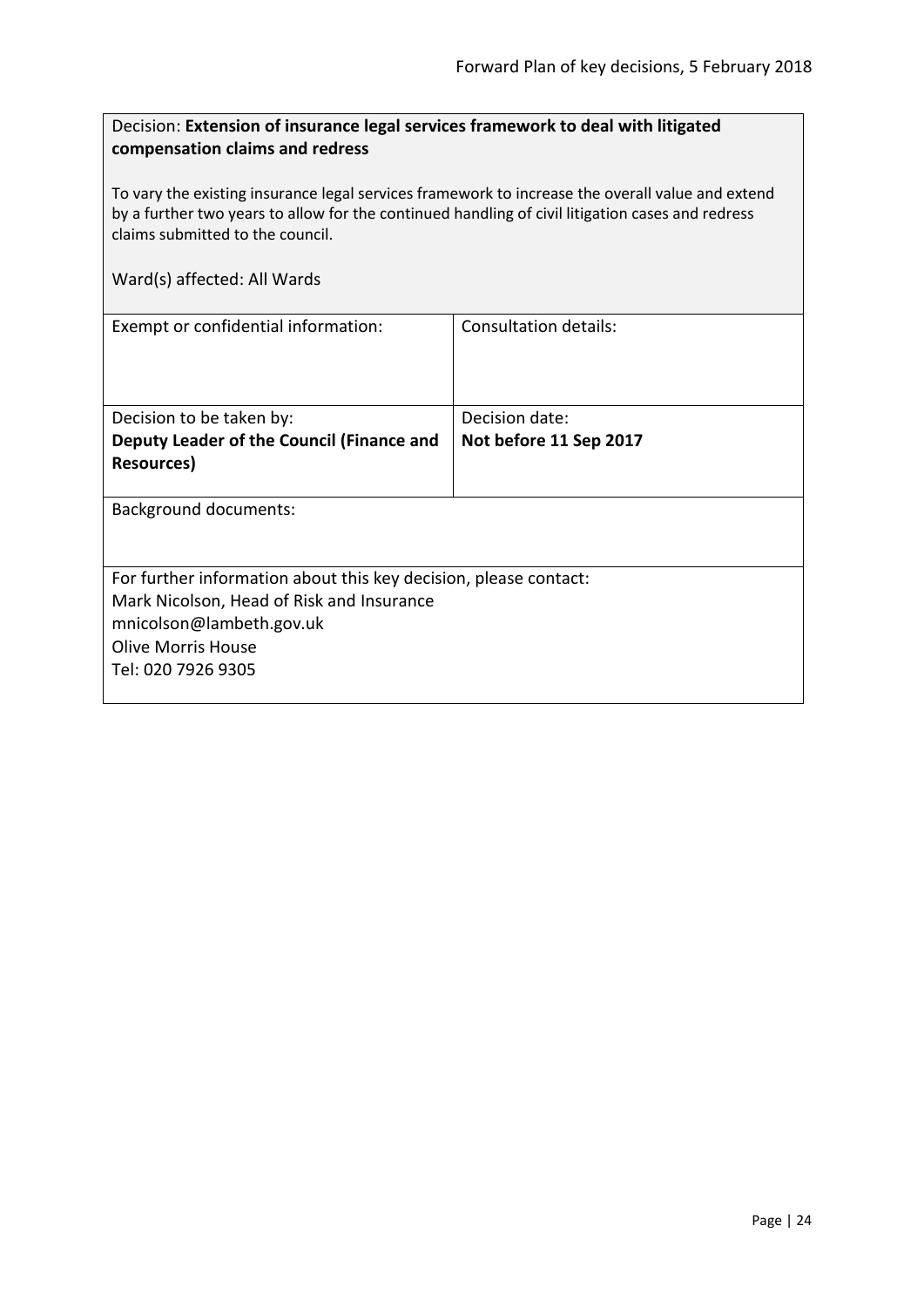<span id="page-24-0"></span>

| Decision: Oracle data archiving                                                                                                                                                                      |                              |  |
|------------------------------------------------------------------------------------------------------------------------------------------------------------------------------------------------------|------------------------------|--|
| Award of the Oracle data archiving contract to provide a data archiving solution for Oracle R12<br>data prior to the move to Oracle Cloud.                                                           |                              |  |
| Ward(s) affected: All Wards                                                                                                                                                                          |                              |  |
| Exempt or confidential information:<br>Part exempt<br>Information relating to the financial or<br>business affairs of any particular person<br>(including the authority holding that<br>information) | <b>Consultation details:</b> |  |
| Decision to be taken by:                                                                                                                                                                             | Decision date:               |  |
| Deputy Leader of the Council (Finance and<br><b>Resources</b> )                                                                                                                                      | Not before 8 Jan 2018        |  |
| <b>Background documents:</b>                                                                                                                                                                         |                              |  |
| For further information about this key decision, please contact:<br>Rachel Willsher, Head of Procurement<br>rwillsher@lambeth.gov.uk                                                                 |                              |  |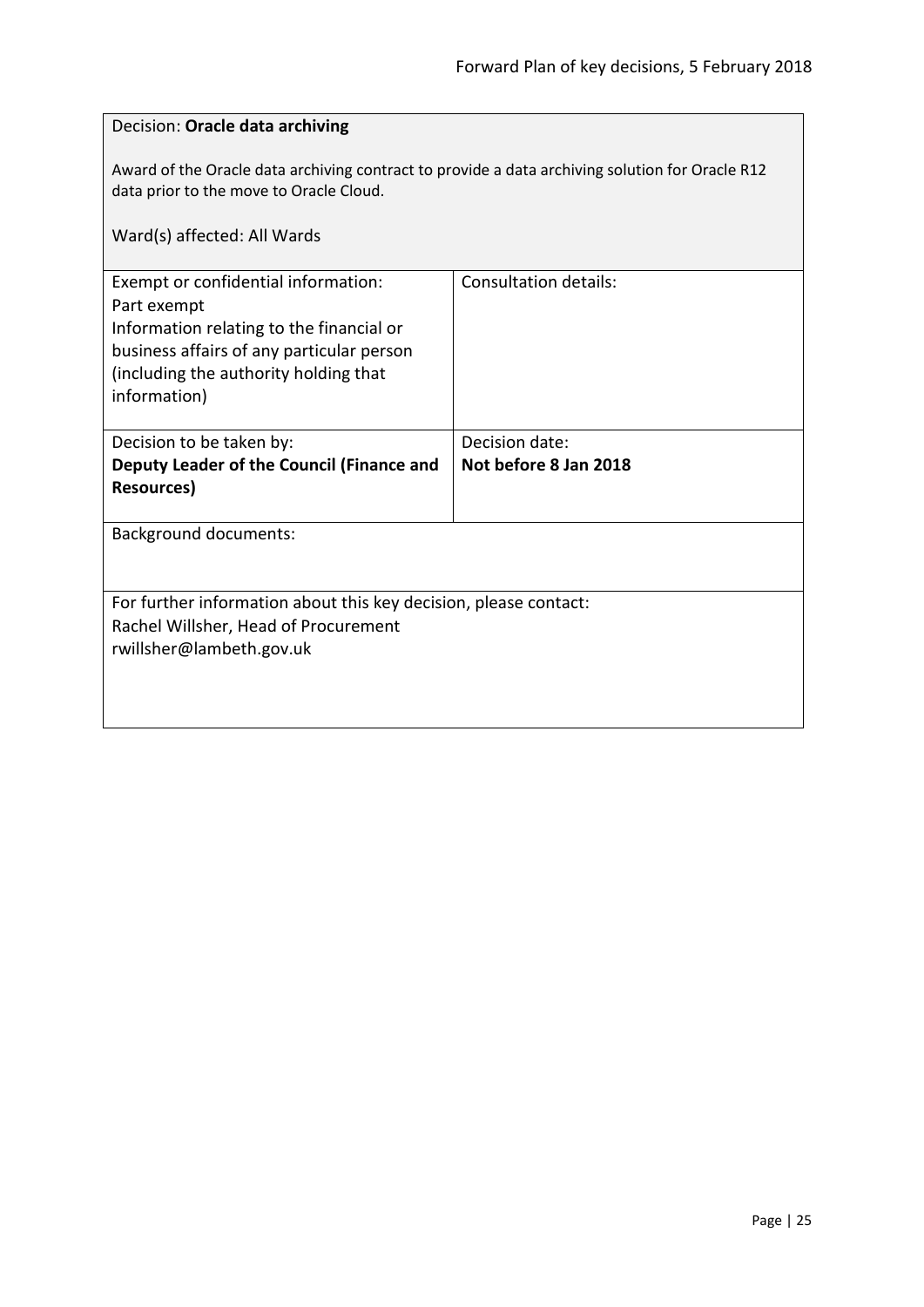<span id="page-25-0"></span>

| Decision: Loughborough Children's Centre, LEAP Programme Leasehold disposal                                                                                                                                           |                       |
|-----------------------------------------------------------------------------------------------------------------------------------------------------------------------------------------------------------------------|-----------------------|
| Ward(s) affected: Coldharbour                                                                                                                                                                                         |                       |
| Exempt or confidential information:                                                                                                                                                                                   | Consultation details: |
| Decision to be taken by:                                                                                                                                                                                              | Decision date:        |
| Deputy Leader of the Council (Finance and<br><b>Resources)</b>                                                                                                                                                        | 10 Jan 2018           |
| <b>Background documents:</b>                                                                                                                                                                                          |                       |
| For further information about this key decision, please contact:<br>Sophie Linton, Head of Valuation and Strategic Property Services<br>SLinton@lambeth.gov.uk<br>2nd Floor, Olive Morris House<br>Tel: 020 7926 6954 |                       |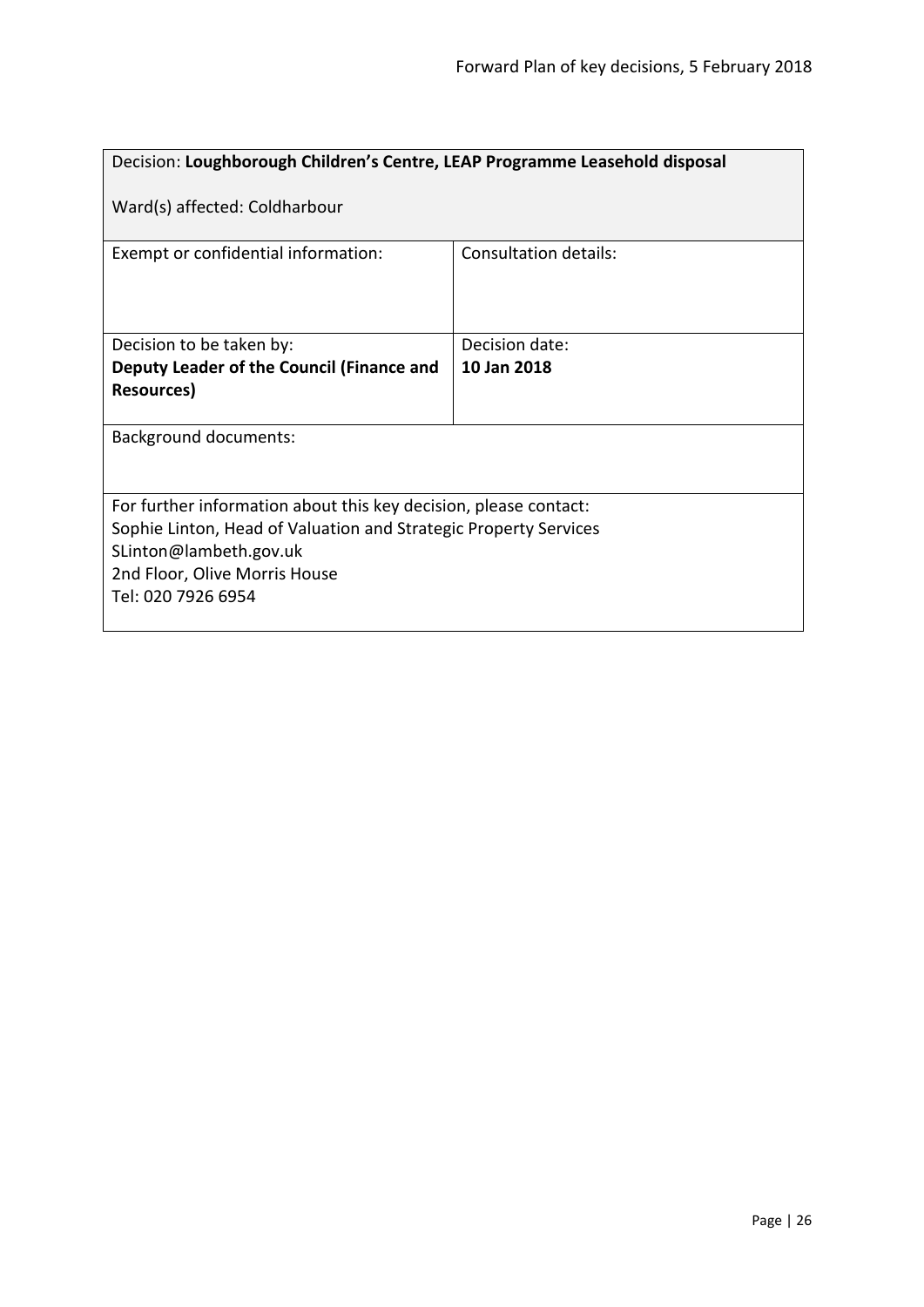#### <span id="page-26-0"></span>Decision: **Liz Atkinson Children's Centre, LEAP Programme Leasehold disposal**

In order to facilitate the LEAP programme:

1) To approve the grant of a lease to the National Children's Bureau (NCB) on the terms set out in the report.

2) To approve the leaseback from the NCB to the Council on the same terms

### Ward(s) affected: Vassall

| Exempt or confidential information:                              | Consultation details: |  |
|------------------------------------------------------------------|-----------------------|--|
|                                                                  |                       |  |
|                                                                  |                       |  |
| Decision to be taken by:                                         | Decision date:        |  |
| Deputy Leader of the Council (Finance and                        | 4 Jan 2018            |  |
| Resources)                                                       |                       |  |
|                                                                  |                       |  |
| <b>Background documents:</b>                                     |                       |  |
|                                                                  |                       |  |
| For further information about this key decision, please contact: |                       |  |
| Sophie Linton, Head of Valuation and Strategic Property Services |                       |  |
| SLinton@lambeth.gov.uk                                           |                       |  |
| 2nd Floor, Olive Morris House                                    |                       |  |
| Tel: 020 7926 6954                                               |                       |  |
|                                                                  |                       |  |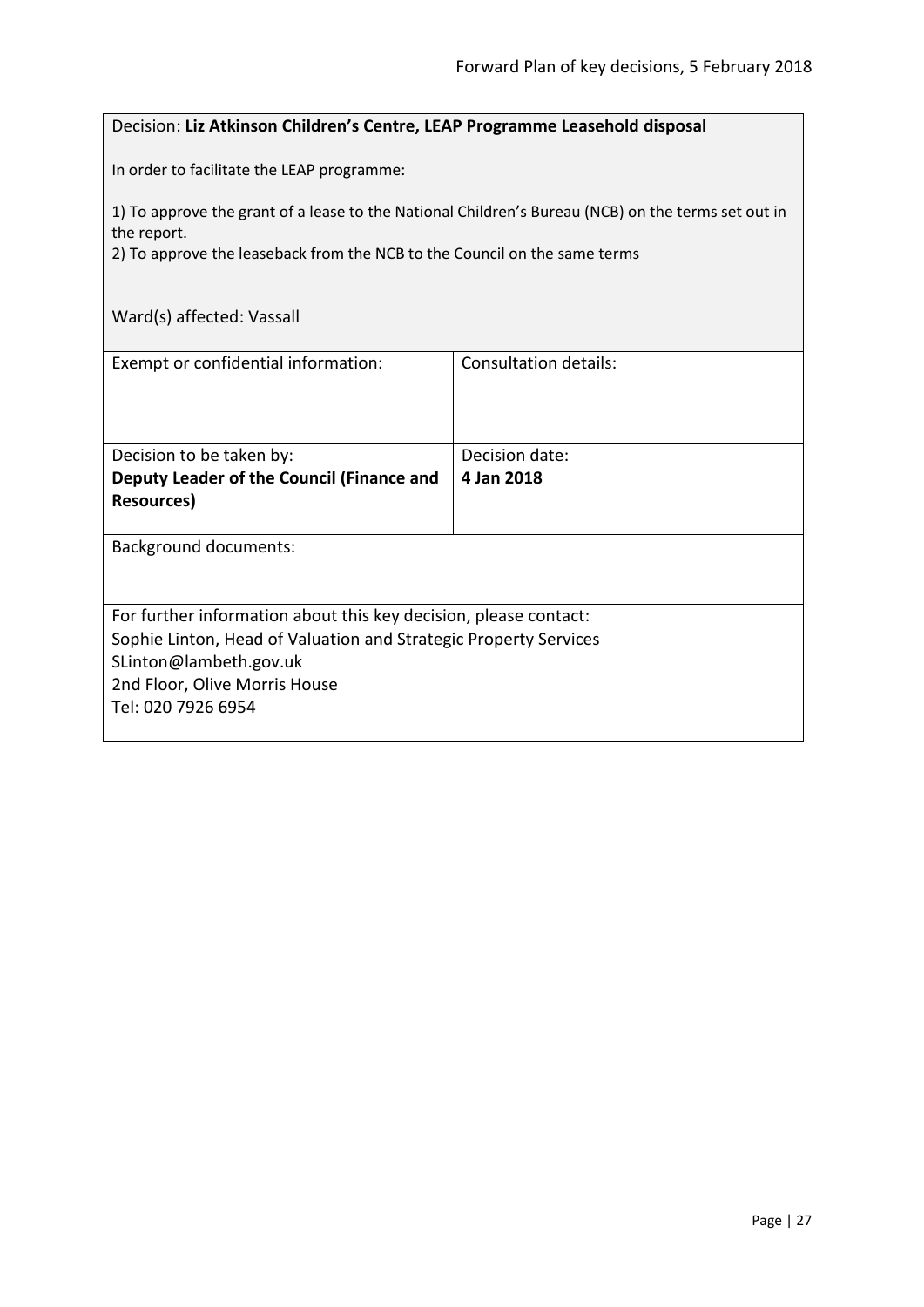#### <span id="page-27-0"></span>Decision: **Jubilee Children's Centre, LEAP Programme Leasehold disposal**

In order to facilitate the LEAP programme:

1) To approve the grant of a lease to the National Children's Bureau (NCB) on the terms set out in the report.

2) To approve the leaseback from the NCB to the Council on the same terms.

|  | Ward(s) affected: Tulse Hill |
|--|------------------------------|
|--|------------------------------|

| Exempt or confidential information:                              | Consultation details: |
|------------------------------------------------------------------|-----------------------|
| Decision to be taken by:                                         | Decision date:        |
| Deputy Leader of the Council (Finance and                        | 4 Jan 2018            |
| Resources)                                                       |                       |
| <b>Background documents:</b>                                     |                       |
| For further information about this key decision, please contact: |                       |
| Sophie Linton, Head of Valuation and Strategic Property Services |                       |
| SLinton@lambeth.gov.uk                                           |                       |
| 2nd Floor, Olive Morris House                                    |                       |
| Tel: 020 7926 6954                                               |                       |
|                                                                  |                       |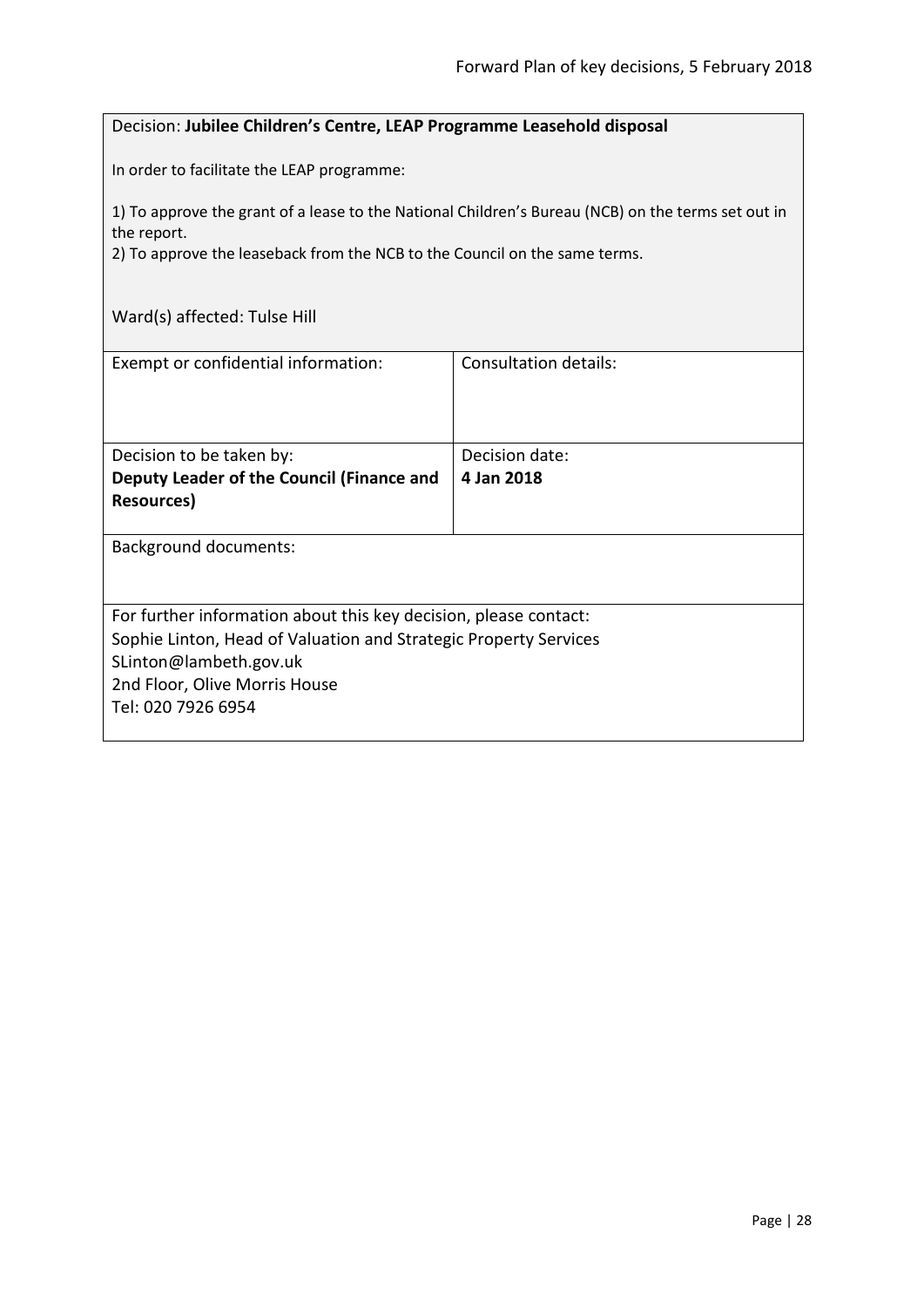<span id="page-28-0"></span>

| Decision: Capital investment for Lambeth's ICT Services five-year strategy                                                                                                                                  |                              |
|-------------------------------------------------------------------------------------------------------------------------------------------------------------------------------------------------------------|------------------------------|
| To increase the capital funding for ICT infrastructure investment to £7.777m to cover a<br>new 5 year period from 2018/19 to 2022/23.<br>Ward(s) affected: All Wards                                        |                              |
| Exempt or confidential information:                                                                                                                                                                         | <b>Consultation details:</b> |
|                                                                                                                                                                                                             |                              |
| Decision to be taken by:                                                                                                                                                                                    | Decision date:               |
| Deputy Leader of the Council (Finance and<br><b>Resources)</b>                                                                                                                                              | Not before 5 Feb 2018        |
| <b>Background documents:</b>                                                                                                                                                                                |                              |
| For further information about this key decision, please contact:<br>Paul Wickens, ICT Support Services Manager<br>pwickens@lambeth.gov.uk<br>Ivor House, 1 Acre Lane, LONDON, SW2 5SD<br>Tel: 020 7926 6442 |                              |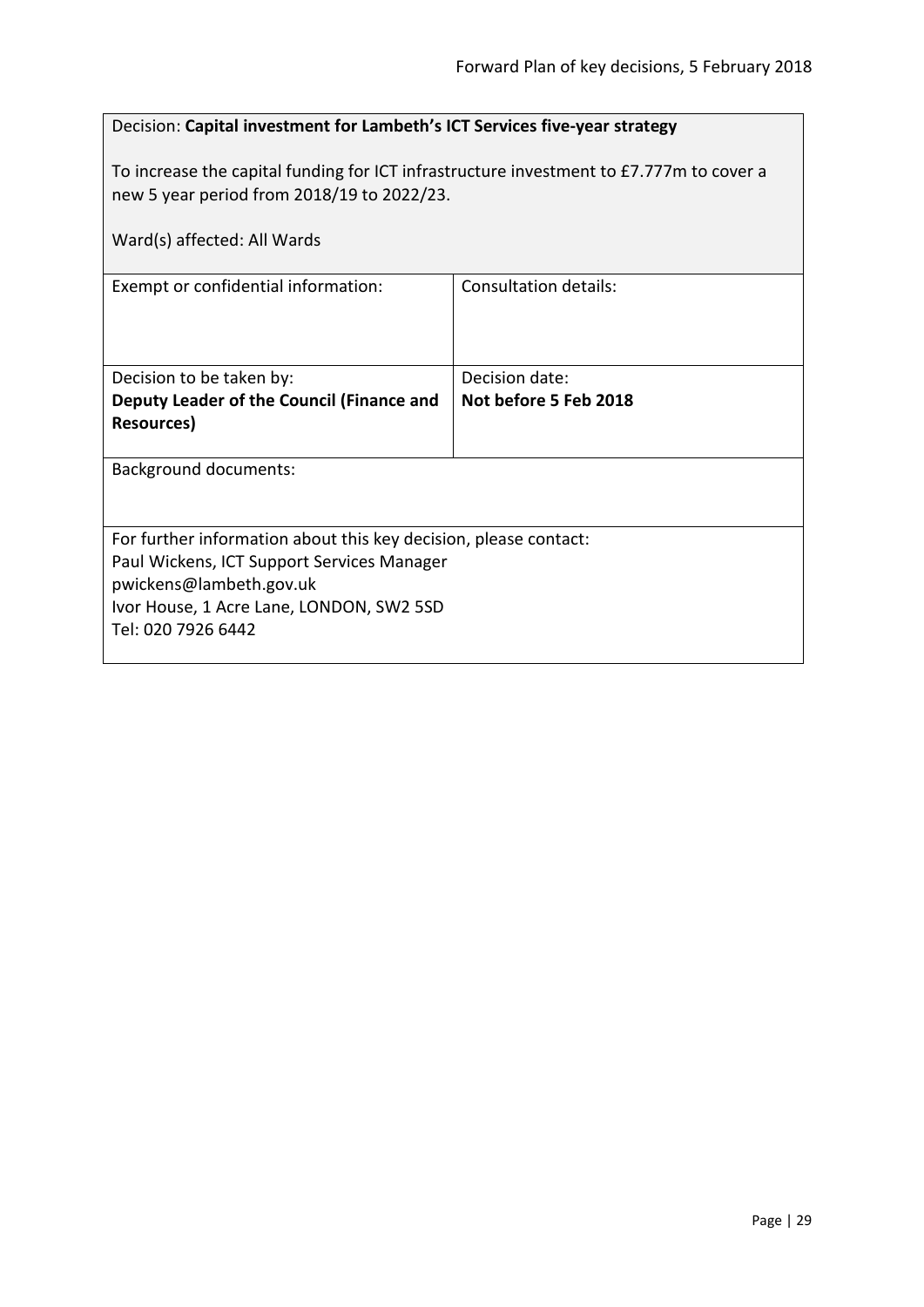<span id="page-29-0"></span>

| Decision: Development Options Appraisal - Fenwick Estate                                                                                                                                                                          |                                                                                                                                                                                                                                                                                                                                            |
|-----------------------------------------------------------------------------------------------------------------------------------------------------------------------------------------------------------------------------------|--------------------------------------------------------------------------------------------------------------------------------------------------------------------------------------------------------------------------------------------------------------------------------------------------------------------------------------------|
| To approve the opportunity sites in Fenwick estate as the location for offsite affordable<br>housing provision by Sainsbury/TfL<br>Ward(s) affected: Larkhall                                                                     |                                                                                                                                                                                                                                                                                                                                            |
| Exempt or confidential information:                                                                                                                                                                                               | <b>Consultation details:</b><br>Resident participation in the project will be<br>designed in close liaison with the TRA. A<br>communications plan will be developed by<br>the project team involving drop in,<br>newsletters, events etc to engage with<br>residents and coproduce a project plan.<br>Local residents and ward councillors |
| Decision to be taken by:<br><b>Deputy Leader of the Council (Investment</b><br>and Partnerships)                                                                                                                                  | Decision date:<br>Not before 26 Jun 2015                                                                                                                                                                                                                                                                                                   |
| <b>Background documents:</b>                                                                                                                                                                                                      |                                                                                                                                                                                                                                                                                                                                            |
| For further information about this key decision, please contact:<br>Lesley Johnson, Consultant, Strategic Housing, Regeneration & Communities<br>Ljohnson3@lambeth.gov.uk<br>International House, 7th Floor<br>Tel: 020 7926 7125 |                                                                                                                                                                                                                                                                                                                                            |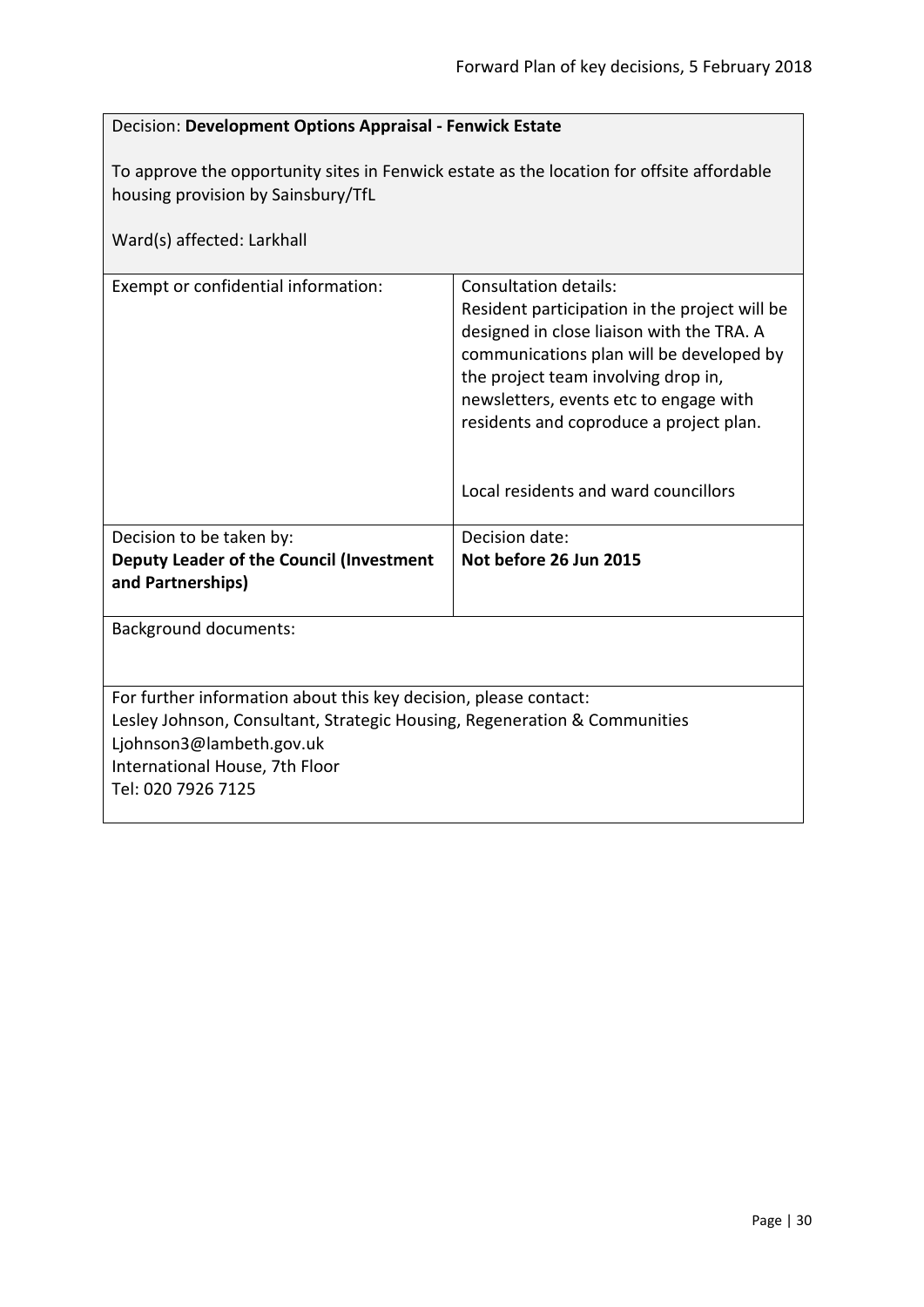<span id="page-30-0"></span>

| Decision: One Oracle Contract Extension                                                                                                                                                                                                             |                              |
|-----------------------------------------------------------------------------------------------------------------------------------------------------------------------------------------------------------------------------------------------------|------------------------------|
| To extend the existing One Oracle support arrangements by a further 2 years. This is<br>necessary to ensure that the Council can maintain its obligations of Paying people, Paying<br>suppliers and Collecting Debt.<br>Ward(s) affected: All Wards |                              |
| Exempt or confidential information:                                                                                                                                                                                                                 | <b>Consultation details:</b> |
|                                                                                                                                                                                                                                                     |                              |
| Decision to be taken by:                                                                                                                                                                                                                            | Decision date:               |
| Deputy Leader of the Council (Investment<br>and Partnerships)                                                                                                                                                                                       | Not before 31 Mar 2016       |
| <b>Background documents:</b>                                                                                                                                                                                                                        |                              |
|                                                                                                                                                                                                                                                     |                              |
| For further information about this key decision, please contact:                                                                                                                                                                                    |                              |
| Jason Martin, Technical Project Manager                                                                                                                                                                                                             |                              |
| JMartin@lambeth.gov.uk                                                                                                                                                                                                                              |                              |
| Olive Morris House - 2nd Floor                                                                                                                                                                                                                      |                              |
| Tel: 020 7926 6244                                                                                                                                                                                                                                  |                              |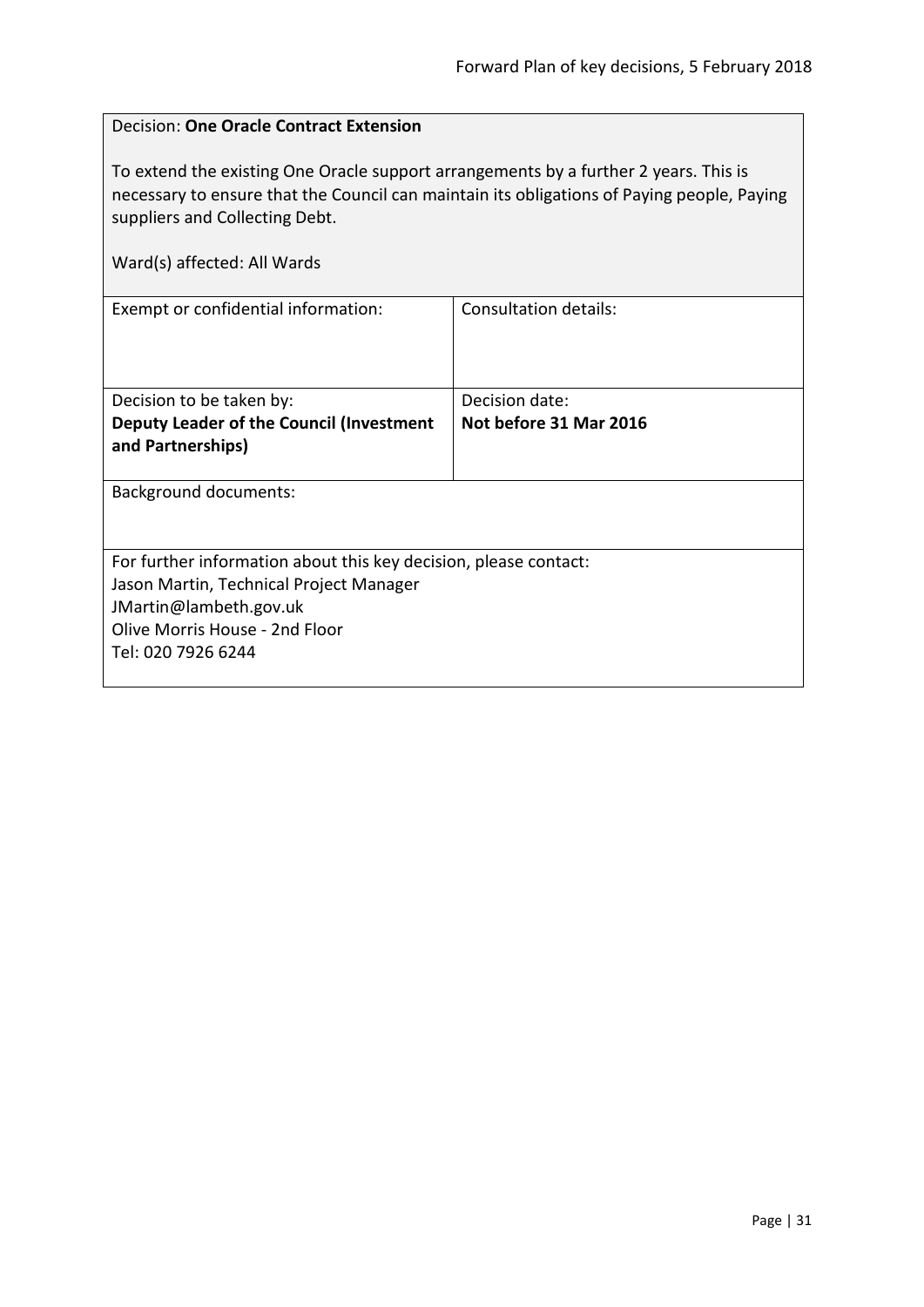<span id="page-31-0"></span>

| Decision: Delivery of Budget                                     |                       |
|------------------------------------------------------------------|-----------------------|
| Implementation of budget recommendations                         |                       |
| Ward(s) affected: All Wards                                      |                       |
| Exempt or confidential information:                              | Consultation details: |
|                                                                  |                       |
| Decision to be taken by:                                         | Decision date:        |
| Deputy Leader of the Council (Investment<br>and Partnerships)    | Not before 6 Oct 2016 |
|                                                                  |                       |
| <b>Background documents:</b>                                     |                       |
|                                                                  |                       |
| For further information about this key decision, please contact: |                       |
| Christina Thompson, Director of Finance                          |                       |
| CThompson3@lambeth.gov.uk                                        |                       |
| Phoenix House - 8th Floor<br>Tel: 020 7926 2634                  |                       |
|                                                                  |                       |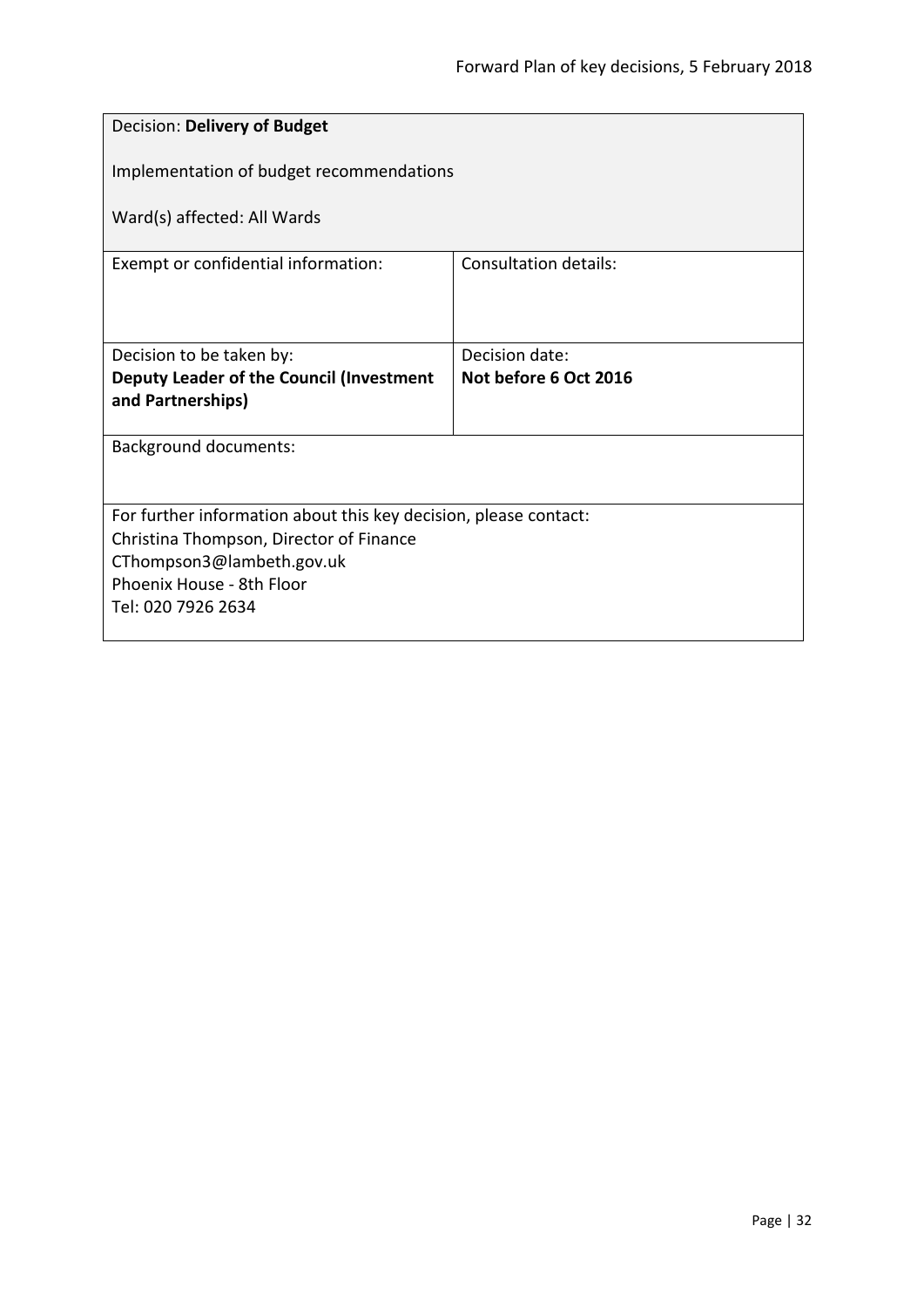<span id="page-32-0"></span>

| Decision: The Nine Elms Vauxhall Development Business Case                                                                                                |                        |
|-----------------------------------------------------------------------------------------------------------------------------------------------------------|------------------------|
| The approval of £1.986m from s106/Community Infrastructure Levy in Nine Elms Vauxhall<br>for 2017/18.                                                     |                        |
| Ward(s) affected: Stockwell; Oval                                                                                                                         |                        |
| Exempt or confidential information:                                                                                                                       | Consultation details:  |
| Decision to be taken by:                                                                                                                                  | Decision date:         |
| Deputy Leader of the Council (Investment<br>and Partnerships)                                                                                             | Not before 12 Dec 2016 |
| <b>Background documents:</b>                                                                                                                              |                        |
| For further information about this key decision, please contact:<br>Moira McGrath, Director of Strategy and Commissioning Adults<br>moira.mcgrath@nhs.net |                        |
| Tel: 0203 049 4481                                                                                                                                        |                        |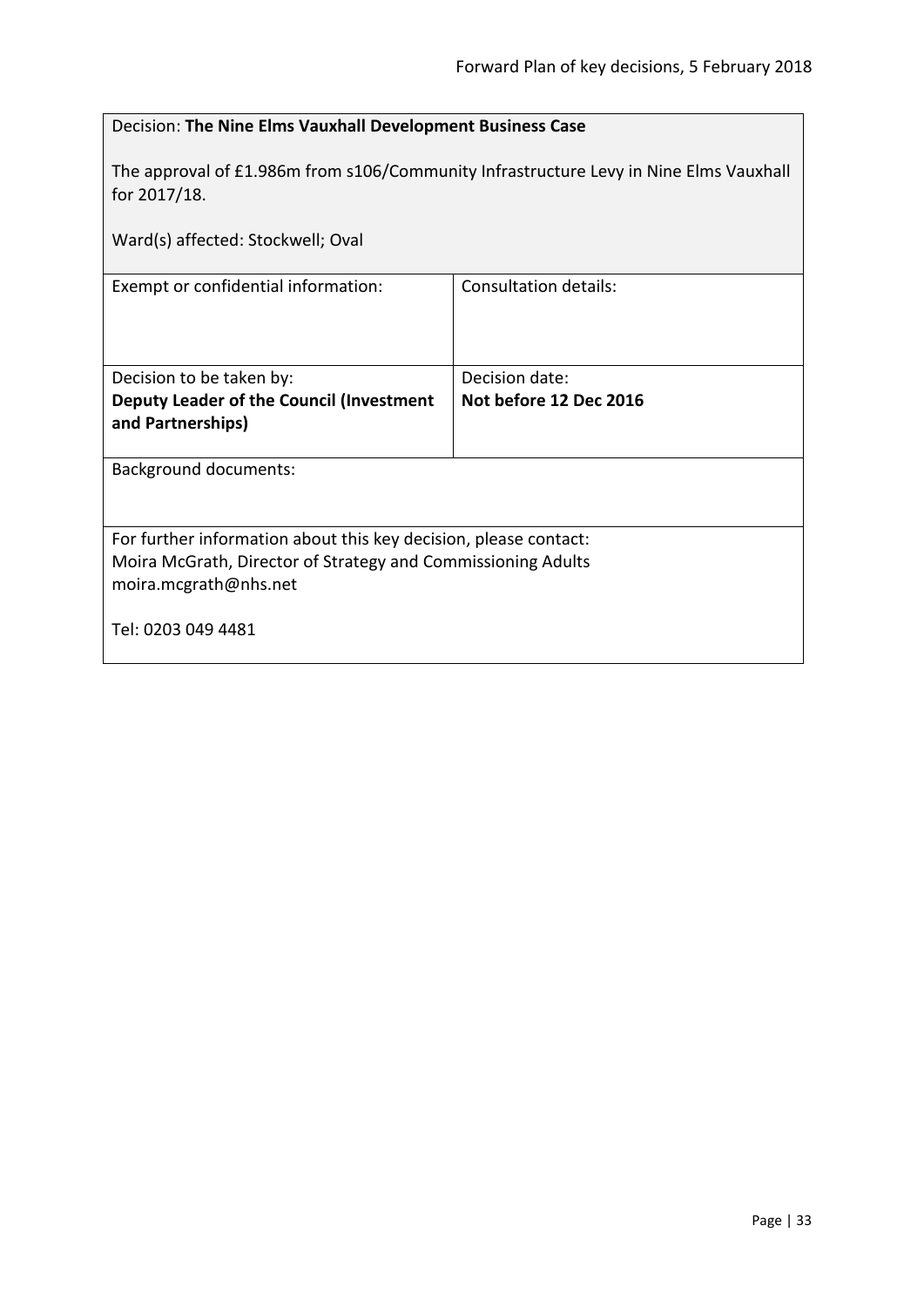#### <span id="page-33-0"></span>Decision: **Proposal regarding the site at the former Clapham Old Library**

Following the acquisition of the property at 60 Orlando Road, the Council is proposing to work with Ipsus Developments and Omnibus Theatre to bring forward plans for a small scale redevelopment of the rear of the site, with the aim of creating a new asset, subject to further discussions with the planning department and formal consent, which will provide a sustainable revenue stream to the parties. The form of this joint venture is being discussed and it is anticipated that any works contracts will be under the OJEU threshold.

The Council wishes to engage with the above parties who will bring the local and commercial expertise to the venture. Ipsus Developments brought the opportunity to the Council and in recognition of their input to the process, it is proposed that the Council continues to utilise their significant local development expertise.

The Council also wishes to continue to work collaboratively with Omnibus to ensure the future of the building as a leading performance arts venue.

Ward(s) affected: Clapham Town

| Exempt or confidential information:                                                                                                                                                                                   | Consultation details:  |
|-----------------------------------------------------------------------------------------------------------------------------------------------------------------------------------------------------------------------|------------------------|
| Decision to be taken by:                                                                                                                                                                                              | Decision date:         |
| Deputy Leader of the Council (Investment<br>and Partnerships)                                                                                                                                                         | Not before 12 Jun 2017 |
| <b>Background documents:</b>                                                                                                                                                                                          |                        |
| For further information about this key decision, please contact:<br>Sophie Linton, Head of Valuation and Strategic Property Services<br>SLinton@lambeth.gov.uk<br>2nd Floor, Olive Morris House<br>Tel: 020 7926 6954 |                        |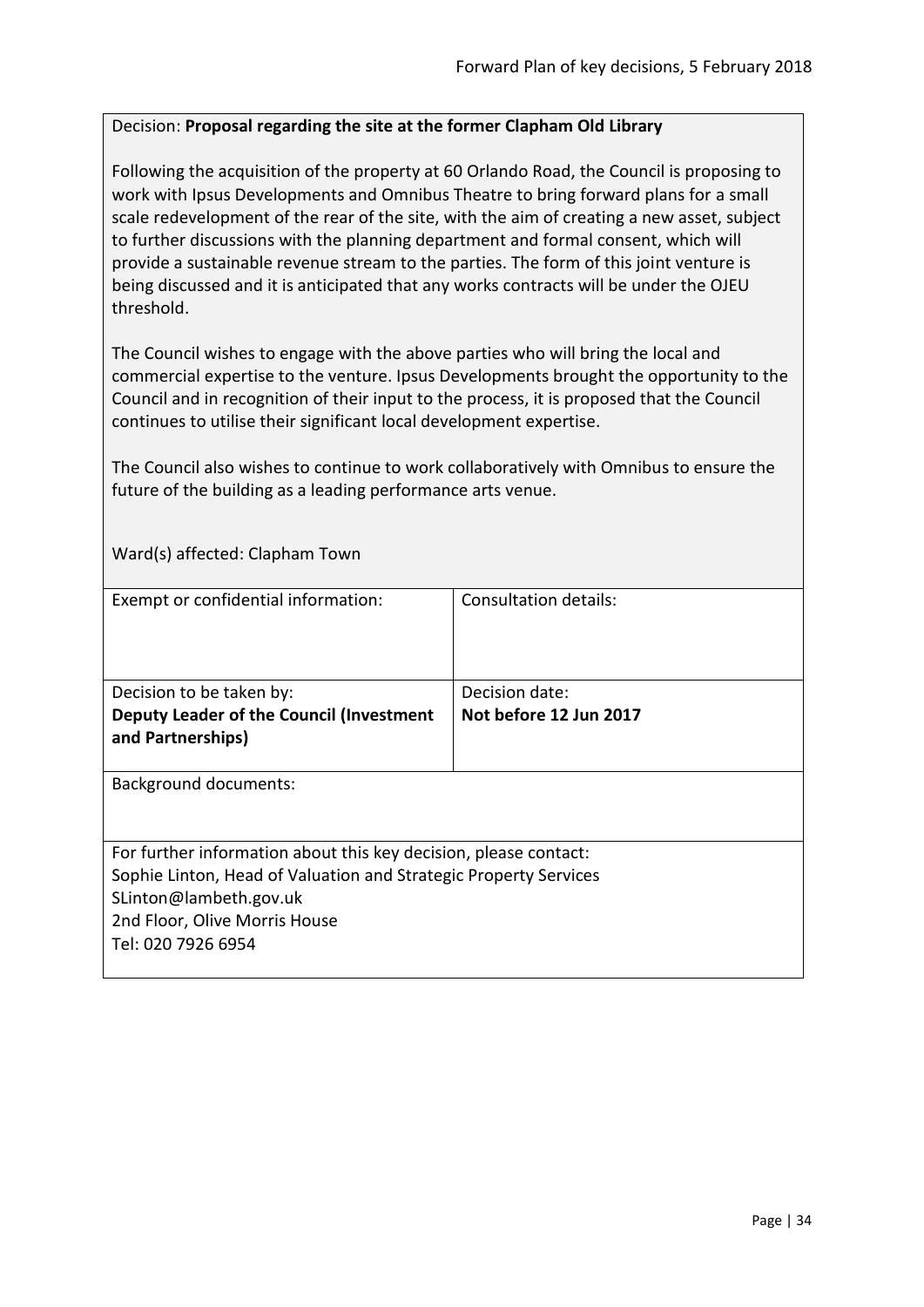<span id="page-34-0"></span>

| Decision: Upper Norwood Joint Library                                           |                        |  |
|---------------------------------------------------------------------------------|------------------------|--|
| To grant a 25 year lease to Upper Norwood Library Trust at a peppercorn rent    |                        |  |
| Ward(s) affected: Gipsy Hill                                                    |                        |  |
| Exempt or confidential information:                                             | Consultation details:  |  |
|                                                                                 |                        |  |
| Decision to be taken by:                                                        | Decision date:         |  |
| Deputy Leader of the Council (Investment                                        | Not before 17 Jul 2017 |  |
| and Partnerships)                                                               |                        |  |
| <b>Background documents:</b>                                                    |                        |  |
|                                                                                 |                        |  |
| For further information about this key decision, please contact:                |                        |  |
| Donna Wiggins, Lead Commissioner, Strategic Housing, Regeneration & Communities |                        |  |
| dwiggins@lambeth.gov.uk<br>Phoenix House - 3rd Floor                            |                        |  |
| Tel: 020 7926 2681                                                              |                        |  |
|                                                                                 |                        |  |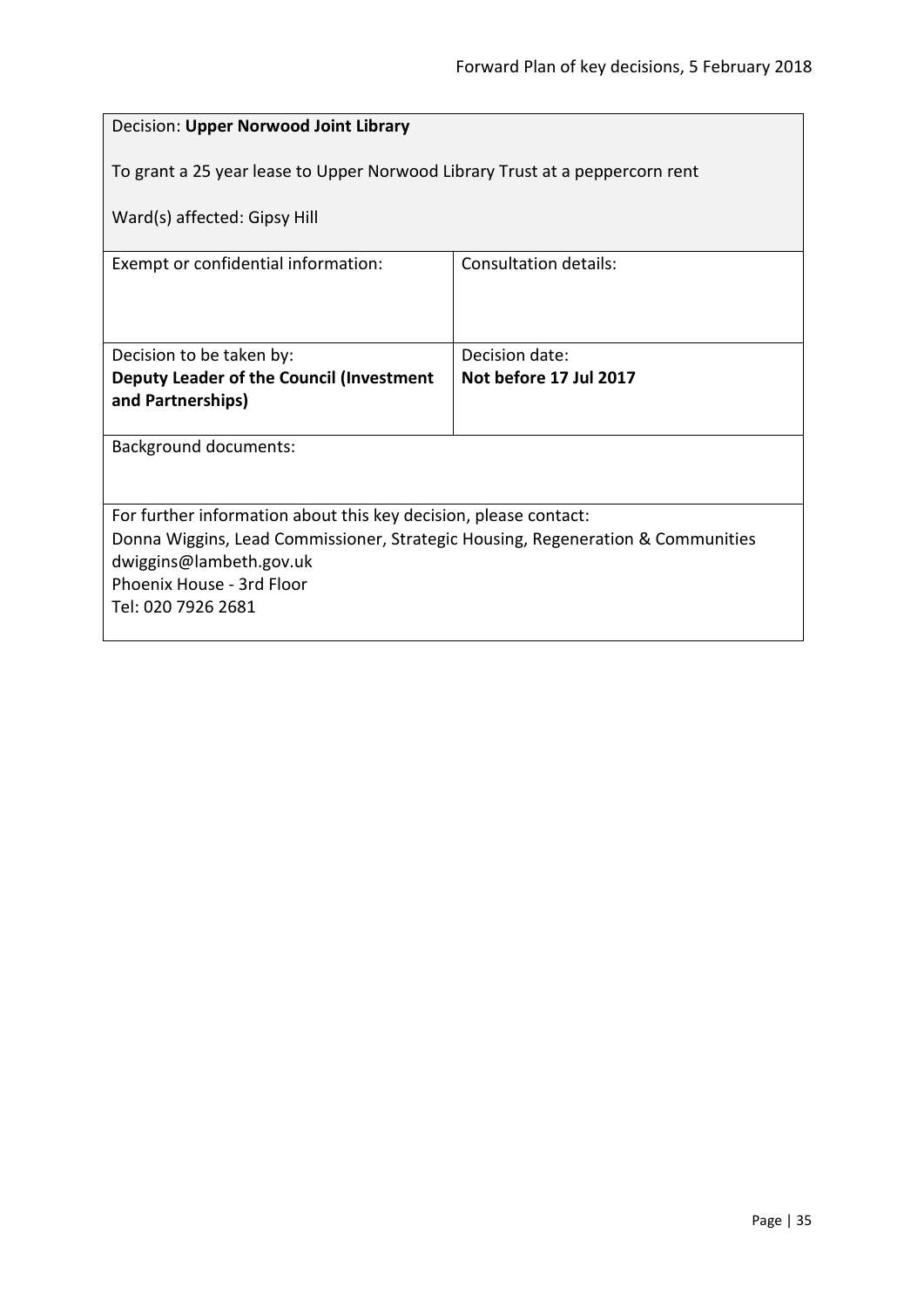<span id="page-35-0"></span>Decision: **Temporary Accommodation - Modular Construction on Council Owned Hostel Sites**

To approve investment of £3,000,000 for the construction of Temporary Accommodation modular type units on two council owned hostel sites for the purpose of providing temporary accommodation to homeless households.

#### Ward(s) affected: Streatham South; Gipsy Hill

| Exempt or confidential information:                                                | Consultation details:  |
|------------------------------------------------------------------------------------|------------------------|
| Decision to be taken by:                                                           | Decision date:         |
| Deputy Leader of the Council (Investment                                           | Not before 31 Jul 2017 |
| and Partnerships)                                                                  |                        |
|                                                                                    |                        |
| Background documents:                                                              |                        |
| For further information about this key decision, please contact:                   |                        |
| Mandy Green (Associate Director Commissioning), Assistant Director Accommodation & |                        |
| Property                                                                           |                        |
| mgreen3@lambeth.gov.uk                                                             |                        |
| Tel: 02079267020                                                                   |                        |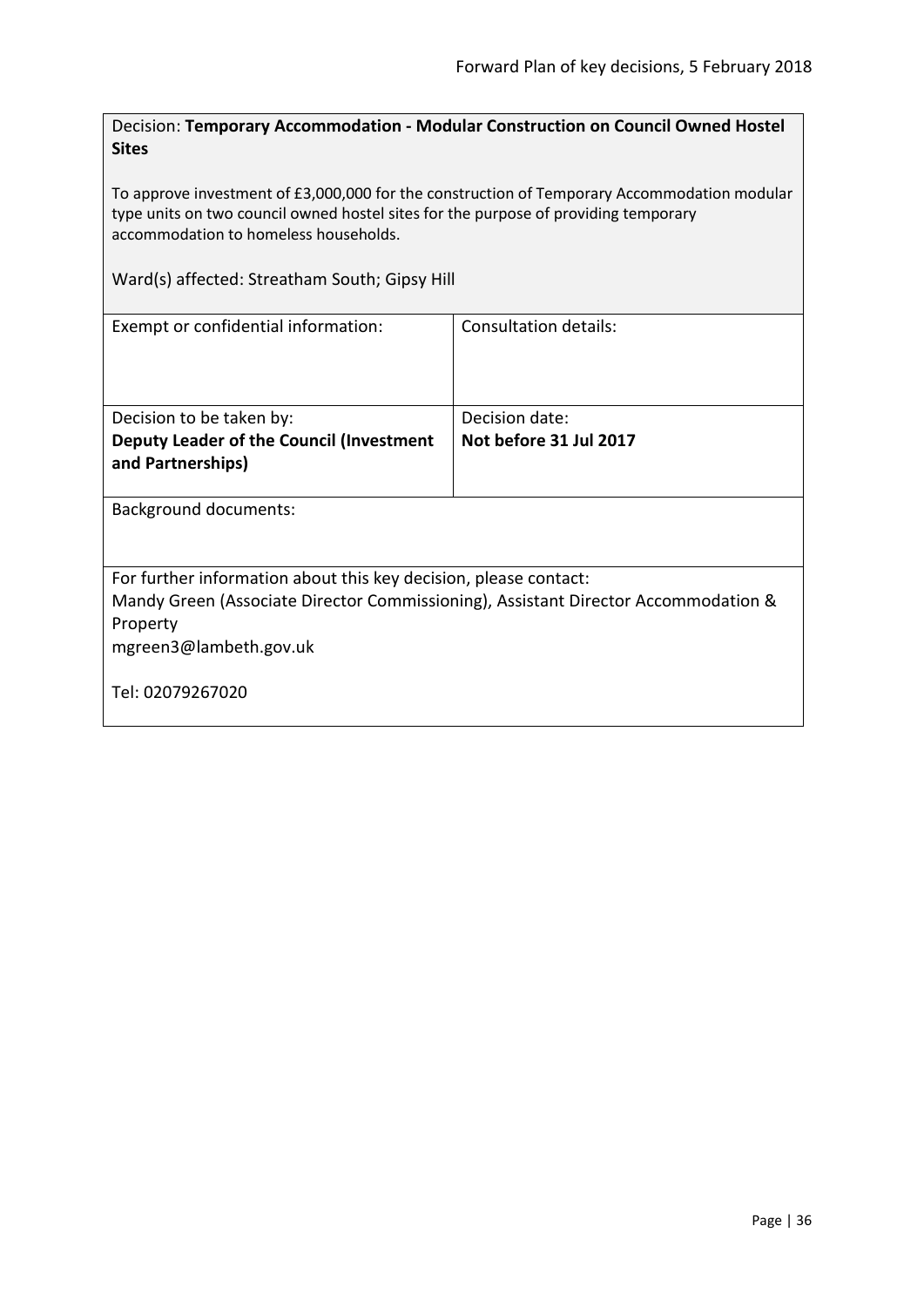# Decision: **Estate Regeneration Programme – Voids Strategy**

To agree strategy for the interim use of homes acquired to facilitate estate regeneration projects prior to demolition of the properties to make way for redevelopment of the respective estates.

| Ward(s) affected: All Wards                                                                                                                     |                              |  |
|-------------------------------------------------------------------------------------------------------------------------------------------------|------------------------------|--|
| Exempt or confidential information:                                                                                                             | <b>Consultation details:</b> |  |
| Decision to be taken by:                                                                                                                        | Decision date:               |  |
| Deputy Leader of the Council (Investment<br>and Partnerships)                                                                                   | Not before 9 Oct 2017        |  |
| <b>Background documents:</b>                                                                                                                    |                              |  |
| For further information about this key decision, please contact:<br>Julian Hart, Housing Regeneration Programme Manager<br>jhart@lambeth.gov.uk |                              |  |
| Tel: 07799 775362                                                                                                                               |                              |  |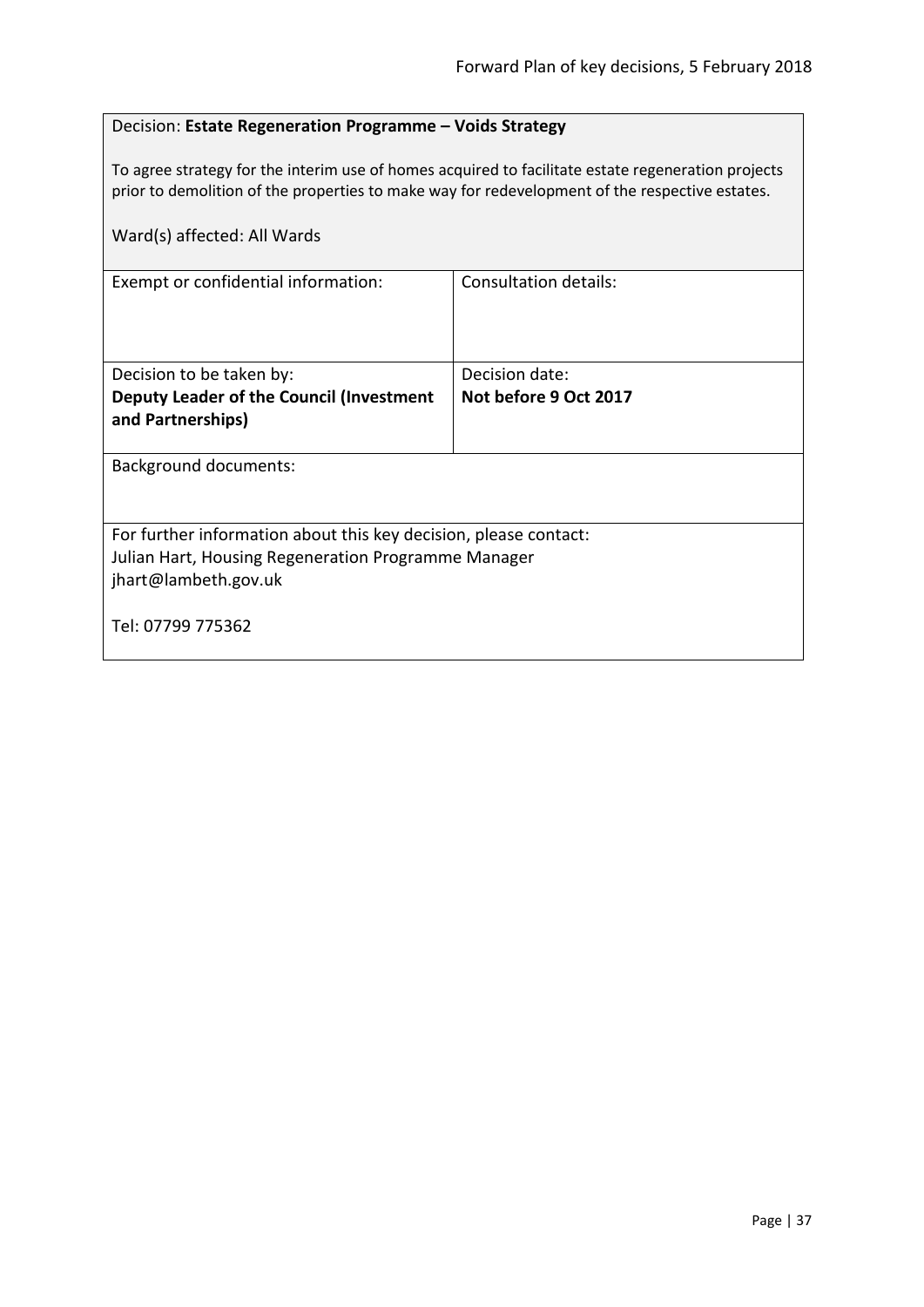# Decision: **Prioritising homeowners for early acquisition in estate regeneration schemes** To agree a process for prioritising acquisition of new homes on estate regeneration schemes. Ward(s) affected: All Wards Exempt or confidential information: Consultation details: Decision to be taken by: **Deputy Leader of the Council (Investment and Partnerships)** Decision date: **Not before 9 Oct 2017** Background documents: For further information about this key decision, please contact: Julian Hart, Housing Regeneration Programme Manager jhart@lambeth.gov.uk Tel: 07799 775362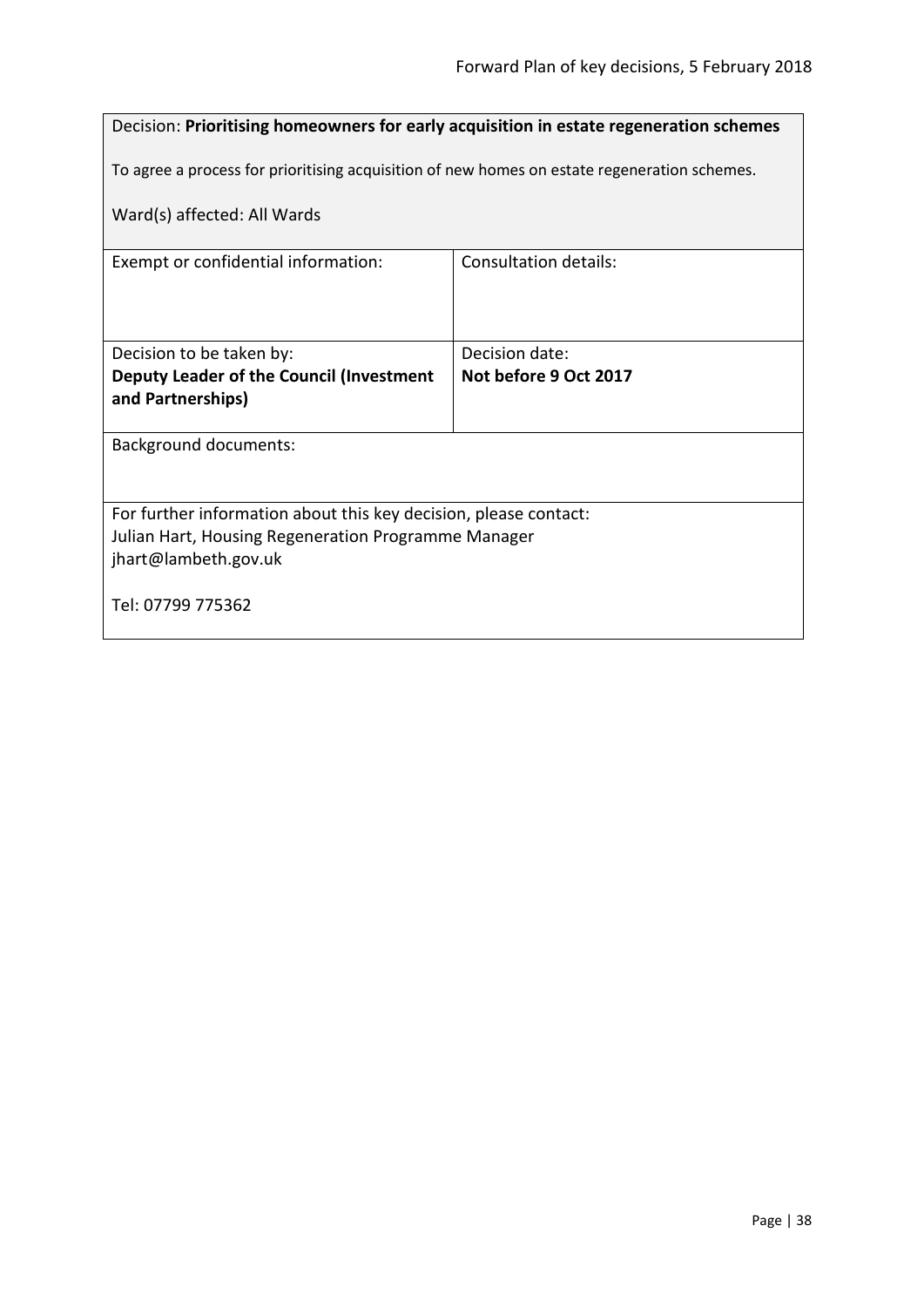Decision: **Procurement of Independent Advisers for the Estate Regeneration Programme**

To create a framework of independent advice services for residents of the six estates in the estate regeneration programme.

Ward(s) affected: Clapham Town; Gipsy Hill; Stockwell; Larkhall; Tulse Hill; Prince's

| Exempt or confidential information:                              | Consultation details:  |  |
|------------------------------------------------------------------|------------------------|--|
| Decision to be taken by:                                         | Decision date:         |  |
| Deputy Leader of the Council (Investment<br>and Partnerships)    | Not before 11 Dec 2017 |  |
| <b>Background documents:</b>                                     |                        |  |
| For further information about this key decision, please contact: |                        |  |
| Anna Allan, Housing Projects Officer                             |                        |  |
| aallan@lambeth.gov.uk                                            |                        |  |
| Tel: 07950 696814                                                |                        |  |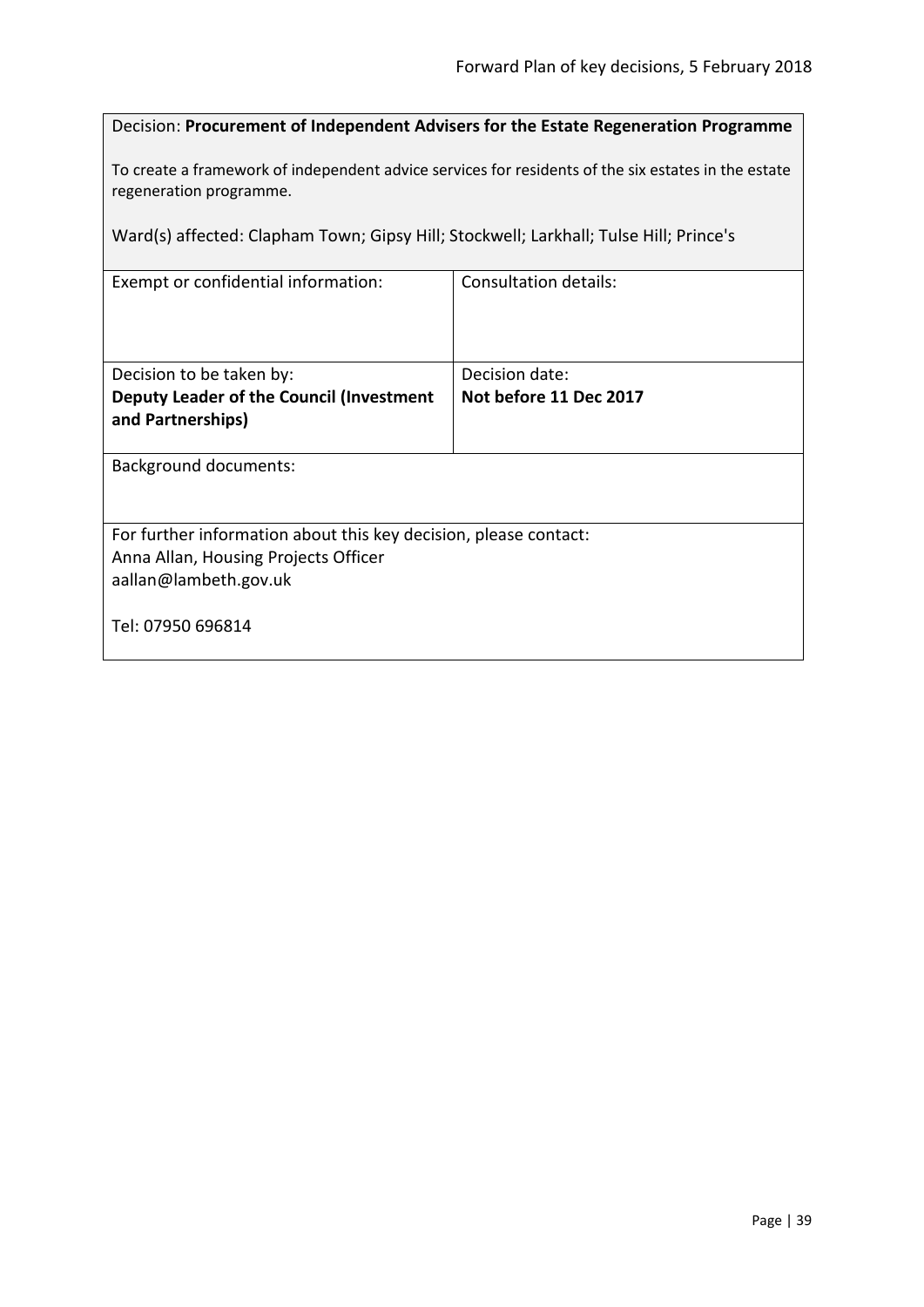| Decision: Development Managment Team for Central Hill                                    |                              |  |
|------------------------------------------------------------------------------------------|------------------------------|--|
| Award of contract for the Development Management Team after OJEU procurement<br>process. |                              |  |
| Ward(s) affected: Gipsy Hill                                                             |                              |  |
| Exempt or confidential information:                                                      | <b>Consultation details:</b> |  |
| Decision to be taken by:                                                                 | Decision date:               |  |
| Deputy Leader of the Council (Investment<br>and Partnerships)                            | Not before 20 Nov 2017       |  |
| <b>Background documents:</b>                                                             |                              |  |
| For further information about this key decision, please contact:                         |                              |  |
| Julian Hart, Housing Regeneration Programme Manager<br>jhart@lambeth.gov.uk              |                              |  |
| Tel: 07799 775362                                                                        |                              |  |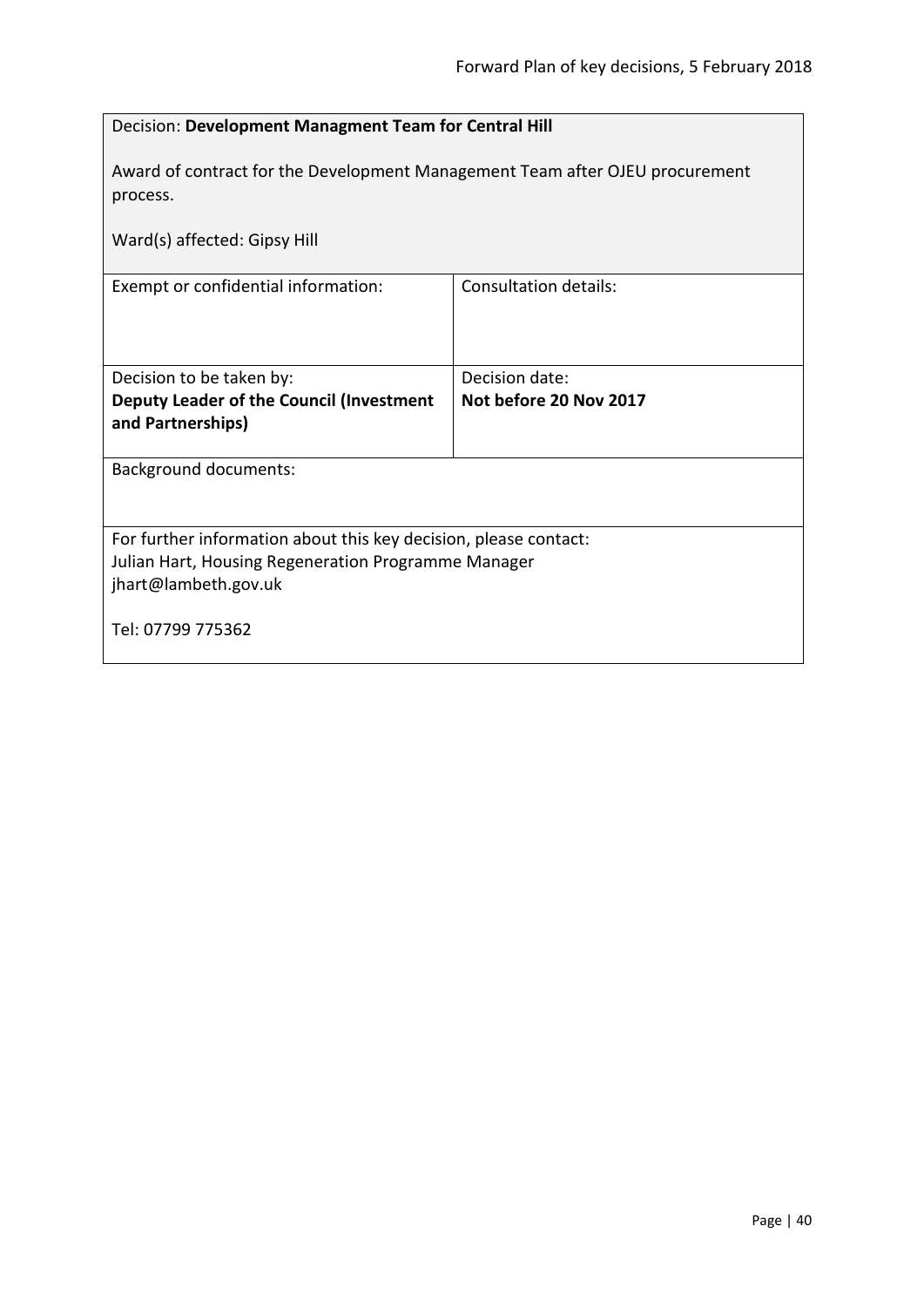#### Decision: **Disposal of Land at Lollard Street – Former Ethelred Youth Centre Site**

To enter into a Development Agreement of the land at Lollard Street SE11 6QH with the Education and Skills Funding Agency (ESFA) and on completion to grant a 125 year lease to the EFSA's nominated school operator, the National Autistic Society for the purpose of providing an SEN Free School.

Ward(s) affected: Prince's

| Exempt or confidential information:                                                                                                                                                                                   | Consultation details:  |
|-----------------------------------------------------------------------------------------------------------------------------------------------------------------------------------------------------------------------|------------------------|
|                                                                                                                                                                                                                       |                        |
| Decision to be taken by:                                                                                                                                                                                              | Decision date:         |
| Deputy Leader of the Council (Investment<br>and Partnerships)                                                                                                                                                         | Not before 18 Dec 2017 |
| <b>Background documents:</b>                                                                                                                                                                                          |                        |
| For further information about this key decision, please contact:<br>Sophie Linton, Head of Valuation and Strategic Property Services<br>SLinton@lambeth.gov.uk<br>2nd Floor, Olive Morris House<br>Tel: 020 7926 6954 |                        |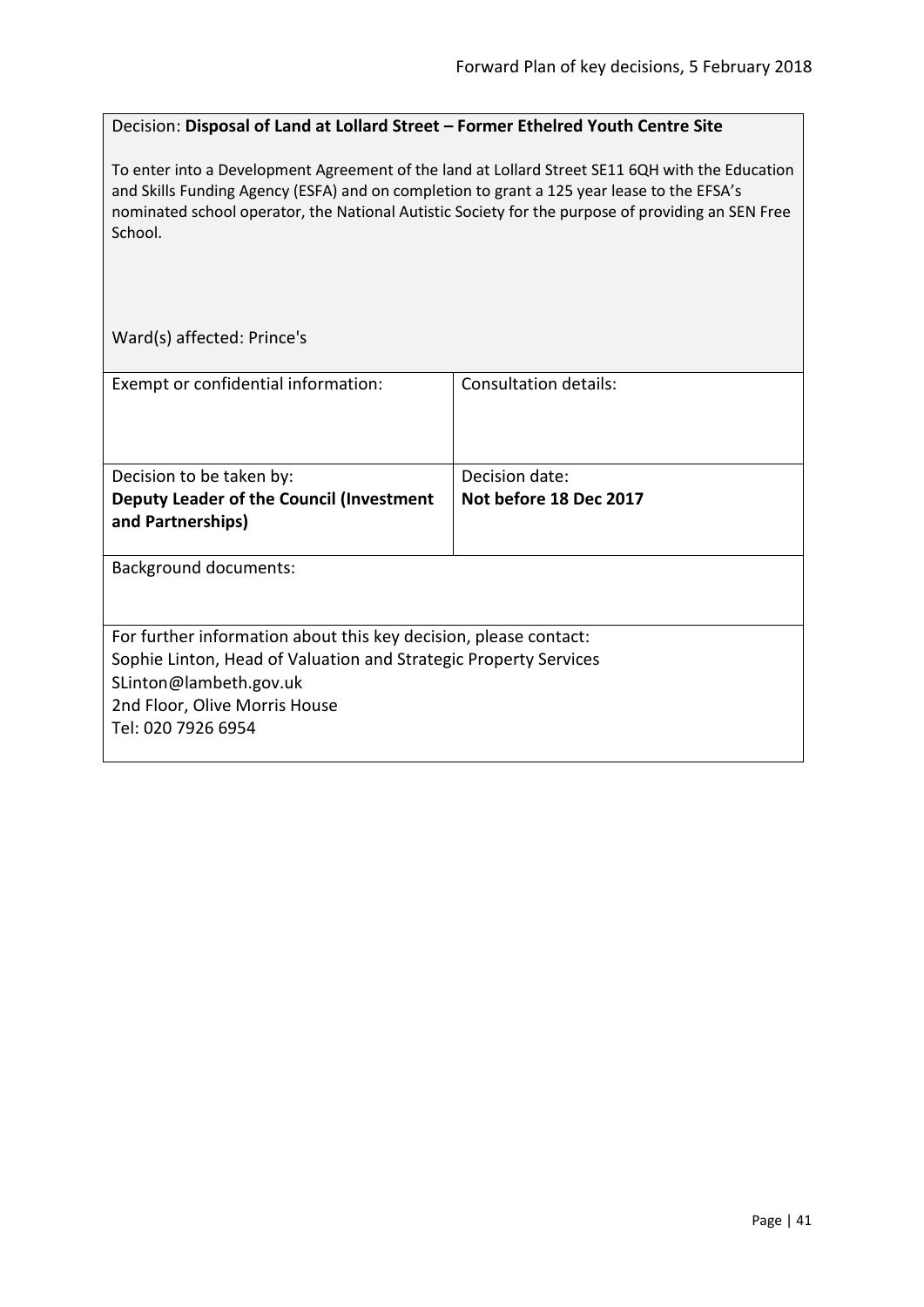# Decision: **Carmelita Centre and Orsett Street Lead Consultant Architect**

To appoint a Lead Consultant Architect for the Carmelita Centre and Orsett Street projects. This appointment will allow the progression of these projects – the architect will present several options for the developments, and after a decision is made will work on their further design.

# Ward(s) affected: Prince's

| Exempt or confidential information:<br>Part exempt<br>Information relating to the financial or<br>business affairs of any particular person<br>(including the authority holding that<br>information) | <b>Consultation details:</b> |
|------------------------------------------------------------------------------------------------------------------------------------------------------------------------------------------------------|------------------------------|
| Decision to be taken by:                                                                                                                                                                             | Decision date:               |
| Deputy Leader of the Council (Investment<br>and Partnerships)                                                                                                                                        | Not before 15 Jan 2018       |
| <b>Background documents:</b>                                                                                                                                                                         |                              |
| For further information about this key decision, please contact:<br>Annabel Gray, Consultant Project Manager<br>AGray@lambeth.gov.uk                                                                 |                              |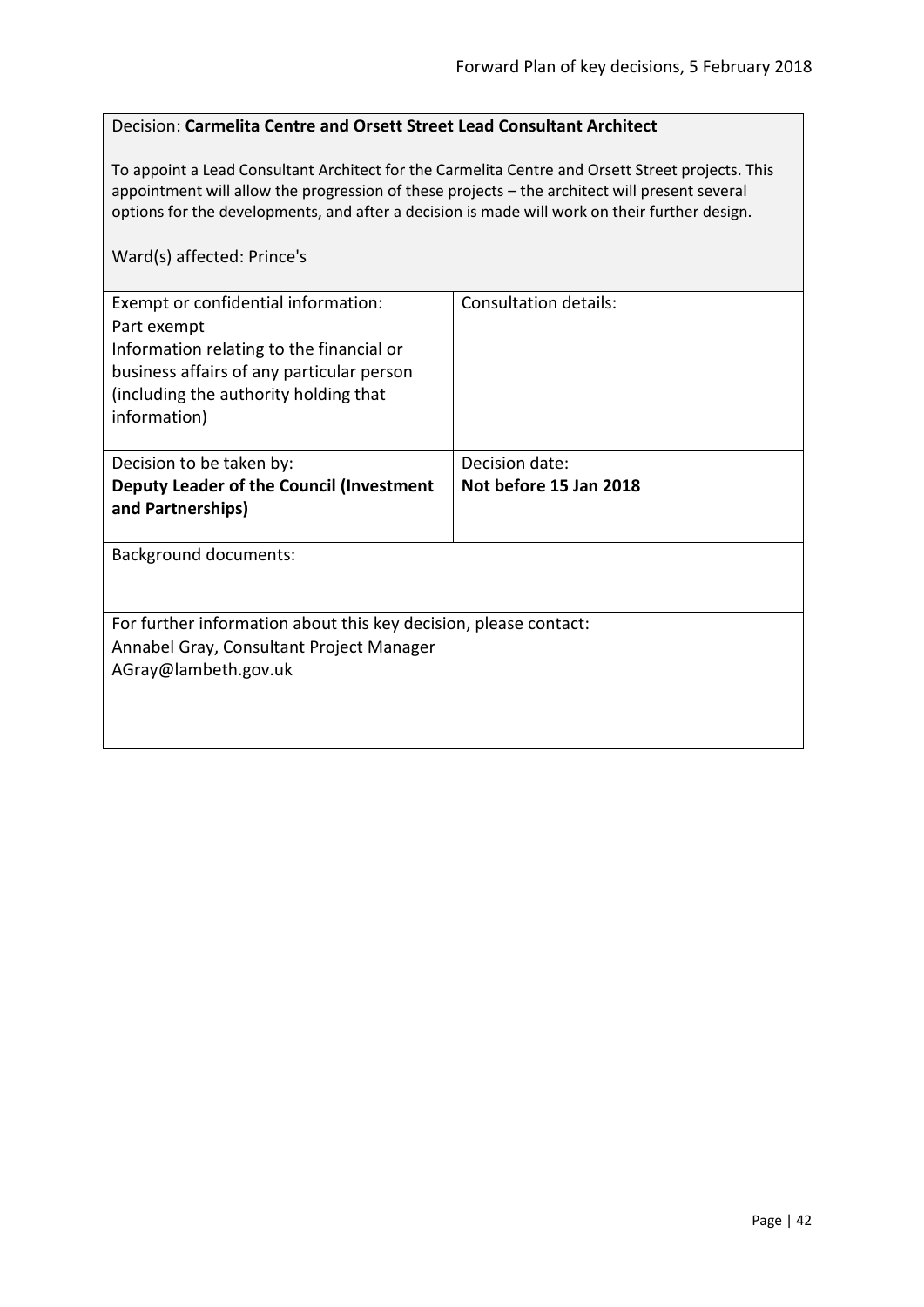Decision: **Contract extensions and variations for care and support services within Extra Care Housing**

The proposal was to extend both current contracts for the provision of care and support within extra care schemes for two years from 1st April 2015 to 31st March 2017.

Outcome-based models for extra care will be investigated in order to find one (or more) that provide the best value for both tenants and the council, while promoting community involvement both within and without the schemes. Various models are available and best practise in extra care is developing rapidly. A two year extension will allow time for a thorough investigation of these options and a procurement exercise.

| Exempt or confidential information:                              | Consultation details:<br>Discussion with ward councillors will take<br>place during the extension period. |
|------------------------------------------------------------------|-----------------------------------------------------------------------------------------------------------|
|                                                                  |                                                                                                           |
| Decision to be taken by:                                         | Decision date:                                                                                            |
| <b>Cabinet Member for Adult Social Care</b>                      | Not before 31 Oct 2016                                                                                    |
|                                                                  |                                                                                                           |
| <b>Background documents:</b>                                     |                                                                                                           |
| For further information about this key decision, please contact: |                                                                                                           |
| Ginny Hume, Commissioning Lead-Domiciliary Care                  |                                                                                                           |
| GHume@lambeth.gov.uk                                             |                                                                                                           |
| <b>Phoenix House</b>                                             |                                                                                                           |
| Tel: 020 7926 5178                                               |                                                                                                           |
|                                                                  |                                                                                                           |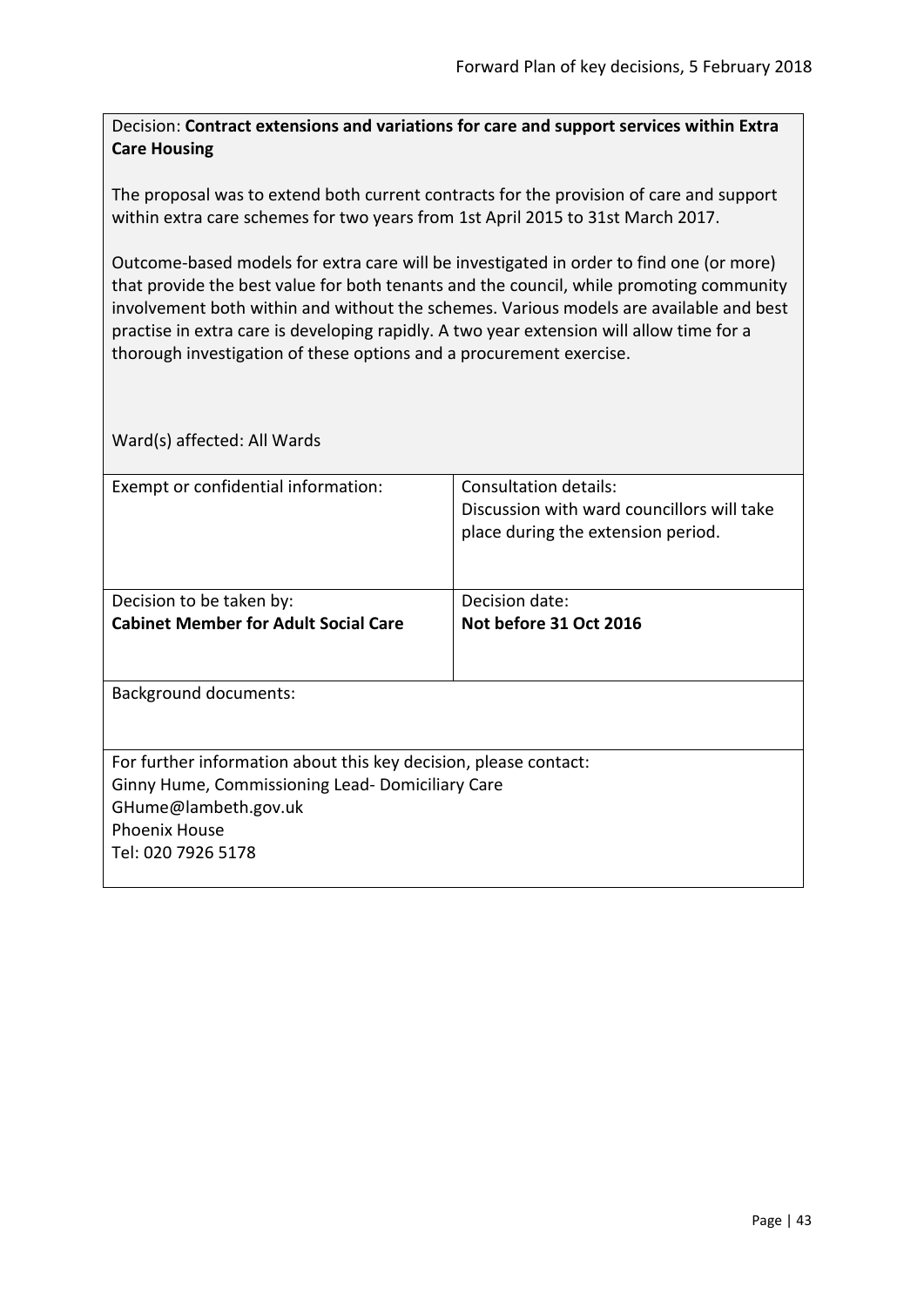Decision: **Care and Support at Bankhouse – a Newly Developed Extra Care Scheme**

The proposed decision is to finalise the negotiations begun in 2012 to appoint One Housing Group as the provider of care and support at Bankhouse, a newly developed extra care scheme.

The contract will be for a period of 2 years, with a potential extension period of 1 year and with a cost of approximately £610,000 per annum when the scheme is at full operation.

The care and support service will be funded from existing adult social care budgets.

Ward(s) affected: Prince's

| Exempt or confidential information:                              | Consultation details: |
|------------------------------------------------------------------|-----------------------|
|                                                                  |                       |
|                                                                  |                       |
| Decision to be taken by:                                         | Decision date:        |
| <b>Cabinet Member for Adult Social Care</b>                      | Not before 4 Sep 2017 |
|                                                                  |                       |
|                                                                  |                       |
| <b>Background documents:</b>                                     |                       |
|                                                                  |                       |
| For further information about this key decision, please contact: |                       |
| Helen Bolger, Strategic Commissioning Manager                    |                       |
|                                                                  |                       |
| 3rd Floor, Phoenix House                                         |                       |
| Tel: 020 7926 2724                                               |                       |
|                                                                  |                       |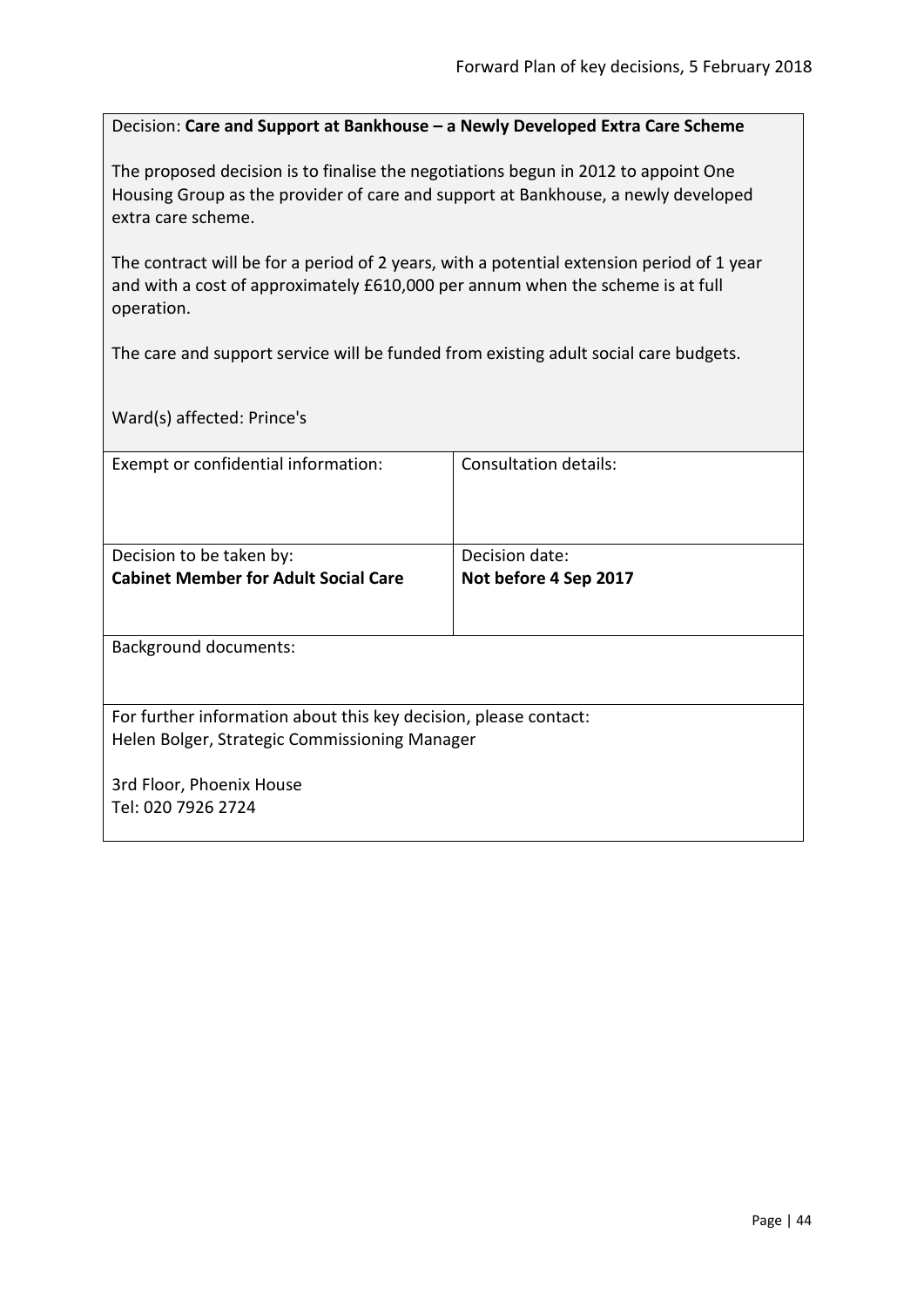| Decision: Tenancy Support Service - Single Homeless Project                                                                                                                                                                      |                        |  |
|----------------------------------------------------------------------------------------------------------------------------------------------------------------------------------------------------------------------------------|------------------------|--|
| Ward(s) affected: All Wards                                                                                                                                                                                                      |                        |  |
| Exempt or confidential information:                                                                                                                                                                                              | Consultation details:  |  |
| Decision to be taken by:                                                                                                                                                                                                         | Decision date:         |  |
| <b>Cabinet Member for Adult Social Care</b>                                                                                                                                                                                      | Not before 13 Nov 2017 |  |
|                                                                                                                                                                                                                                  |                        |  |
| <b>Background documents:</b>                                                                                                                                                                                                     |                        |  |
|                                                                                                                                                                                                                                  |                        |  |
| For further information about this key decision, please contact:<br>Emily Newell, Commissioning Officer, Strategy & Commissioning: Housing & Communities<br>ENewell@lambeth.gov.uk<br><b>Phoenix House</b><br>Tel: 0207 926 0973 |                        |  |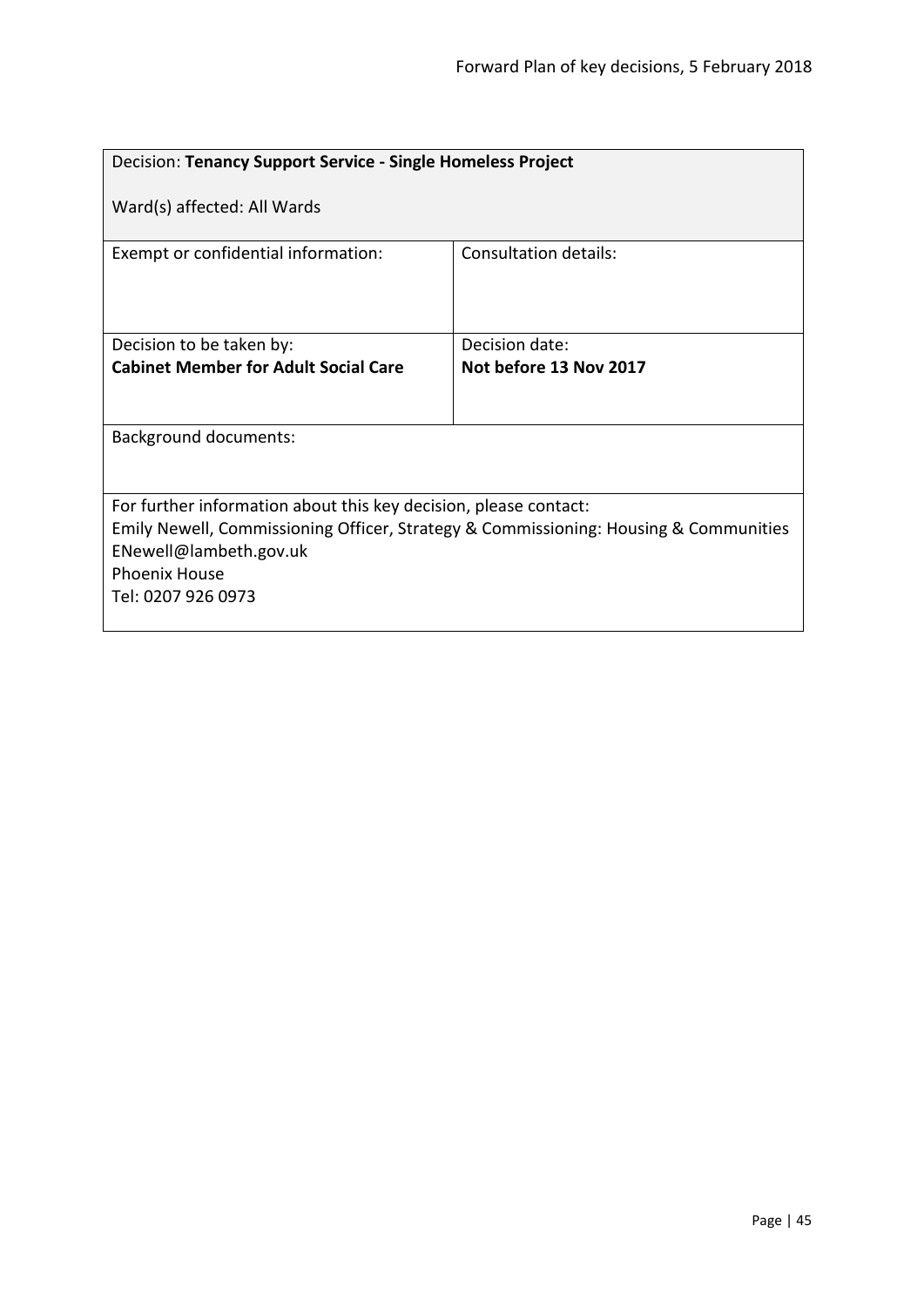# Decision: **Independent and Living Carers Partnership (ILCP) Contract Extension**

The report will propose a 2 year contract extension be approved for the Independent and Living Carers Partnership (ILCP). The ILCP was formed in April 2015 and awarded a three year contract which ends on 31 March 2018, with option of two year extension. The ILCP is a key partnership that delivers advocacy, information, advice and carers services to people of all disabilities in Lambeth. In addition, it provides added value through the strategic partnerships it has developed across the CCG and Council. The integrated commissioning team have worked with the ILCP to develop a strategic plan which sets out their future direction – this is detailed in Appendix One.

| Exempt or confidential information:                              | Consultation details:  |  |
|------------------------------------------------------------------|------------------------|--|
|                                                                  |                        |  |
|                                                                  |                        |  |
| Decision to be taken by:                                         | Decision date:         |  |
| <b>Cabinet Member for Adult Social Care</b>                      | Not before 22 Jan 2018 |  |
|                                                                  |                        |  |
|                                                                  |                        |  |
| <b>Background documents:</b>                                     |                        |  |
|                                                                  |                        |  |
|                                                                  |                        |  |
| For further information about this key decision, please contact: |                        |  |
| Brent Withers, Strategy and Commissioning Manager                |                        |  |
| Bwithers@lambeth.gov.uk                                          |                        |  |
| <b>Phoenix House</b>                                             |                        |  |
| Tel: 020 7926 7513                                               |                        |  |
|                                                                  |                        |  |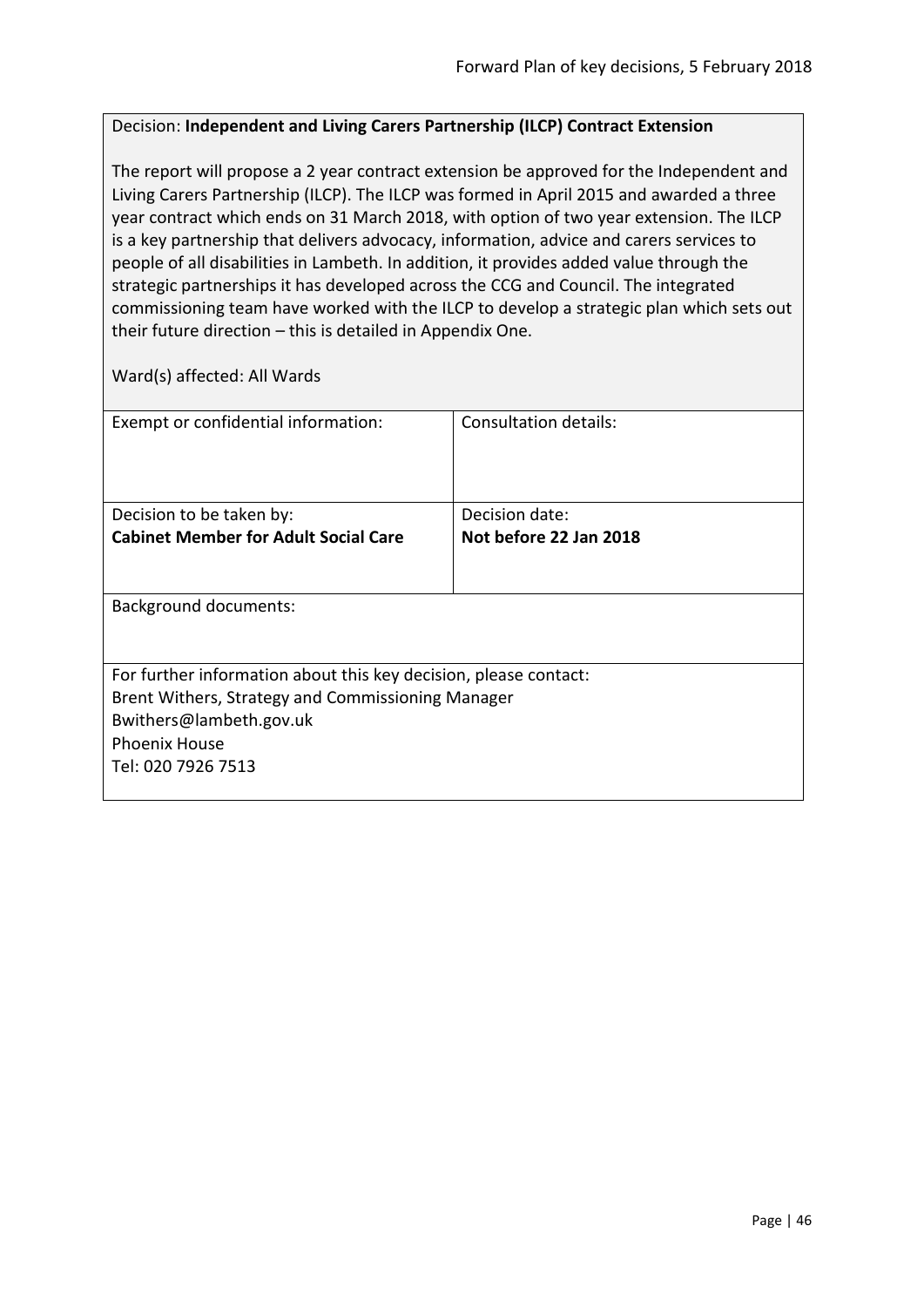Decision: **Contract extension for commissioned Adult Mental Health services: including floating support, supported accommodation and Living Well Partnership services**

Extension of Lambeth Council commissioned adult mental health contracts which it is planned will come under the proposed Living Well Network Alliance (LWNA) from 01/04/2018.

This includes:

• Extension of Lambeth Council adult mental health contracts for floating support and supported accommodation which expire on 31/03/2018, by 12 months up to 31/03/2019. • Extension of the Mosaic Clubhouse LWP contract which expires on 31/01/2018, by 14

months, up to 31/03/2019.

| Exempt or confidential information:                                                                                                          | Consultation details:  |  |
|----------------------------------------------------------------------------------------------------------------------------------------------|------------------------|--|
|                                                                                                                                              |                        |  |
|                                                                                                                                              |                        |  |
| Decision to be taken by:                                                                                                                     | Decision date:         |  |
| <b>Cabinet Member for Healthier and</b>                                                                                                      | Not before 22 Jan 2018 |  |
| <b>Stronger Communities (job-share)</b>                                                                                                      |                        |  |
|                                                                                                                                              |                        |  |
| <b>Background documents:</b>                                                                                                                 |                        |  |
|                                                                                                                                              |                        |  |
|                                                                                                                                              |                        |  |
| For further information about this key decision, please contact:<br>Jonathan Goodall, Senior Integrated Commissioning Officer, Mental Health |                        |  |
| jgoodall@lambeth.gov.uk                                                                                                                      |                        |  |
|                                                                                                                                              |                        |  |
| Tel: 020 7926 4642                                                                                                                           |                        |  |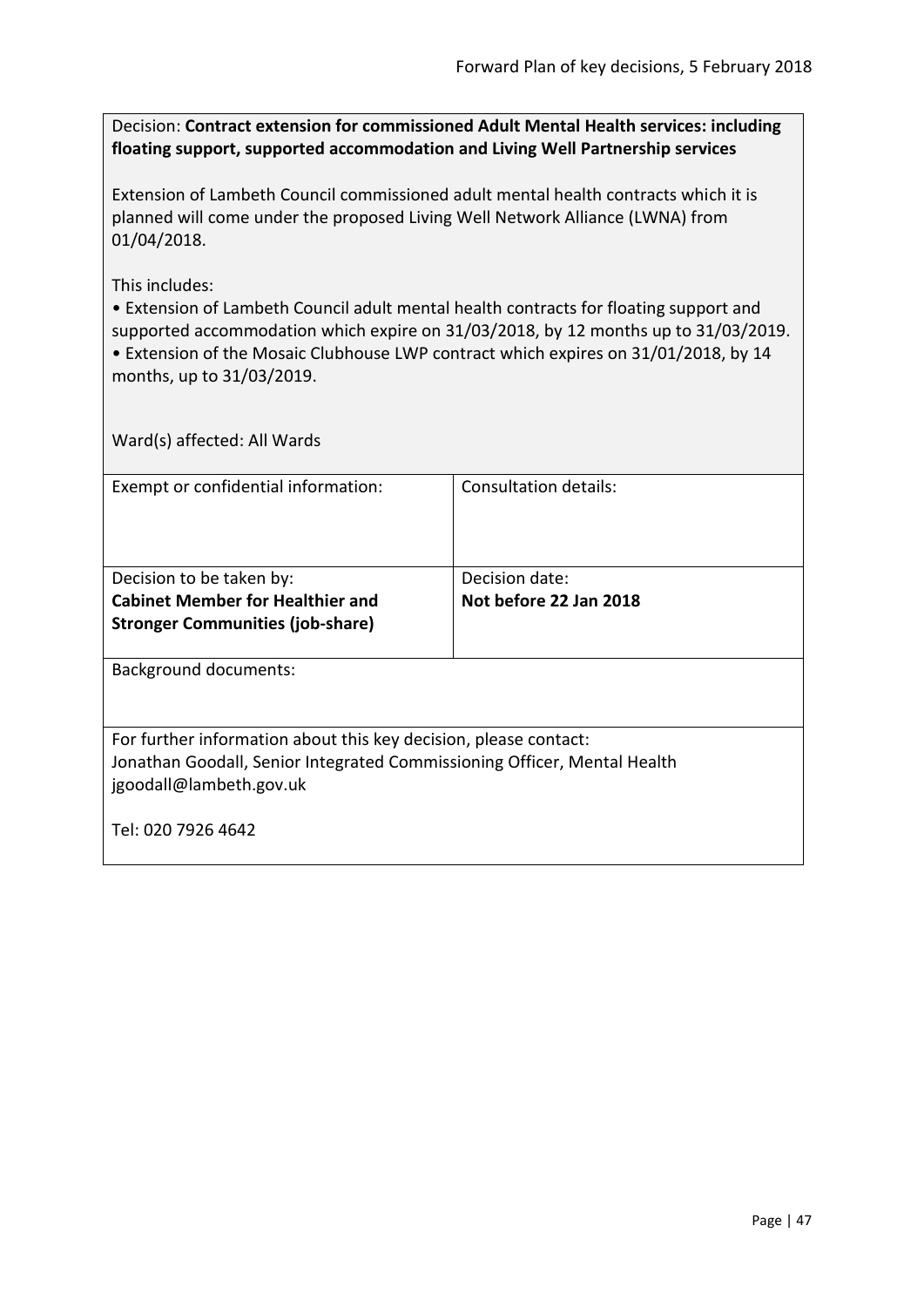Decision: **Phase 1 of the Lambeth Early Action Partnership (LEAP) Capital Works Programme.**

To award a contract to carry out construction works at nine early years premises as part of Phase 1 of the Lambeth Early Action Partnership (Leap) Capital Work Programme on the basis of a maximum contract sum which is £1,498,123.

Ward(s) affected: Coldharbour; Stockwell; Tulse Hill; Vassall

| Exempt or confidential information:                              | Consultation details:  |  |
|------------------------------------------------------------------|------------------------|--|
|                                                                  |                        |  |
| Decision to be taken by:                                         | Decision date:         |  |
| <b>Cabinet Member for Families and Young</b>                     | Not before 30 Aug 2016 |  |
| People                                                           |                        |  |
| <b>Background documents:</b>                                     |                        |  |
| For further information about this key decision, please contact: |                        |  |
| Rosemary Mann                                                    |                        |  |
| rmann1@lambeth.gov.uk                                            |                        |  |
| 6th Floor International House                                    |                        |  |
| Tel: 020 7926 3221                                               |                        |  |
|                                                                  |                        |  |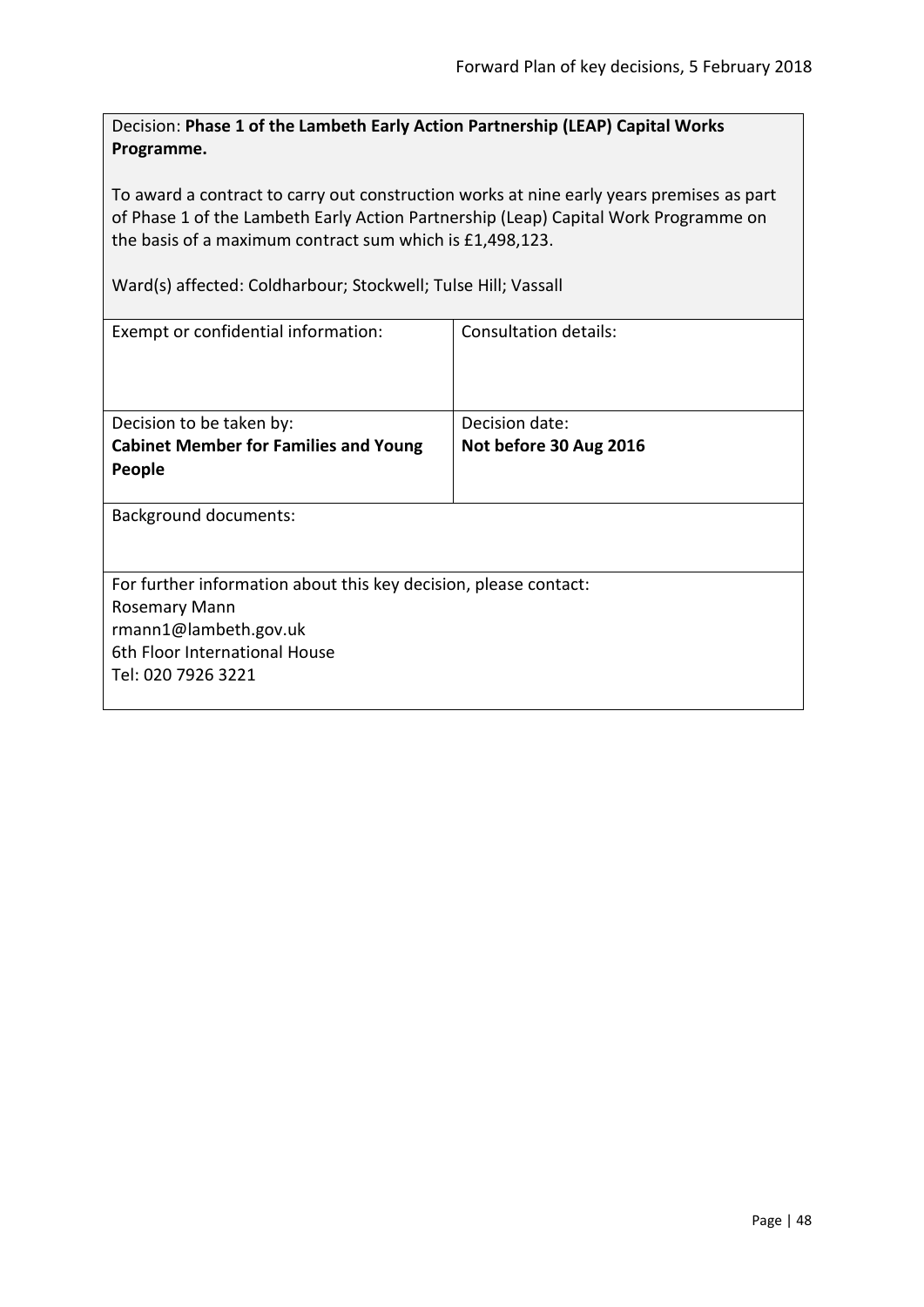| Decision: Works to Jubilee Primary School as part of the LEAP programme                                                                                        |                        |  |
|----------------------------------------------------------------------------------------------------------------------------------------------------------------|------------------------|--|
| To appoint a contractor to undertake works to Jubilee Primary School as part of the LEAP<br>(Lambeth Early Action Partnership)<br>Ward(s) affected: Tulse Hill |                        |  |
| Exempt or confidential information:                                                                                                                            | Consultation details:  |  |
|                                                                                                                                                                |                        |  |
| Decision to be taken by:                                                                                                                                       | Decision date:         |  |
| <b>Cabinet Member for Families and Young</b><br>People                                                                                                         | Not before 27 Dec 2017 |  |
| <b>Background documents:</b>                                                                                                                                   |                        |  |
| For further information about this key decision, please contact:                                                                                               |                        |  |
| Rosemary Mann<br>rmann1@lambeth.gov.uk                                                                                                                         |                        |  |
| 6th Floor International House                                                                                                                                  |                        |  |
| Tel: 020 7926 3221                                                                                                                                             |                        |  |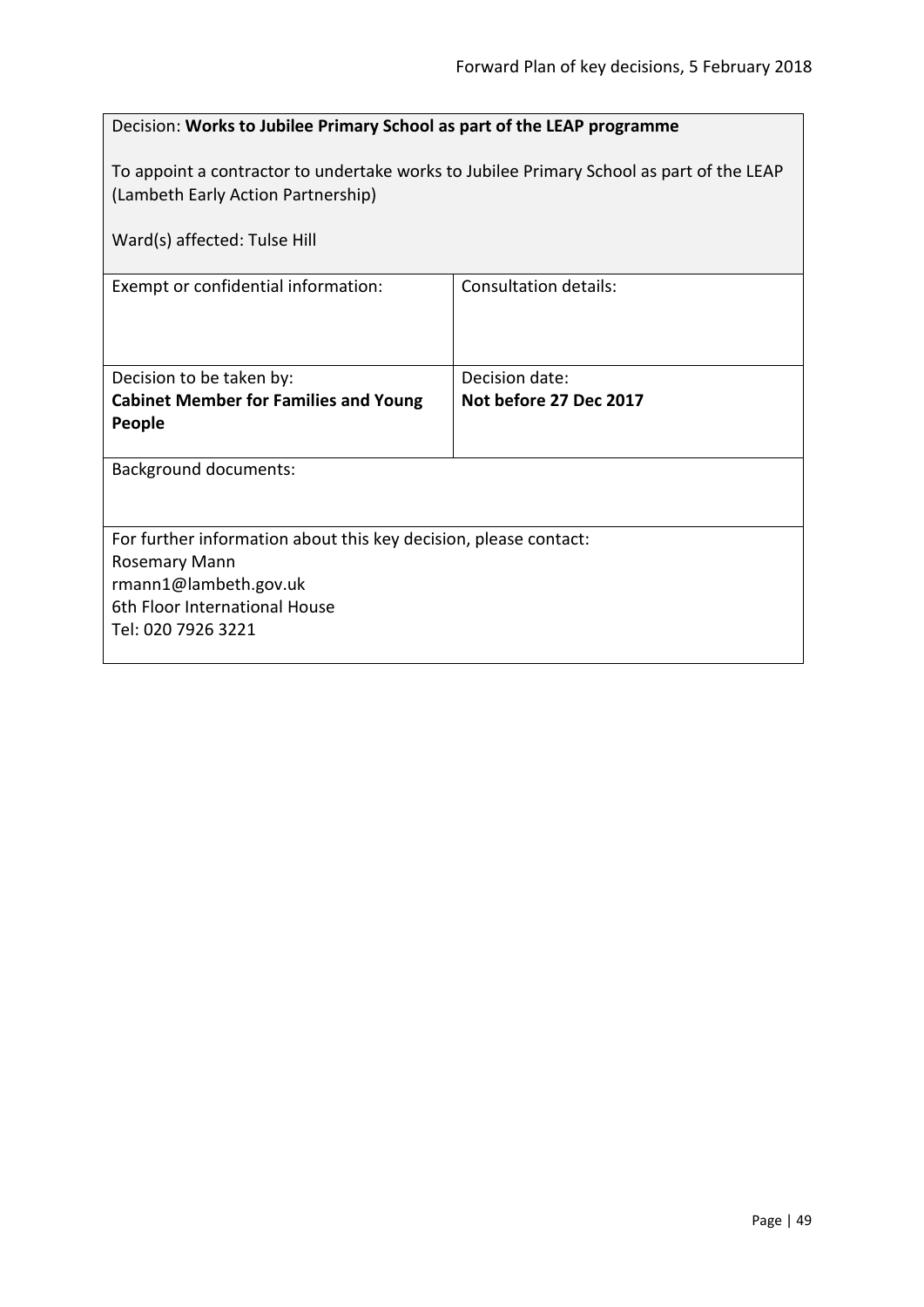| Decision: Works to St Stephens C or E Primary School as part of the LEAP programme.                                                |                                          |  |
|------------------------------------------------------------------------------------------------------------------------------------|------------------------------------------|--|
| To appoint a contractor to undertake works to St Stephens Primary School as part of the<br>LEAP (Lambeth Early Action Partnership) |                                          |  |
| Ward(s) affected: Prince's                                                                                                         |                                          |  |
| Exempt or confidential information:                                                                                                | <b>Consultation details:</b>             |  |
| Decision to be taken by:<br><b>Cabinet Member for Families and Young</b>                                                           | Decision date:<br>Not before 27 Dec 2017 |  |
| People                                                                                                                             |                                          |  |
| <b>Background documents:</b>                                                                                                       |                                          |  |
| For further information about this key decision, please contact:                                                                   |                                          |  |
| <b>Rosemary Mann</b><br>rmann1@lambeth.gov.uk                                                                                      |                                          |  |
| 6th Floor International House<br>Tel: 020 7926 3221                                                                                |                                          |  |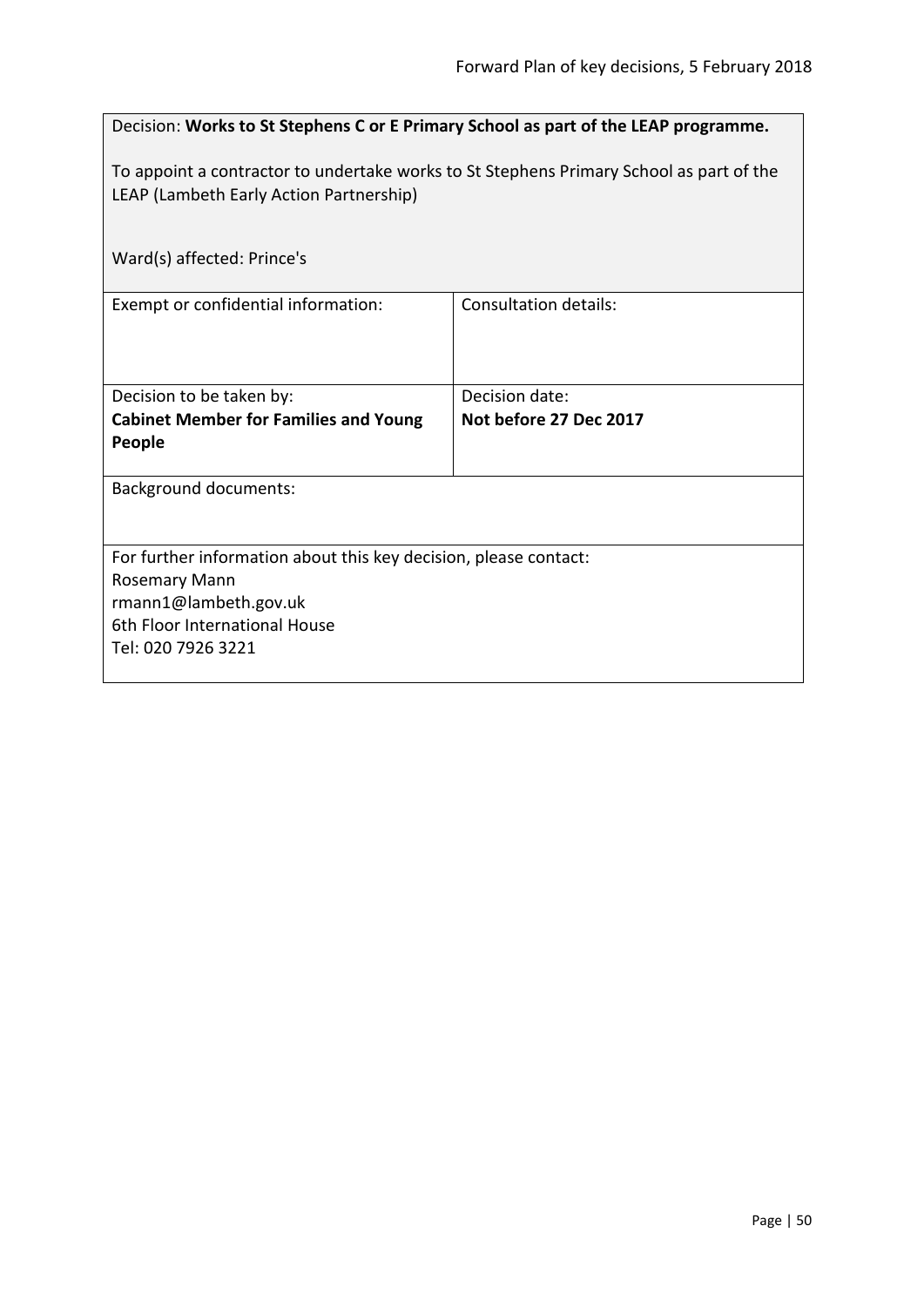| <b>Decision: Commercial Waste Options</b>                                 |                        |  |
|---------------------------------------------------------------------------|------------------------|--|
| Review of options for future model of commercial waste services           |                        |  |
| Ward(s) affected: All Wards                                               |                        |  |
| Exempt or confidential information:                                       | Consultation details:  |  |
|                                                                           |                        |  |
| Decision to be taken by:                                                  | Decision date:         |  |
| <b>Cabinet Member for Housing and</b>                                     | Not before 21 Nov 2016 |  |
| <b>Environment</b>                                                        |                        |  |
| <b>Background documents:</b>                                              |                        |  |
|                                                                           |                        |  |
| For further information about this key decision, please contact:          |                        |  |
| Michael C Clarke, Public Environment Manager<br>mcclarke@lambeth.gov.uk   |                        |  |
| 1st Floor, Service Team House, 185-205 Shakespeare Road, London, SE24 0PZ |                        |  |
| Tel: 020 7926 0528                                                        |                        |  |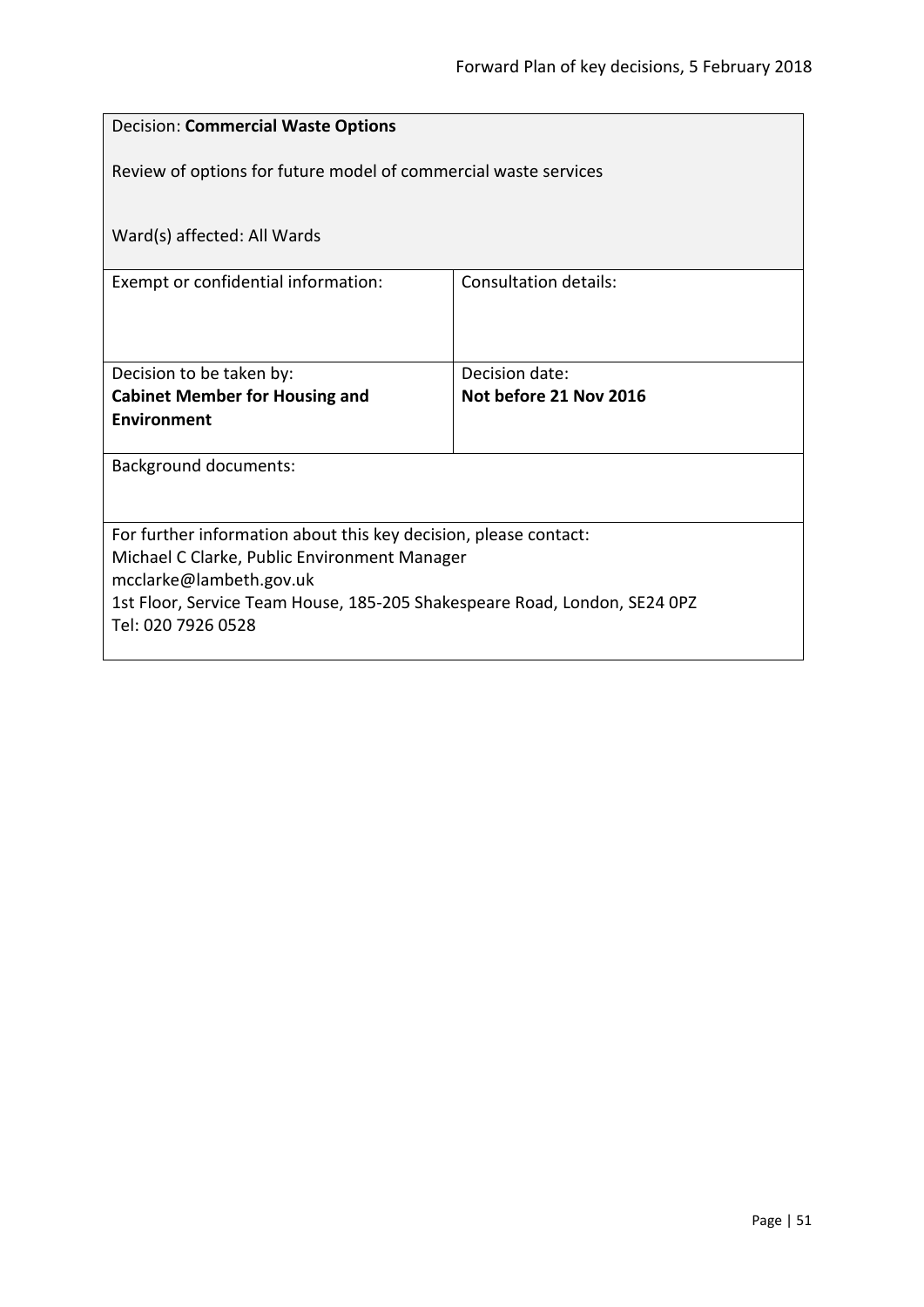#### Decision: **Appointment of a contractor to deliver cycle parking in Lambeth**

To contact a provider for the cycle parking scheme in Lambeth, which is capital funded and has a value of around £1.8mil to deliver over a four year period. The scheme consists of two lots, namely Lot 1 which covers implementing closed and secure cycle parking units, as well as Sheffield stands, and Lot 2 which covers ongoing maintenance of the units and stands.

| Exempt or confidential information:                              | Consultation details:  |
|------------------------------------------------------------------|------------------------|
| Decision to be taken by:                                         | Decision date:         |
| <b>Cabinet Member for Housing and</b>                            | Not before 13 Feb 2017 |
| Environment                                                      |                        |
| <b>Background documents:</b>                                     |                        |
| For further information about this key decision, please contact: |                        |
| Raj Mistry, Director of Envrionment                              |                        |
| rmistry@lambeth.gov.uk                                           |                        |
| <b>Blue Star House</b>                                           |                        |
| Tel: 020 7926 6263                                               |                        |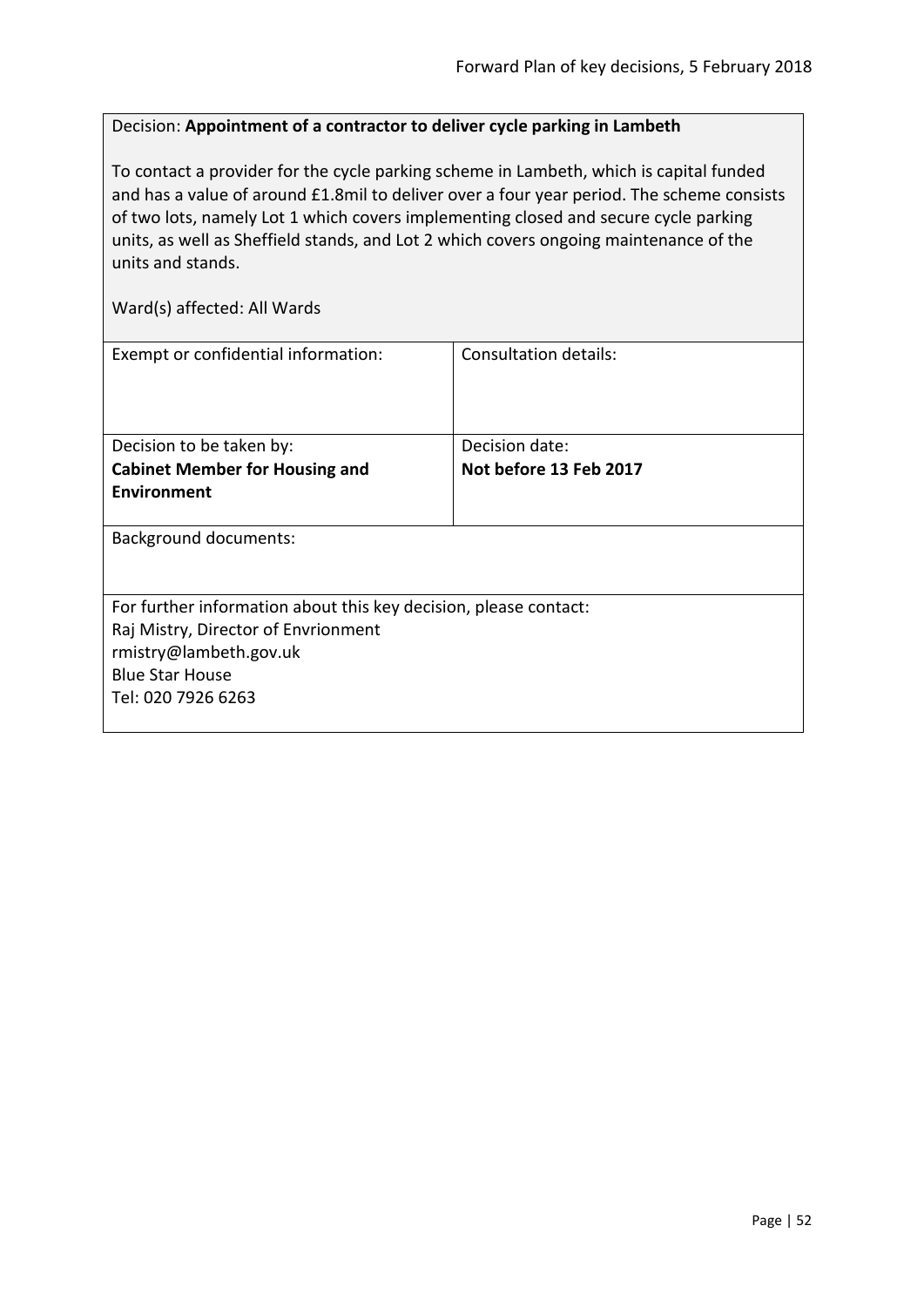| Decision: Asbestos Surveys and Removals                                 |                                          |  |
|-------------------------------------------------------------------------|------------------------------------------|--|
| To appoint a contractor to undertake surveys and removals.              |                                          |  |
| Ward(s) affected: All Wards                                             |                                          |  |
| Exempt or confidential information:                                     | <b>Consultation details:</b>             |  |
|                                                                         |                                          |  |
| Decision to be taken by:<br><b>Cabinet Member for Housing and</b>       | Decision date:<br>Not before 10 Apr 2017 |  |
| <b>Environment</b>                                                      |                                          |  |
| <b>Background documents:</b>                                            |                                          |  |
|                                                                         |                                          |  |
| For further information about this key decision, please contact:        |                                          |  |
| Neil Wightman, Director of Housing Services<br>NWightman@lambeth.gov.uk |                                          |  |
| 1st Floor, Blue Star House, Stockwell Road, Brixton, SW9                |                                          |  |
| Tel: 020 7926 7051                                                      |                                          |  |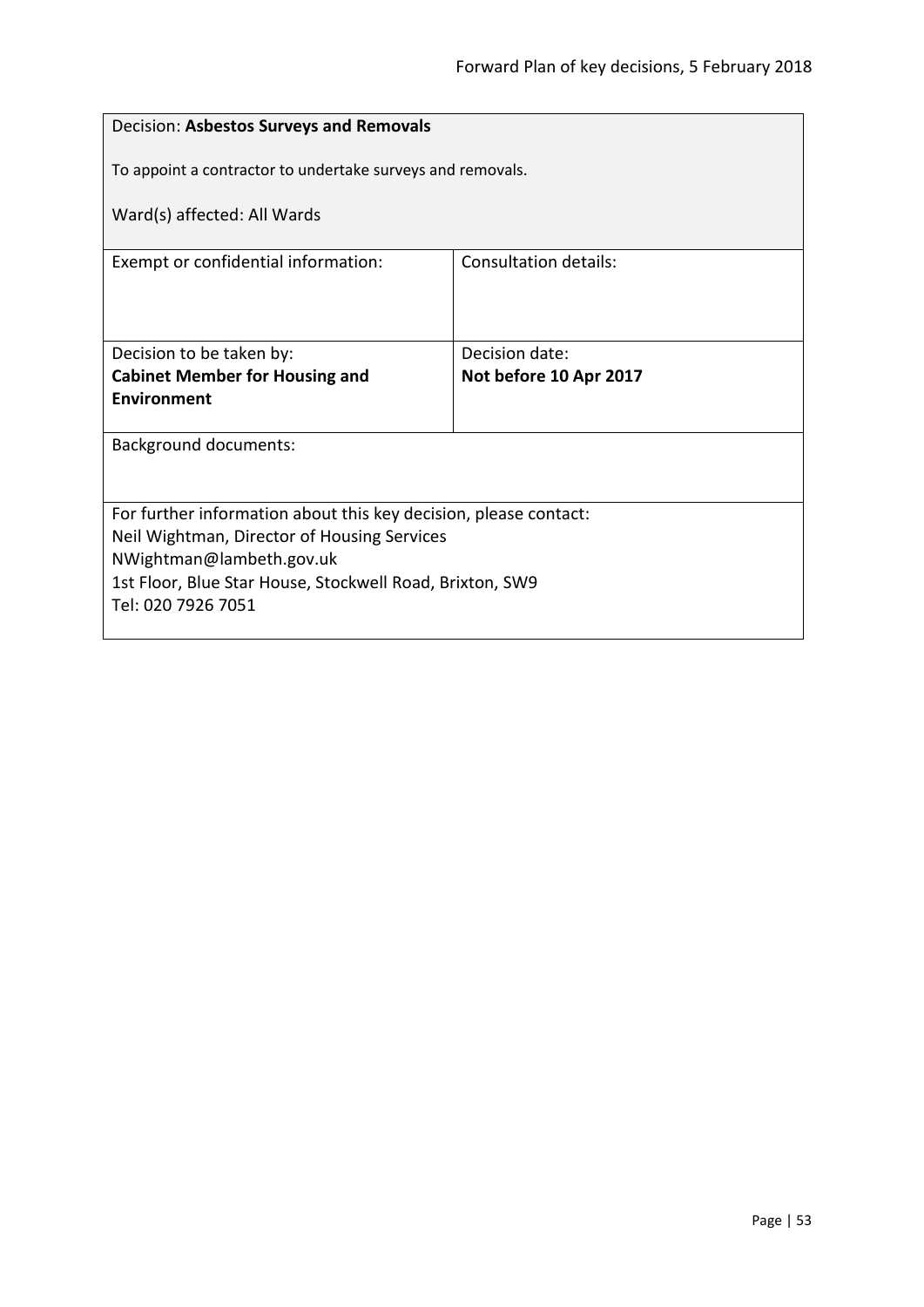| Decision: Floating car clubs                                                                                                                                           |                        |
|------------------------------------------------------------------------------------------------------------------------------------------------------------------------|------------------------|
| To establish a trial for the "floating" car club provision in the borough and the<br>appointment of a provider for the trial period.                                   |                        |
| Ward(s) affected: All Wards                                                                                                                                            |                        |
| Exempt or confidential information:                                                                                                                                    | Consultation details:  |
| Decision to be taken by:                                                                                                                                               | Decision date:         |
| <b>Cabinet Member for Housing and</b><br><b>Environment</b>                                                                                                            | Not before 12 Jun 2017 |
| <b>Background documents:</b>                                                                                                                                           |                        |
| For further information about this key decision, please contact:<br>Simon Phillips, Transport Manager - Planning, Transport & Development<br>SPhillips2@lambeth.gov.uk |                        |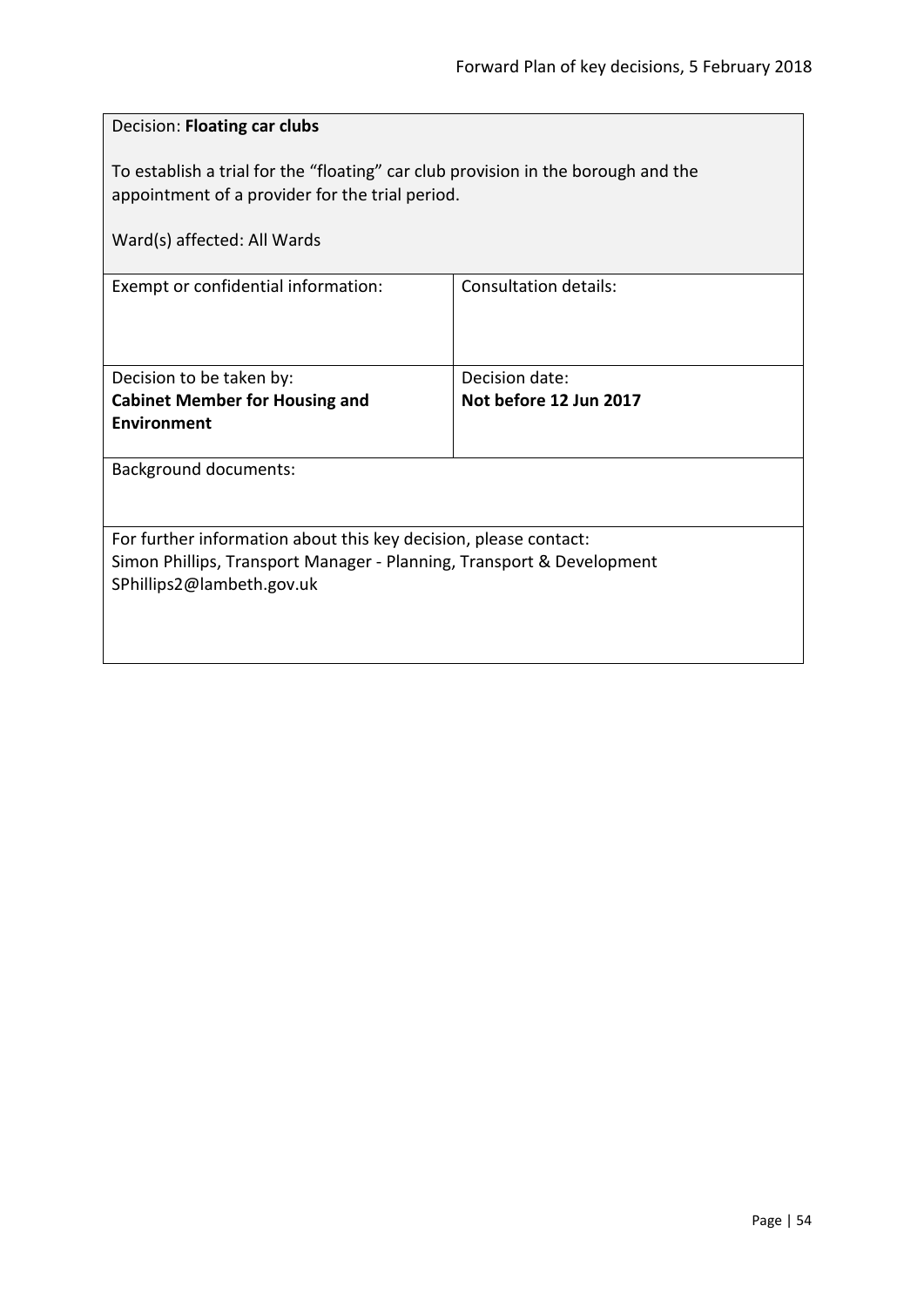| Decision: Hubert Grove Footbridge Refurbishment/Repair Works 2017-19                                      |                        |  |
|-----------------------------------------------------------------------------------------------------------|------------------------|--|
| To approve Community Infrastructure Levy (CIL) funding of £850,000 to replace Hubert Grove<br>Footbridge. |                        |  |
| Ward(s) affected: Ferndale; Larkhall                                                                      |                        |  |
| Exempt or confidential information:                                                                       | Consultation details:  |  |
|                                                                                                           |                        |  |
| Decision to be taken by:                                                                                  | Decision date:         |  |
| <b>Cabinet Member for Housing and</b>                                                                     | Not before 18 Sep 2017 |  |
| <b>Environment</b>                                                                                        |                        |  |
| Background documents:                                                                                     |                        |  |
|                                                                                                           |                        |  |
| For further information about this key decision, please contact:                                          |                        |  |
| Raj Mistry, Director of Envrionment                                                                       |                        |  |
| rmistry@lambeth.gov.uk                                                                                    |                        |  |
| <b>Blue Star House</b>                                                                                    |                        |  |
| Tel: 020 7926 6263                                                                                        |                        |  |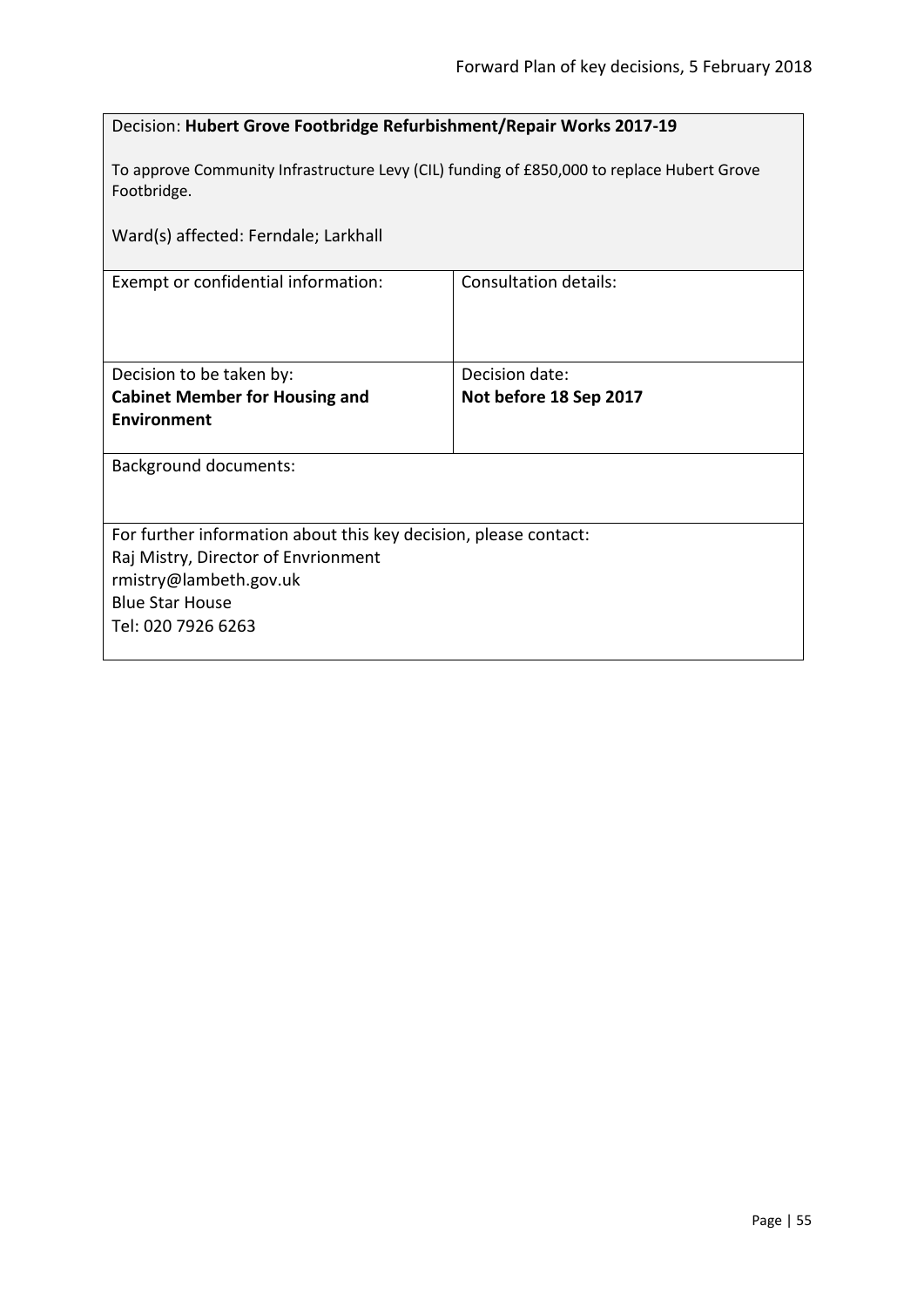| Decision: Commencement of formal consultation on the proposed transfer of Lambeth |
|-----------------------------------------------------------------------------------|
| HRA properties in the London Boroughs of Bromley, Croydon, Merton and Sutton      |

To seek resident consultation with residents of the properties on the transfer of their homes to a local housing association.

Ward(s) affected: All Wards

Exempt or confidential information: Consultation details:

| Decision to be taken by:              | Decision date:        |
|---------------------------------------|-----------------------|
| <b>Cabinet Member for Housing and</b> | Not before 9 Oct 2017 |
| Environment                           |                       |
|                                       |                       |

Background documents:

For further information about this key decision, please contact:

Mandy Green (Associate Director Commissioning), Assistant Director Accommodation & Property

mgreen3@lambeth.gov.uk

Tel: 02079267020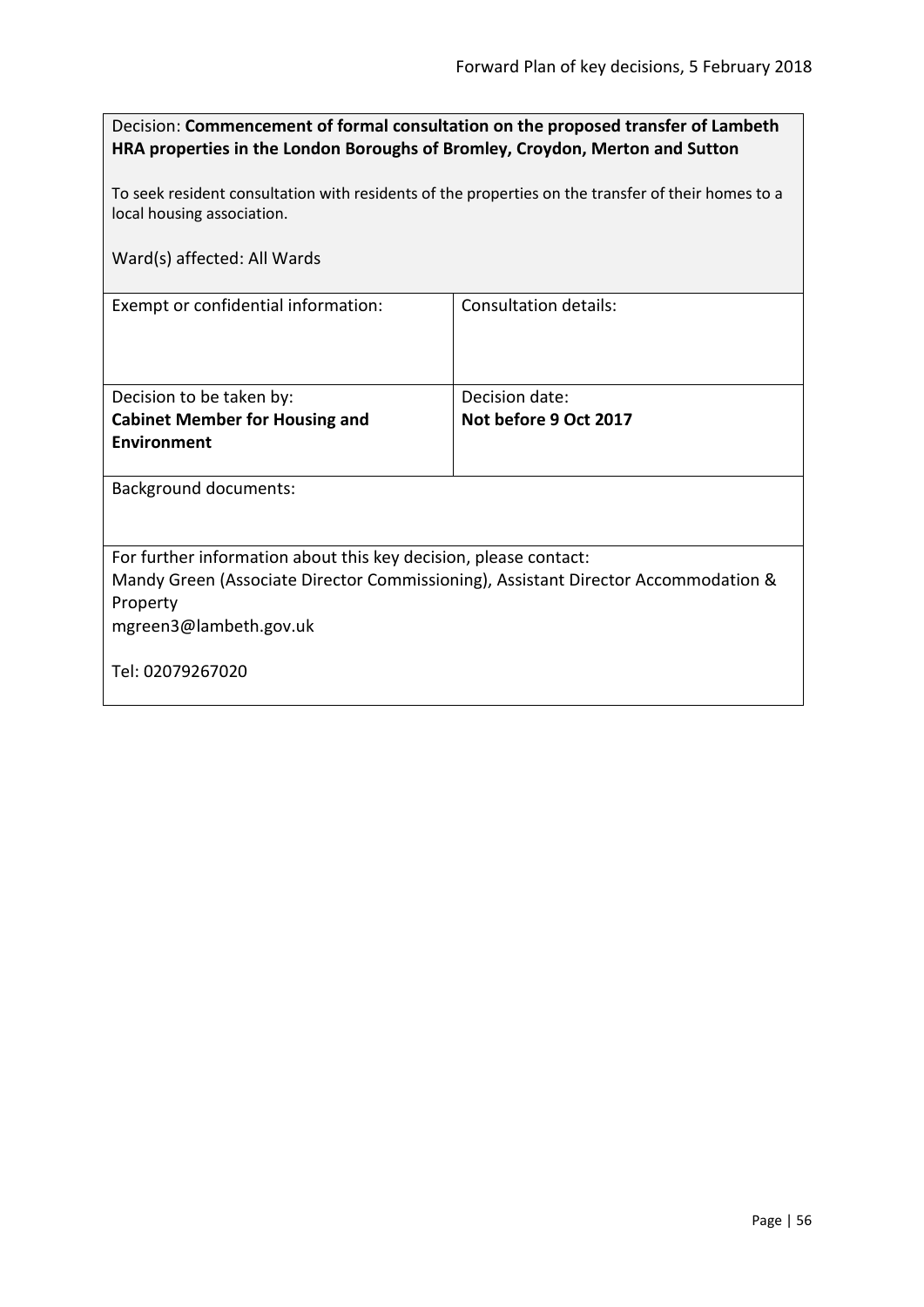| Decision: Regenter Myatts Field North Settlement Agreement                                                                       |                       |  |
|----------------------------------------------------------------------------------------------------------------------------------|-----------------------|--|
| Confirmation of settlement agreed in principle with Regenter in relation to Vacant Possession<br>claims and roads refurbishment. |                       |  |
| Ward(s) affected: Vassall                                                                                                        |                       |  |
| Exempt or confidential information:                                                                                              | Consultation details: |  |
|                                                                                                                                  |                       |  |
| Decision to be taken by:                                                                                                         | Decision date:        |  |
| <b>Cabinet Member for Housing and</b>                                                                                            | Not before 6 Nov 2017 |  |
| <b>Environment</b>                                                                                                               |                       |  |
| <b>Background documents:</b>                                                                                                     |                       |  |
|                                                                                                                                  |                       |  |
| For further information about this key decision, please contact:                                                                 |                       |  |
| Stephanie Hudson, PFI Client Manager                                                                                             |                       |  |
| SHudson2@lambeth.gov.uk                                                                                                          |                       |  |
| 3rd Floor, Hambrook House                                                                                                        |                       |  |
| Tel: 020 7926 3727                                                                                                               |                       |  |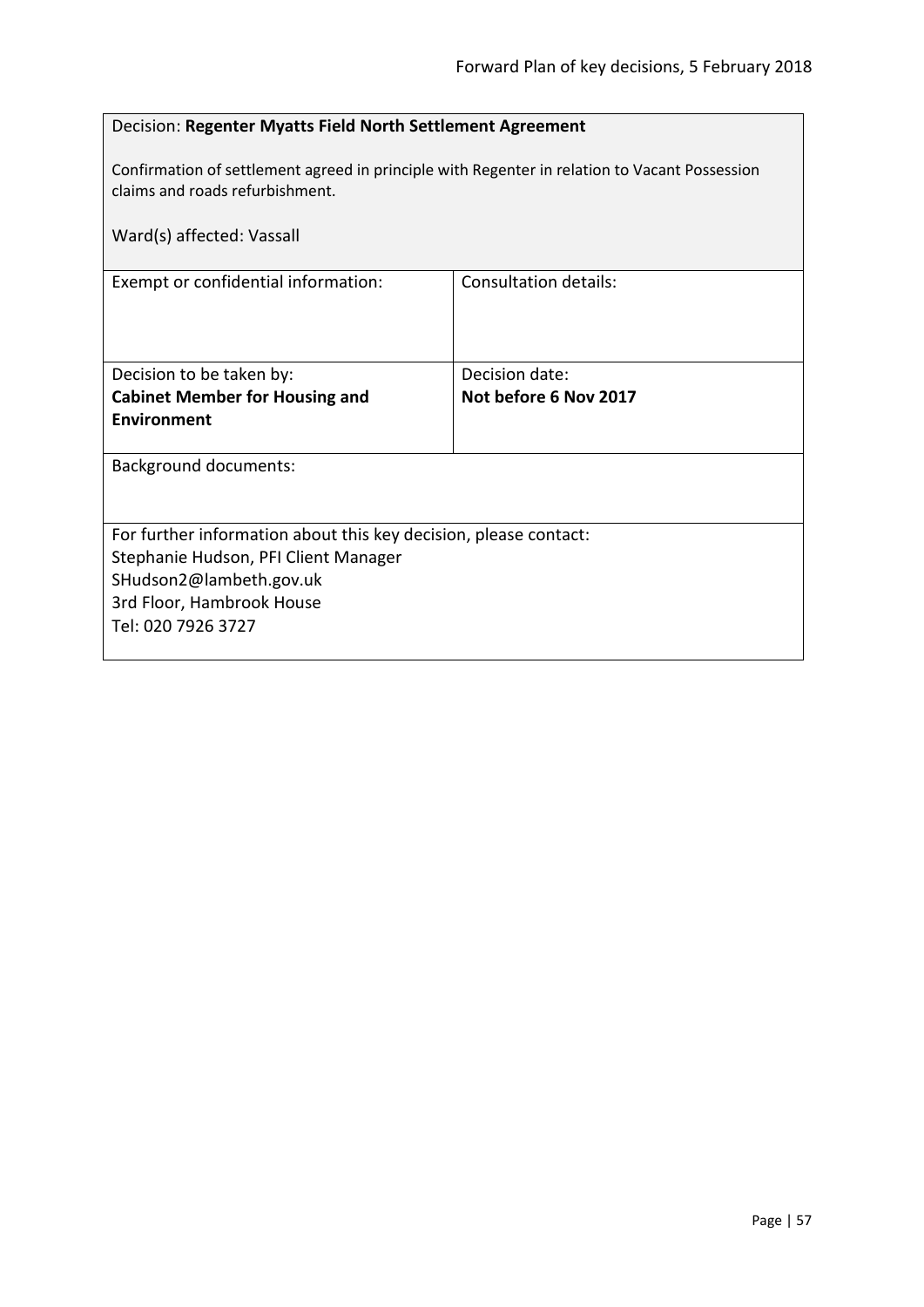| Decision: Consultancy Services for Lambeth                                                                                                                             |                        |  |
|------------------------------------------------------------------------------------------------------------------------------------------------------------------------|------------------------|--|
| To appoint consultants including structural engineers, project management, principal designer<br>and CDM-services to support the delivery of Lambeth Housing Standard. |                        |  |
| Ward(s) affected: All Wards                                                                                                                                            |                        |  |
| Exempt or confidential information:                                                                                                                                    | Consultation details:  |  |
|                                                                                                                                                                        |                        |  |
|                                                                                                                                                                        |                        |  |
| Decision to be taken by:                                                                                                                                               | Decision date:         |  |
| <b>Cabinet Member for Housing and</b>                                                                                                                                  | Not before 18 Dec 2017 |  |
| Environment                                                                                                                                                            |                        |  |
| <b>Background documents:</b>                                                                                                                                           |                        |  |
|                                                                                                                                                                        |                        |  |
| For further information about this key decision, please contact:                                                                                                       |                        |  |
| Sumitra Gomer, Interim AD Strategy and Regeneration                                                                                                                    |                        |  |
| SGomer@lambeth.gov.uk                                                                                                                                                  |                        |  |
| 3rd floor, Hambrook House                                                                                                                                              |                        |  |
| Tel: 02079263687                                                                                                                                                       |                        |  |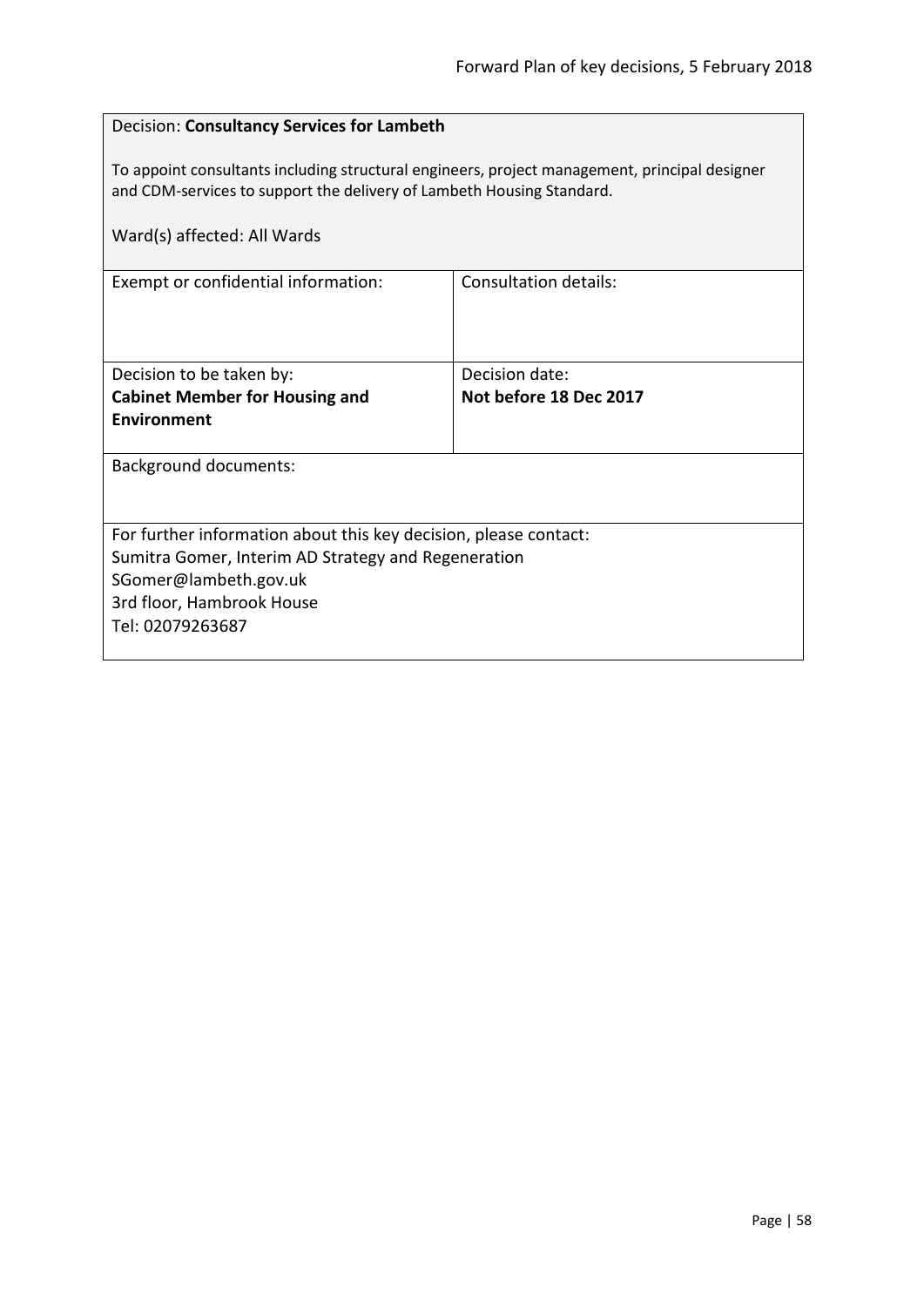| Decision: Mental Health Accommodation and Community Support contract.                                     |                        |  |
|-----------------------------------------------------------------------------------------------------------|------------------------|--|
| Extension of the Mental Health Accommodation and Community Support contract.                              |                        |  |
| Ward(s) affected: All Wards                                                                               |                        |  |
| Exempt or confidential information:                                                                       | Consultation details:  |  |
|                                                                                                           |                        |  |
| Decision to be taken by:                                                                                  | Decision date:         |  |
| <b>Cabinet Member for Healthier and</b>                                                                   | Not before 26 Jun 2015 |  |
| <b>Stronger Communities (job-share)</b>                                                                   |                        |  |
| <b>Background documents:</b>                                                                              |                        |  |
|                                                                                                           |                        |  |
| For further information about this key decision, please contact:                                          |                        |  |
| Denis O'Rourke, Assistant Director Integrated Commissioning - Adult Mental Health<br>denisorourke@nhs.net |                        |  |
|                                                                                                           |                        |  |
|                                                                                                           |                        |  |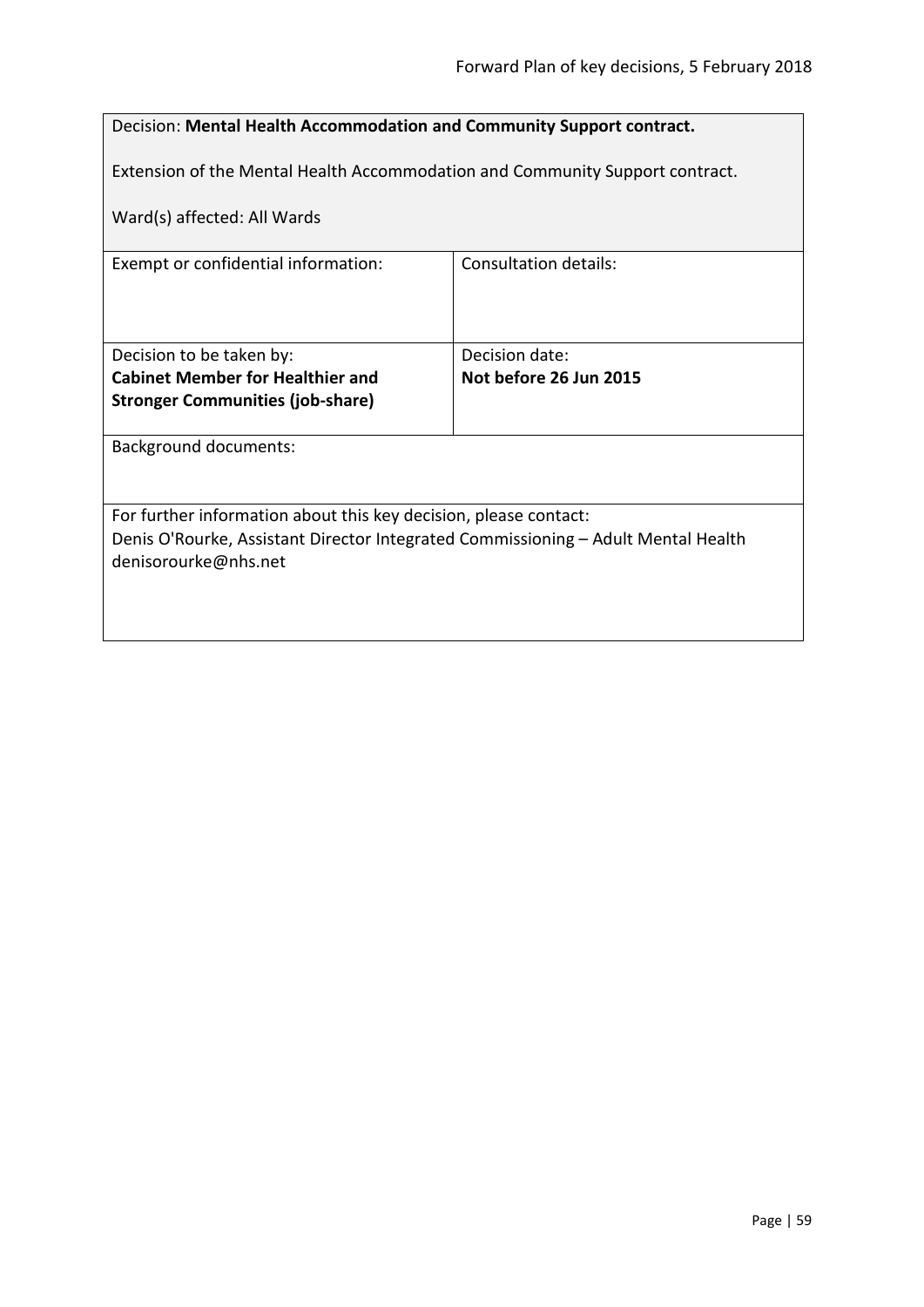Decision: **Extension to pilot level 3 specialist weight management service for children**

Decision to extend the above contract for 2 years. This contract is part of a healthy weight programme that was set up as a pilot following a tender that was carried out in 2011. The pilot will be evaluated over the next year and a tender will be carried out again in 2016 (for the full healthy weight programme) following analysis of the findings from the evaluation.

| Exempt or confidential information:                                                                              | Consultation details:<br>Qualitative data is being captured through<br>the evaluation. Programme participants<br>provide feedback following their<br>involvement. Relevant professionals and<br>stakeholders will be consulted during the<br>evaluation and during the tender process<br>which will be carried out in 2016. |
|------------------------------------------------------------------------------------------------------------------|-----------------------------------------------------------------------------------------------------------------------------------------------------------------------------------------------------------------------------------------------------------------------------------------------------------------------------|
| Decision to be taken by:                                                                                         | Decision date:                                                                                                                                                                                                                                                                                                              |
| <b>Cabinet Member for Healthier and</b><br><b>Stronger Communities (job-share)</b>                               | Not before 26 Jun 2015                                                                                                                                                                                                                                                                                                      |
| <b>Background documents:</b>                                                                                     |                                                                                                                                                                                                                                                                                                                             |
| For further information about this key decision, please contact:<br><b>Candice Clark</b><br>candiceclark@nhs.net |                                                                                                                                                                                                                                                                                                                             |
|                                                                                                                  |                                                                                                                                                                                                                                                                                                                             |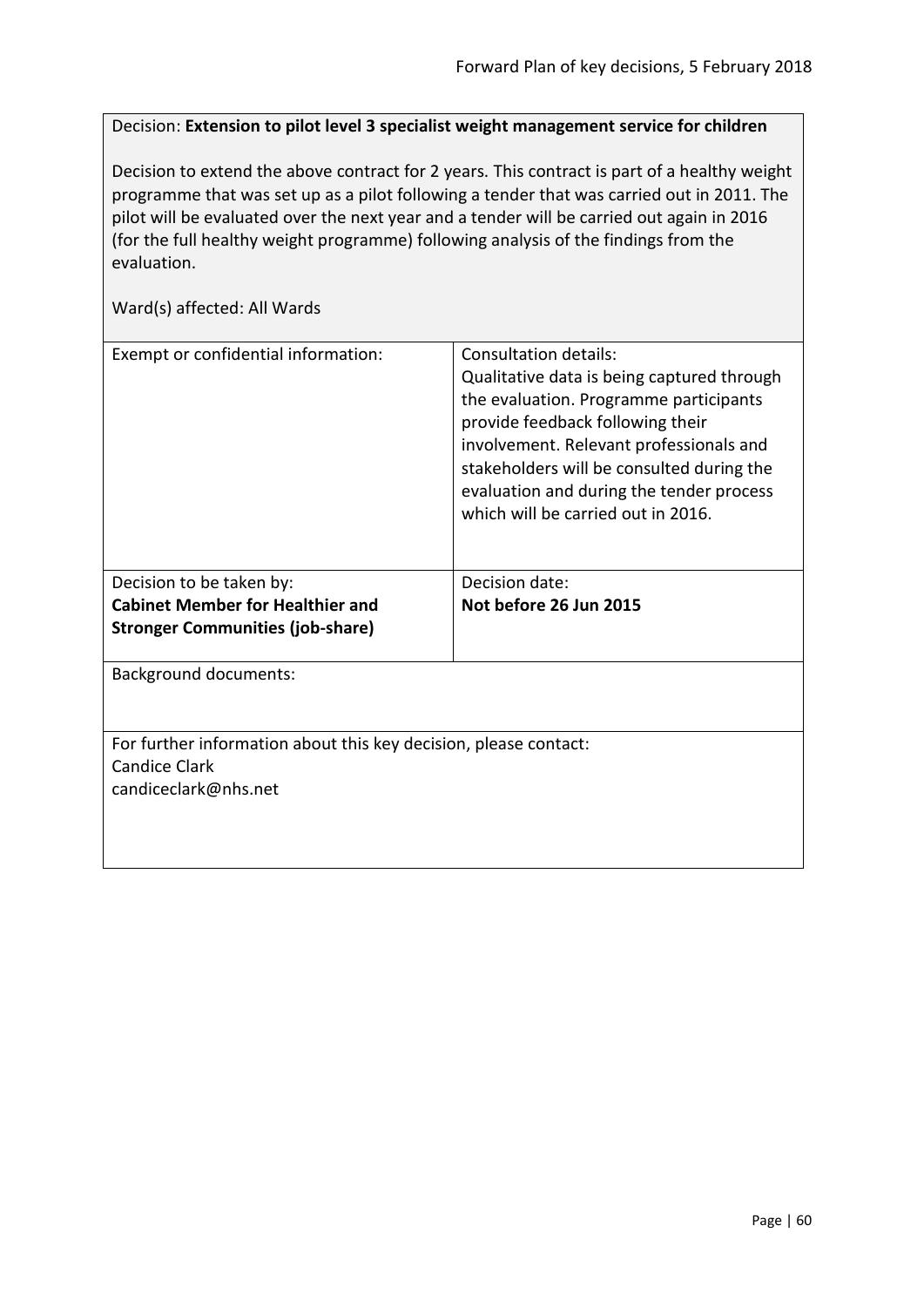# Decision: **Gateway Mental Health Support Service**

This proposed decision is for a one-year block contract with one-year extension option to be awarded to Look Ahead Housing and Support Ltd. The contract award will be made under waiver. Look Ahead have submitted proposals to develop a mental health supported housing service which will offer support to people with complex needs.

This provision will be developed to support move on from Lambeth rehabilitation wards and residential care homes as part of the Integrated Personalised Support Alliance (IPSA) initiative

| Exempt or confidential information:                              | Consultation details:  |
|------------------------------------------------------------------|------------------------|
|                                                                  |                        |
|                                                                  |                        |
|                                                                  |                        |
| Decision to be taken by:                                         | Decision date:         |
| <b>Cabinet Member for Healthier and</b>                          | Not before 22 Aug 2016 |
| <b>Stronger Communities (job-share)</b>                          |                        |
|                                                                  |                        |
| <b>Background documents:</b>                                     |                        |
|                                                                  |                        |
|                                                                  |                        |
| For further information about this key decision, please contact: |                        |
| Karen Clarke                                                     |                        |
| KClarke1@lambeth.gov.uk                                          |                        |
|                                                                  |                        |
|                                                                  |                        |
|                                                                  |                        |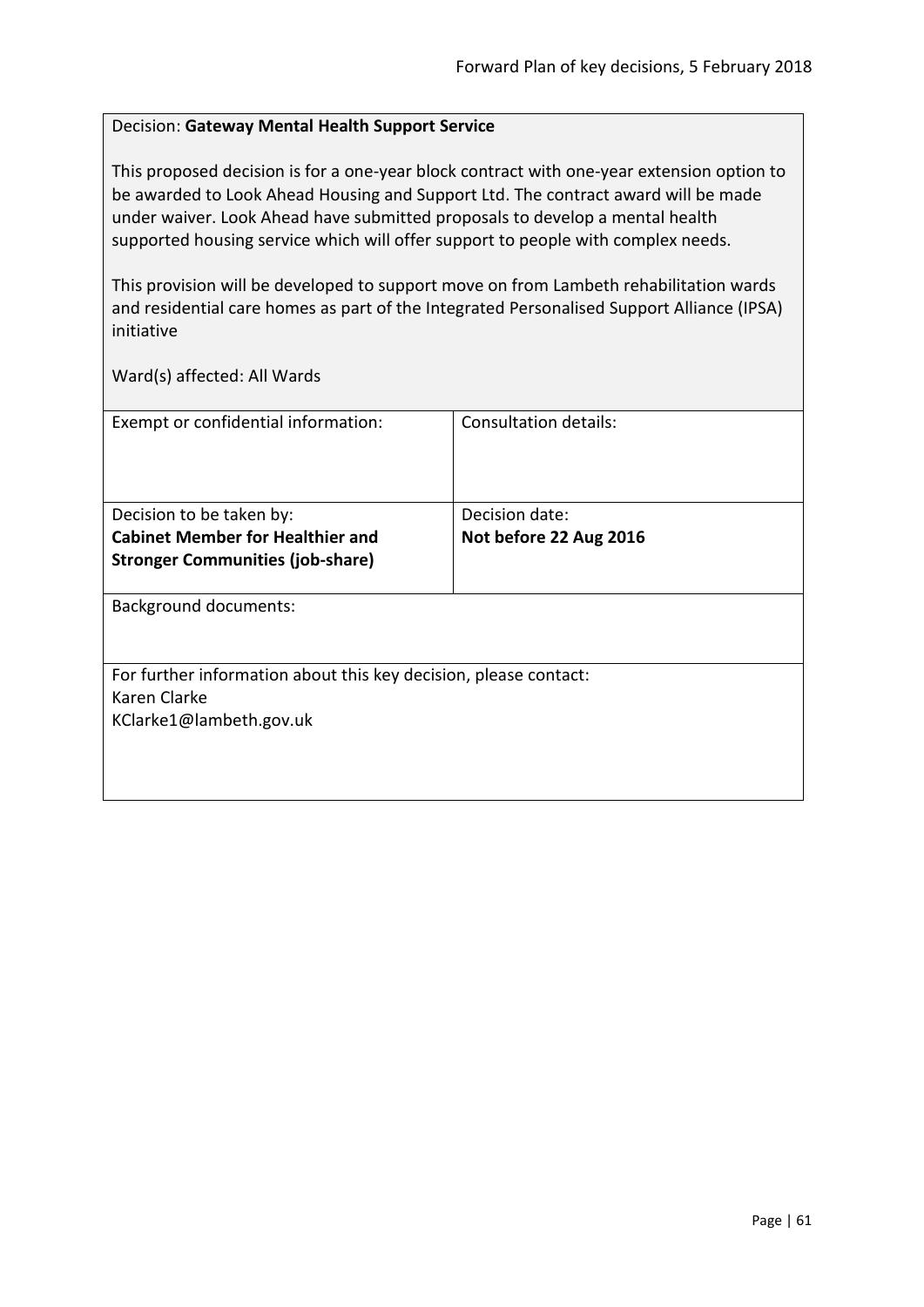|                                                                                                                                                                                          | Decision: Extension and Variation of s75 partnership agreement with NHS Lambeth CCG |  |
|------------------------------------------------------------------------------------------------------------------------------------------------------------------------------------------|-------------------------------------------------------------------------------------|--|
| Decision to extend s75 agreement for a year to the end of March 2018 and to enable the CCG to<br>contract on behalf of the council for children's services with Guy's & St Thomas' Trust |                                                                                     |  |
| Ward(s) affected: All Wards                                                                                                                                                              |                                                                                     |  |
| Exempt or confidential information:                                                                                                                                                      | Consultation details:                                                               |  |
|                                                                                                                                                                                          |                                                                                     |  |
| Decision to be taken by:                                                                                                                                                                 | Decision date:                                                                      |  |
| <b>Cabinet Member for Healthier and</b>                                                                                                                                                  | Not before 21 Aug 2017                                                              |  |
| <b>Stronger Communities (job-share)</b>                                                                                                                                                  |                                                                                     |  |
| <b>Background documents:</b>                                                                                                                                                             |                                                                                     |  |
|                                                                                                                                                                                          |                                                                                     |  |
| For further information about this key decision, please contact:                                                                                                                         |                                                                                     |  |
| Moira McGrath, Director of Strategy and Commissioning Adults                                                                                                                             |                                                                                     |  |
| moira.mcgrath@nhs.net                                                                                                                                                                    |                                                                                     |  |
| Tel: 0203 049 4481                                                                                                                                                                       |                                                                                     |  |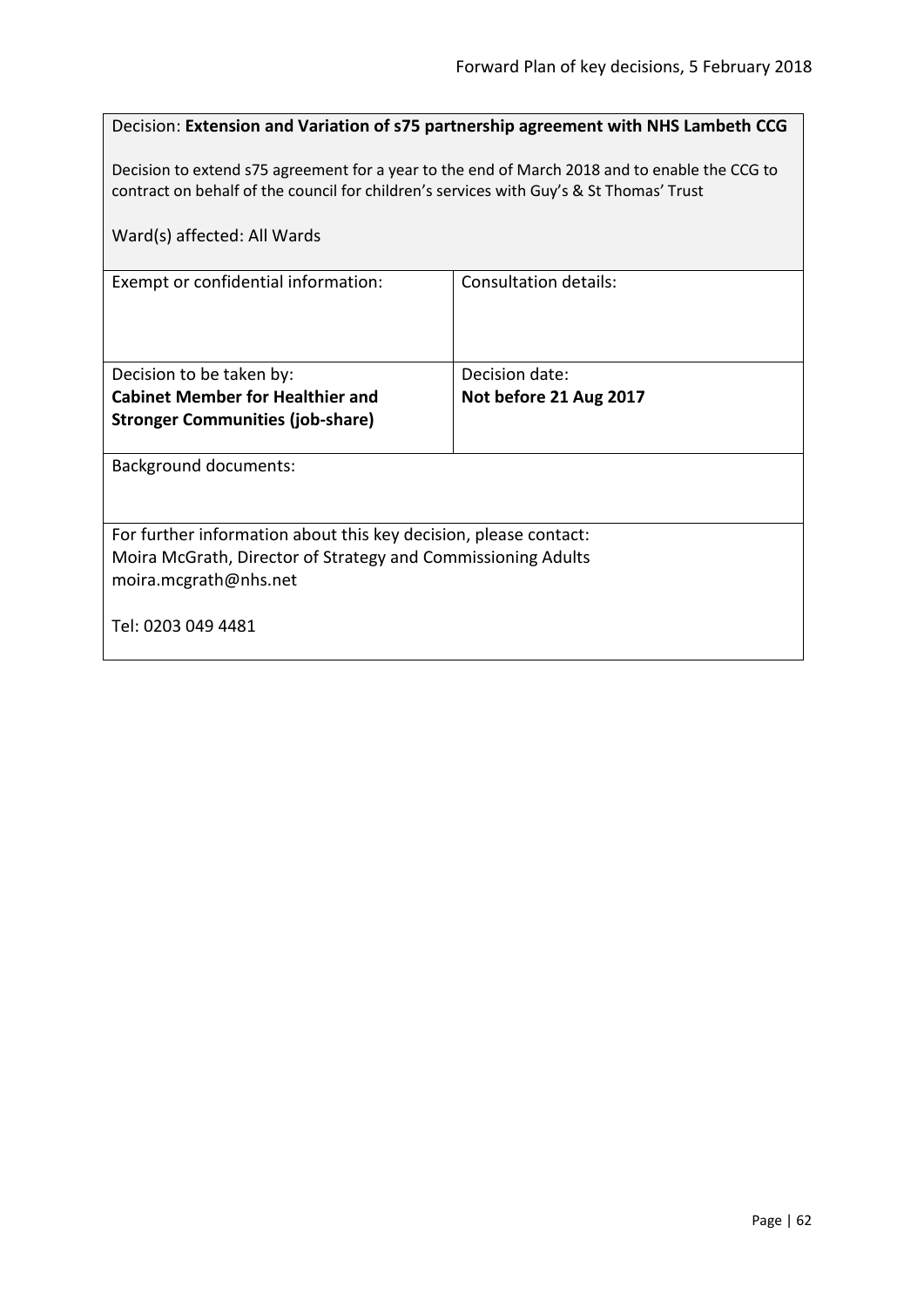# Decision: **Service to prevent and reduce offending**

Decision to procure a service to prevent and reduce offending by providing targeted support to prioritised offenders but also have a preventative focus by working with vulnerable young people at risk of gang involvement.

| Ward(s) affected: All Wards                                      |                        |
|------------------------------------------------------------------|------------------------|
| Exempt or confidential information:                              | Consultation details:  |
| Decision to be taken by:                                         | Decision date:         |
| <b>Cabinet Member for Healthier and</b>                          | Not before 18 Dec 2017 |
| <b>Stronger Communities (job-share)</b>                          |                        |
| Background documents:                                            |                        |
| For further information about this key decision, please contact: |                        |
| Jade Holvey, VAWG Programme Manager                              |                        |
| JHolvey@lambeth.gov.uk                                           |                        |
|                                                                  |                        |
|                                                                  |                        |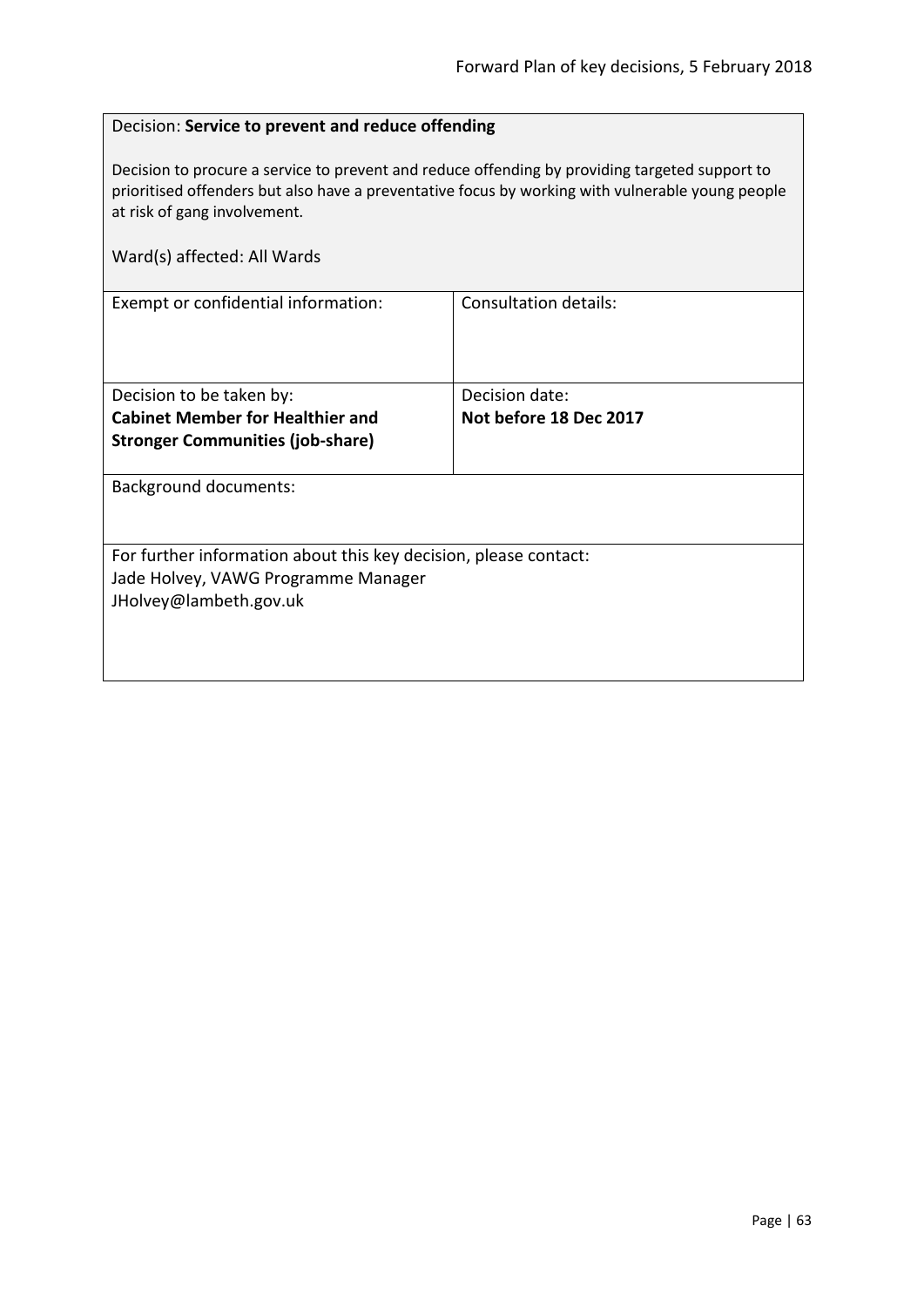| Decision: Welfare, Employment and Skills - S106 Budget Commitment 2017-20                                                                                             |                                          |  |
|-----------------------------------------------------------------------------------------------------------------------------------------------------------------------|------------------------------------------|--|
| To approve the allocation of employment and training and construction S106 funding to<br>the Welfare, Employment and Skills budget for the next three financial years |                                          |  |
| Ward(s) affected: All Wards                                                                                                                                           |                                          |  |
| Exempt or confidential information:                                                                                                                                   | Consultation details:                    |  |
| Decision to be taken by:<br><b>Cabinet Member for Planning,</b>                                                                                                       | Decision date:<br>Not before 21 Nov 2016 |  |
| <b>Regeneration &amp; Jobs</b>                                                                                                                                        |                                          |  |
| <b>Background documents:</b>                                                                                                                                          |                                          |  |
| For further information about this key decision, please contact:                                                                                                      |                                          |  |
| Helen Payne<br>hpayne@lambeth.gov.uk                                                                                                                                  |                                          |  |
|                                                                                                                                                                       |                                          |  |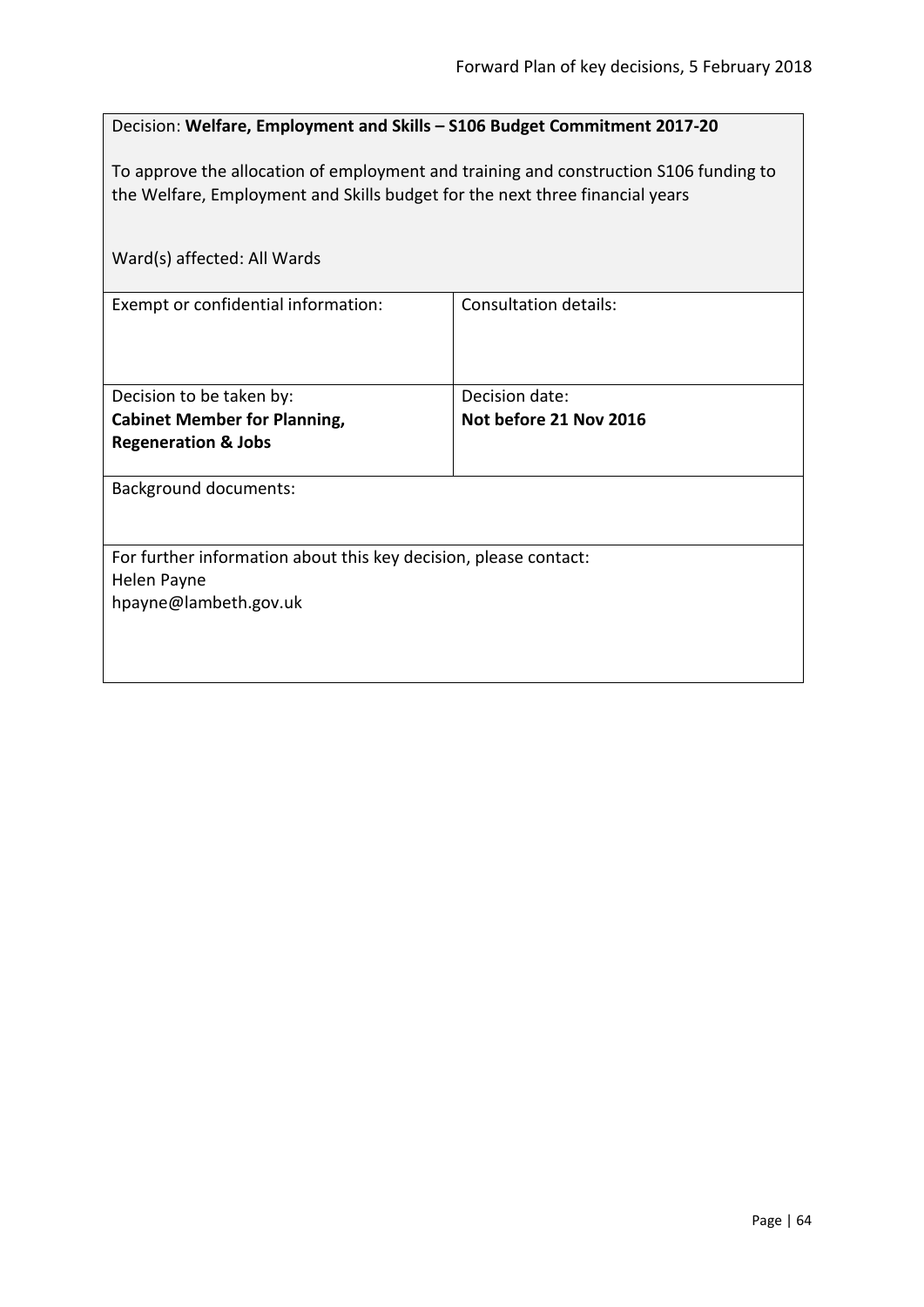Decision: **Recommended CIL Allocation for the Stockwell, Vassall, Larkhall Co-operative Local Investment Plan (CLIP)**

To agree allocation of the Community Infrastructure Levy (CIL) to support the delivery of priorities identified in the Co-operative Local Investment Plan (CLIP) for Stockwell, Vassall and Larkhall (SVL).

Priorities in the plan will delivered by relevant services leads subject to project and funding approval through the Council's usual decision making processes and schemes of delegation.

Ward(s) affected: Stockwell; Larkhall; Vassall

| Exempt or confidential information:                                                                                                                                                           | Consultation details:                    |
|-----------------------------------------------------------------------------------------------------------------------------------------------------------------------------------------------|------------------------------------------|
| Decision to be taken by:<br><b>Cabinet Member for Planning,</b>                                                                                                                               | Decision date:<br>Not before 22 May 2017 |
| <b>Regeneration &amp; Jobs</b>                                                                                                                                                                |                                          |
| <b>Background documents:</b>                                                                                                                                                                  |                                          |
| For further information about this key decision, please contact:<br>Trisha Boland, Co-operative Council Implementation Lead<br>TBoland@lambeth.gov.uk<br>Hambrook House<br>Tel: 020 7926 3481 |                                          |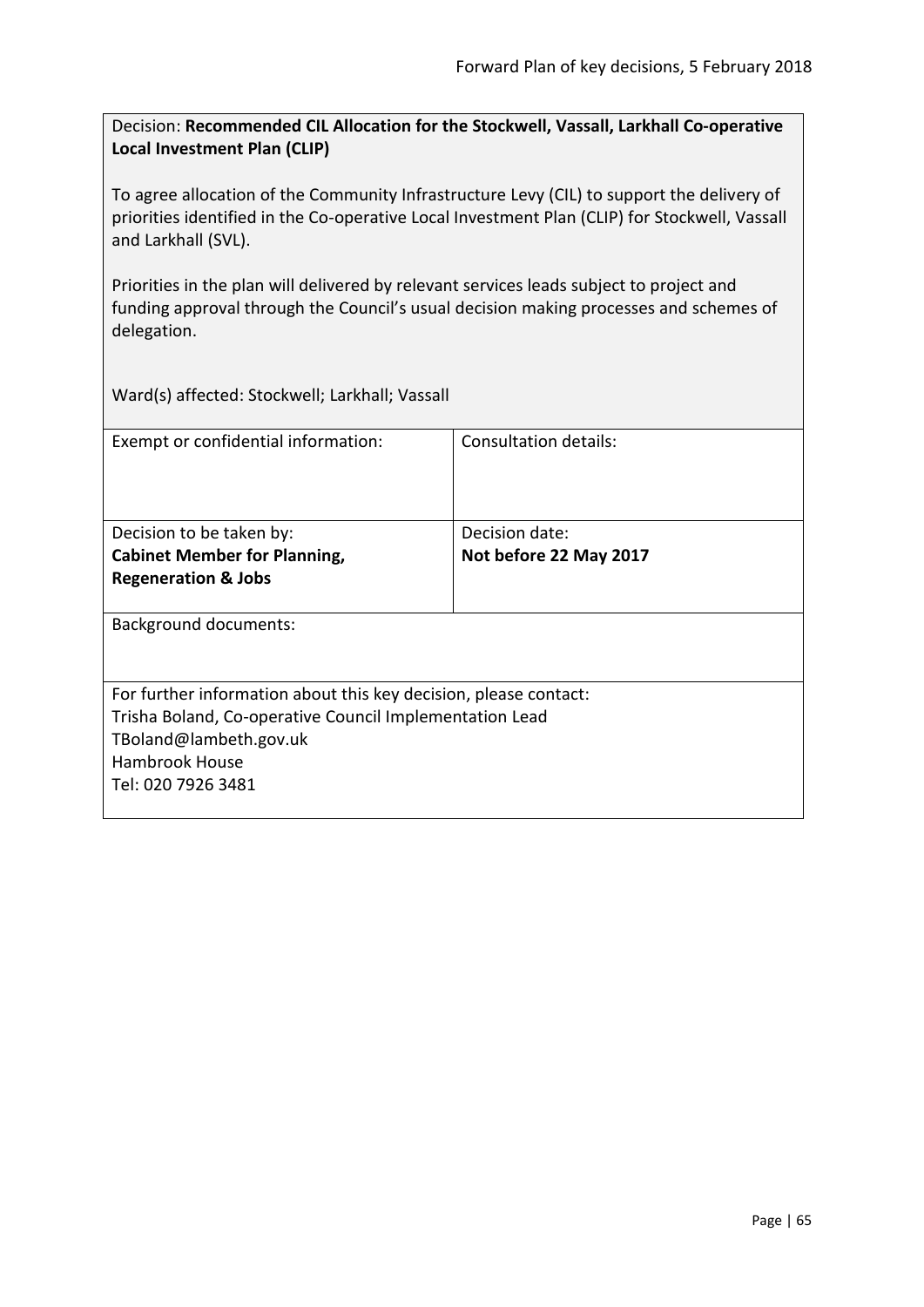|  |  | Decision: Transforming Waterloo - The Waterloo City Hub |
|--|--|---------------------------------------------------------|
|--|--|---------------------------------------------------------|

Approval of a contribution from the Council of £2.5million from Section 106 and CIL collected in Bishops Ward towards the Transforming Waterloo Project.

| Ward(s) affected: Bishop's                                       |                        |  |
|------------------------------------------------------------------|------------------------|--|
| Exempt or confidential information:                              | Consultation details:  |  |
| Decision to be taken by:                                         | Decision date:         |  |
| <b>Cabinet Member for Planning,</b>                              | Not before 17 Jul 2017 |  |
| <b>Regeneration &amp; Jobs</b>                                   |                        |  |
| <b>Background documents:</b>                                     |                        |  |
|                                                                  |                        |  |
| For further information about this key decision, please contact: |                        |  |
| Sandra Roebuck, Director - Growth, Planning and Employment       |                        |  |
| SRoebuck@lambeth.gov.uk                                          |                        |  |
| Blue Star House, London Borough of Lambeth                       |                        |  |
| Tel: 020 7926 2594                                               |                        |  |
|                                                                  |                        |  |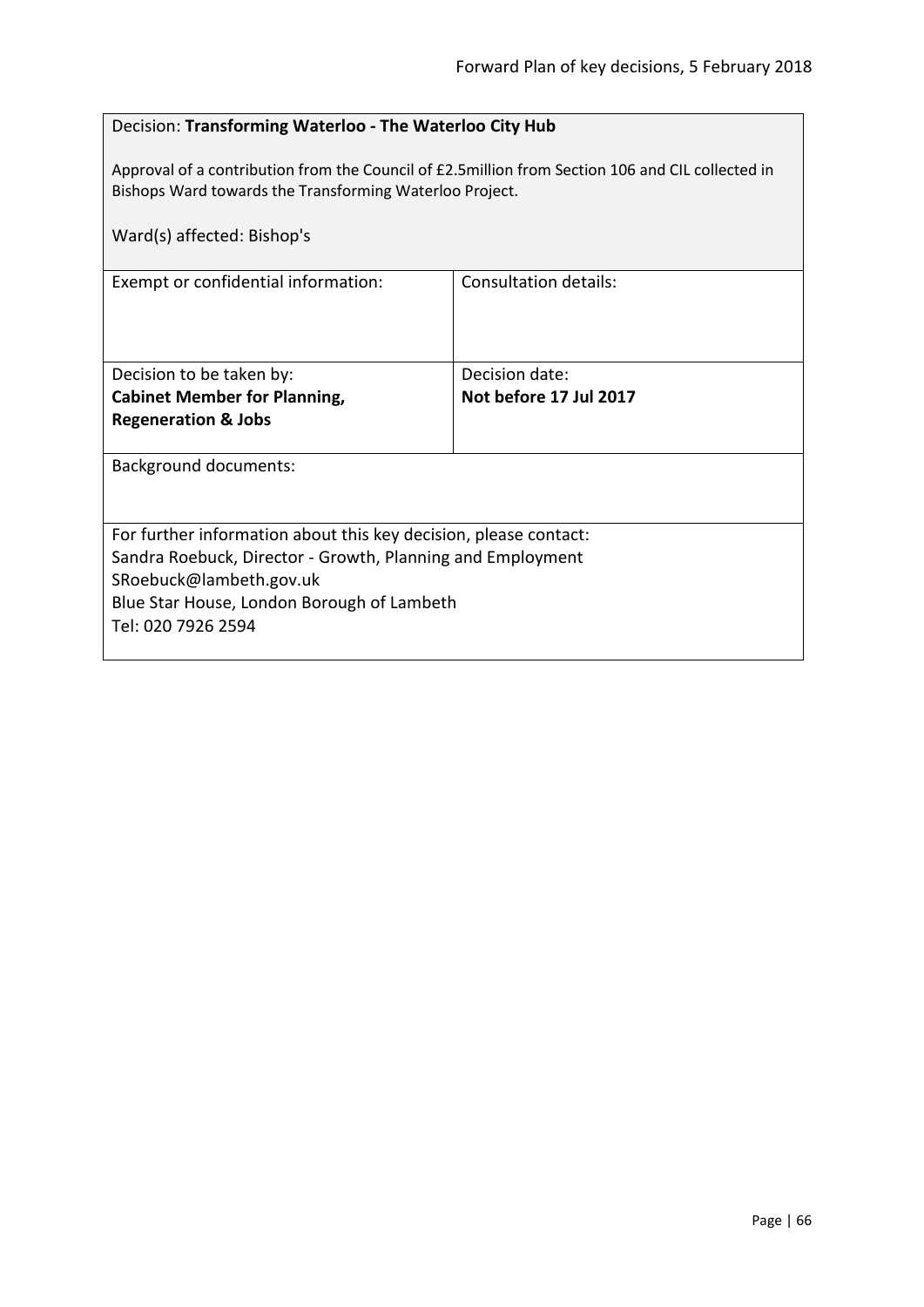| Decision: Redevelopment of 114 - 118 Lower Marsh                                                                                                                                                                              |                              |  |
|-------------------------------------------------------------------------------------------------------------------------------------------------------------------------------------------------------------------------------|------------------------------|--|
| to agreed that the Council owned site at $114 - 118$ Lower Marsh be redeveloped as a<br>mixed use retail and office led scheme.<br>Ward(s) affected: Bishop's                                                                 |                              |  |
| Exempt or confidential information:                                                                                                                                                                                           | <b>Consultation details:</b> |  |
| Decision to be taken by:                                                                                                                                                                                                      | Decision date:               |  |
| <b>Cabinet Member for Planning,</b><br><b>Regeneration &amp; Jobs</b>                                                                                                                                                         | Not before 26 Sep 2017       |  |
| <b>Background documents:</b>                                                                                                                                                                                                  |                              |  |
| For further information about this key decision, please contact:<br>Sandra Roebuck, Director - Growth, Planning and Employment<br>SRoebuck@lambeth.gov.uk<br>Blue Star House, London Borough of Lambeth<br>Tel: 020 7926 2594 |                              |  |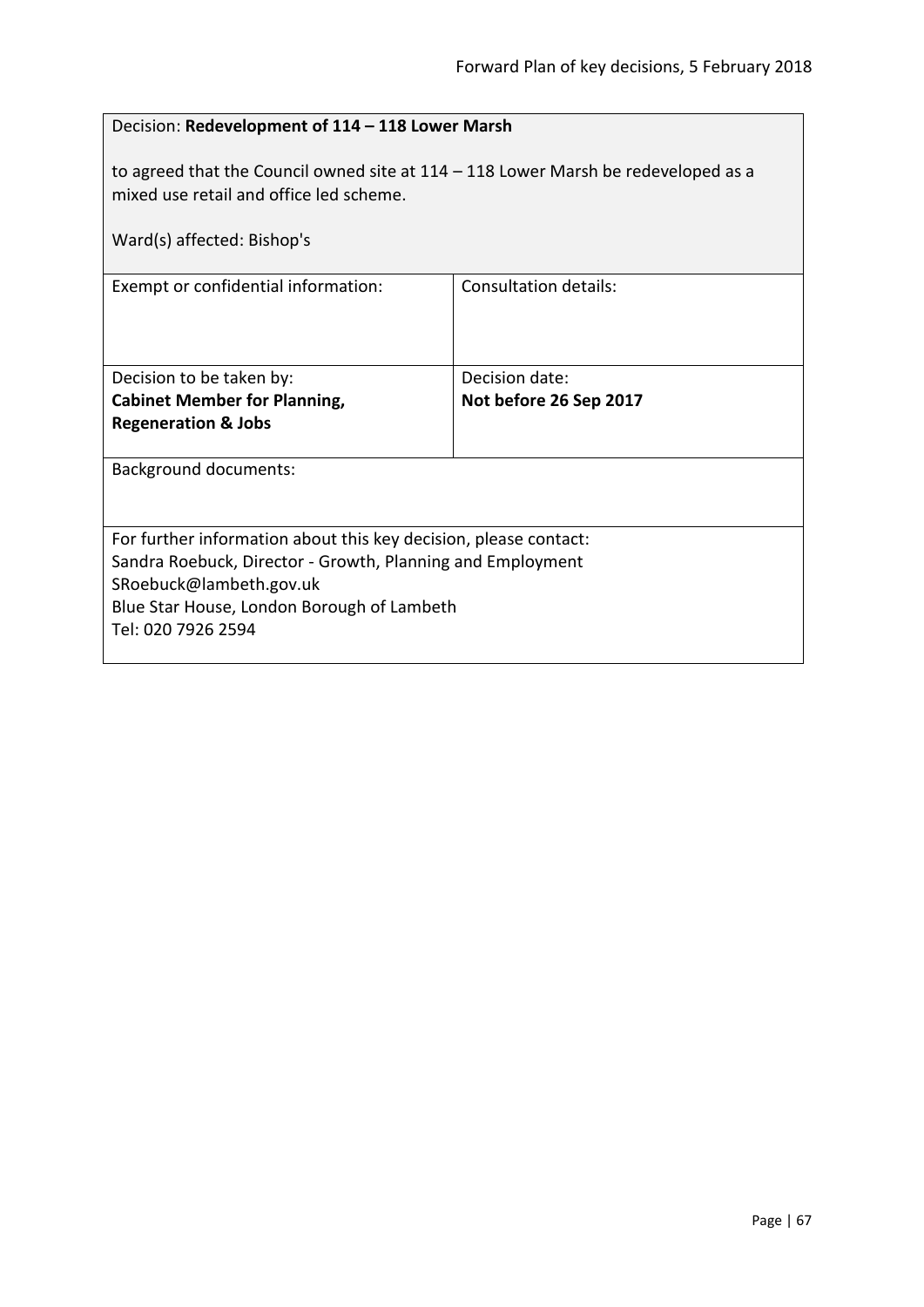# Decision: **Conversion of Brixton Recreation Centre storage space to work space**

To approve the reuse and letting of the storage space at Brixton Recreation Centre (off Beehive Place) and delegate authority to the Head of Strategic Property & Valuation Services to enter into an Agreement to Lease in the best interest of the council, subject to planning and listed building being grant for change of use and physical alterations.

#### Ward(s) affected: Coldharbour

| <b>Consultation details:</b>                                     |  |  |
|------------------------------------------------------------------|--|--|
|                                                                  |  |  |
|                                                                  |  |  |
|                                                                  |  |  |
| Decision date:                                                   |  |  |
| Not before 9 Oct 2017                                            |  |  |
|                                                                  |  |  |
|                                                                  |  |  |
| <b>Background documents:</b>                                     |  |  |
|                                                                  |  |  |
|                                                                  |  |  |
| For further information about this key decision, please contact: |  |  |
| Tom Bridgman                                                     |  |  |
|                                                                  |  |  |
|                                                                  |  |  |
|                                                                  |  |  |
|                                                                  |  |  |
|                                                                  |  |  |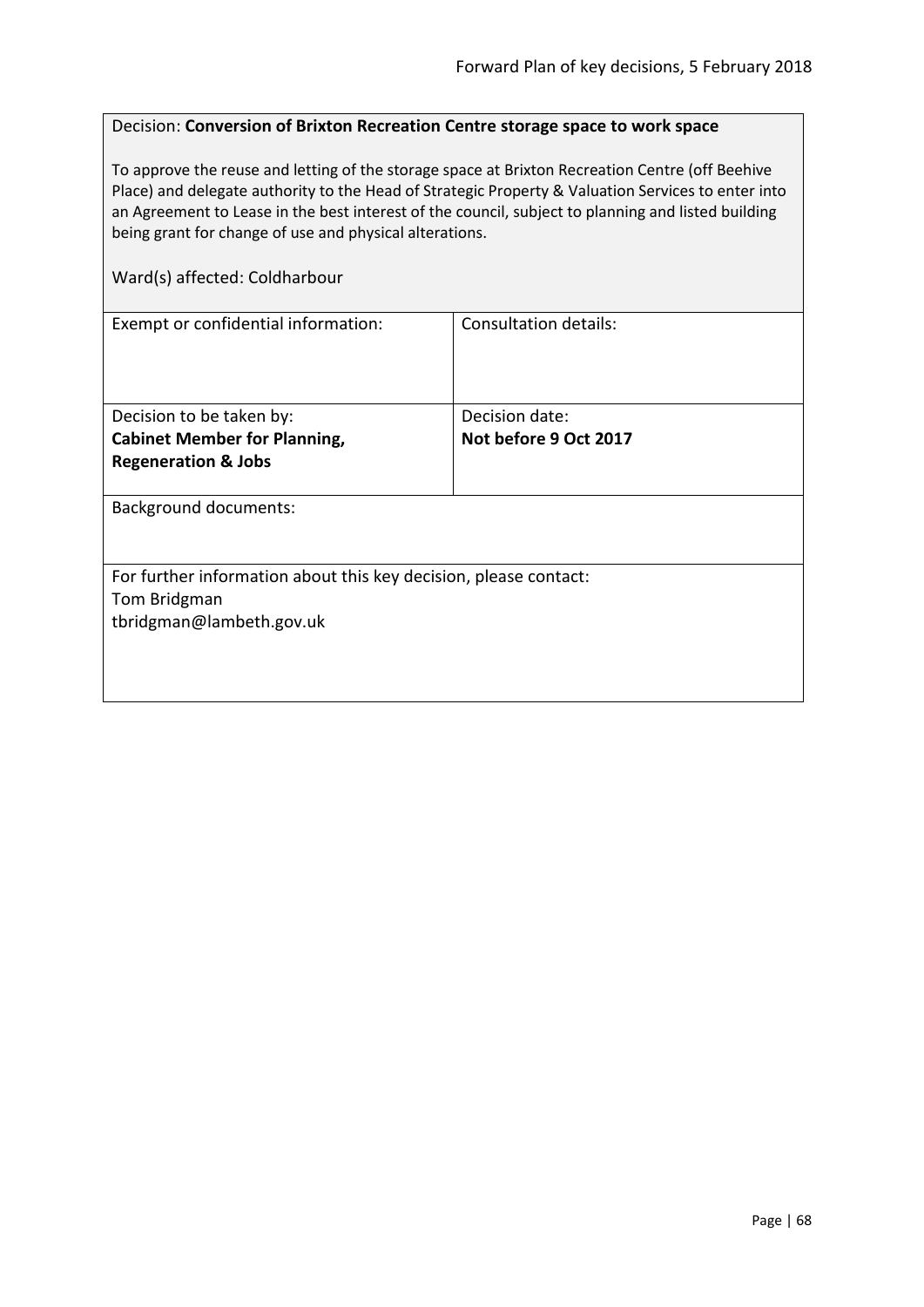| Decision: Oval and Prince's Co-operative Local Investment Plan |
|----------------------------------------------------------------|
|----------------------------------------------------------------|

To agree priorities for infrastructure investment in Oval and Prince's wards for the next five years. Priorities have been informed by public consultation from January to March 2017.

| Ward(s) affected: Oval; Prince's                                                                                                                                                                     |                                         |  |
|------------------------------------------------------------------------------------------------------------------------------------------------------------------------------------------------------|-----------------------------------------|--|
| Exempt or confidential information:                                                                                                                                                                  | Consultation details:                   |  |
| Decision to be taken by:<br><b>Cabinet Member for Planning,</b><br><b>Regeneration &amp; Jobs</b>                                                                                                    | Decision date:<br>Not before 9 Oct 2017 |  |
| <b>Background documents:</b>                                                                                                                                                                         |                                         |  |
| For further information about this key decision, please contact:<br>Trisha Boland, Co-operative Council Implementation Lead<br>TBoland@lambeth.gov.uk<br><b>Hambrook House</b><br>Tel: 020 7926 3481 |                                         |  |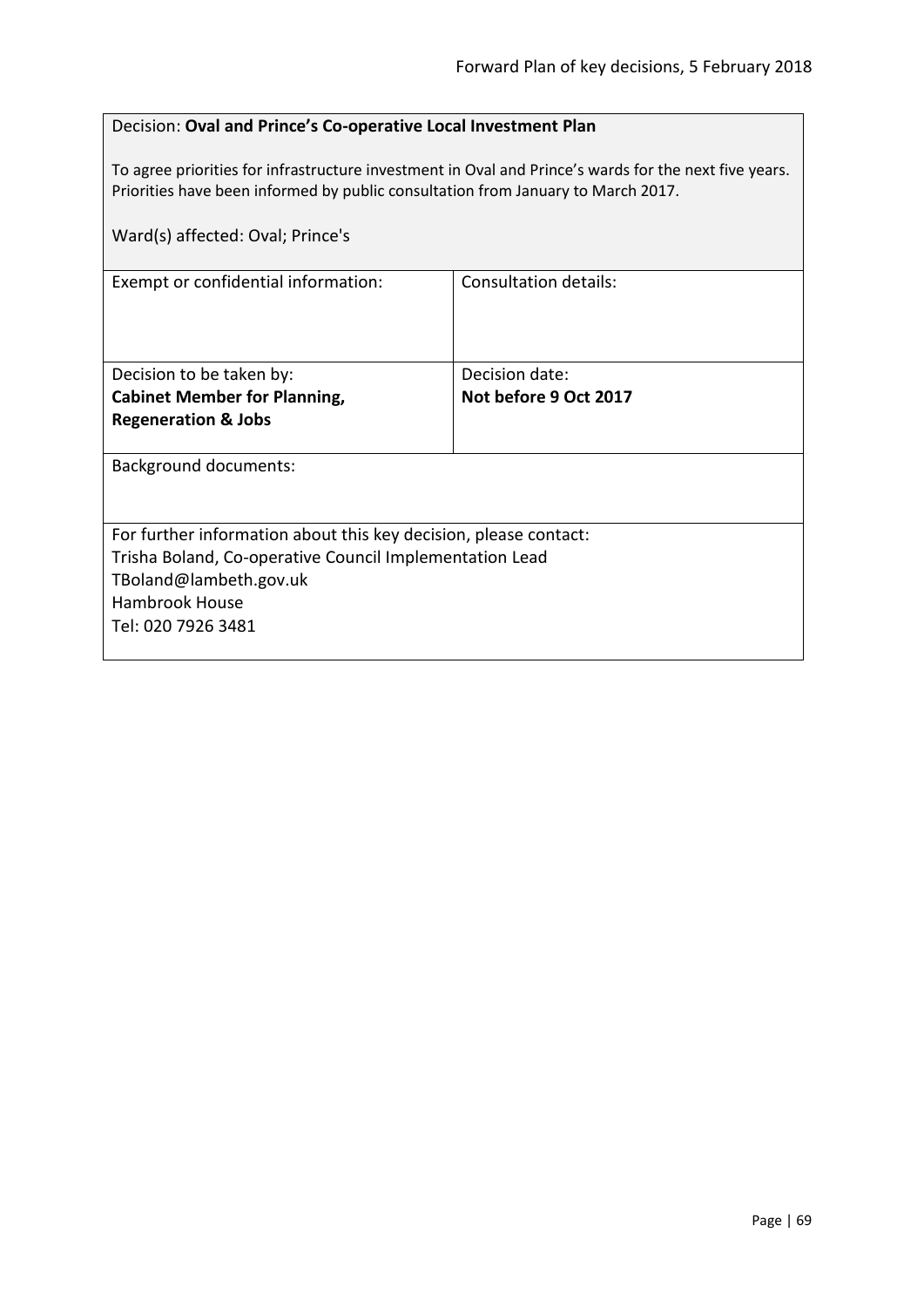Decision: **Gipsy Hill, Knight's Hill and Thurlow Park Co-operative Local Investment Plan**

To agree the priorities for infrastructure investment in Gipsy Hill, Knight's Hill and Thurlow Park wards for the next five years. Priorities have been informed by public consultation from November 2016 to February 2017.

Ward(s) affected: Gipsy Hill; Knight's Hill; Thurlow Park

| Exempt or confidential information:                              | Consultation details: |  |
|------------------------------------------------------------------|-----------------------|--|
| Decision to be taken by:                                         | Decision date:        |  |
| <b>Cabinet Member for Planning,</b>                              | Not before 9 Oct 2017 |  |
| <b>Regeneration &amp; Jobs</b>                                   |                       |  |
| <b>Background documents:</b>                                     |                       |  |
| For further information about this key decision, please contact: |                       |  |
| Trisha Boland, Co-operative Council Implementation Lead          |                       |  |
| TBoland@lambeth.gov.uk                                           |                       |  |
| Hambrook House                                                   |                       |  |
| Tel: 020 7926 3481                                               |                       |  |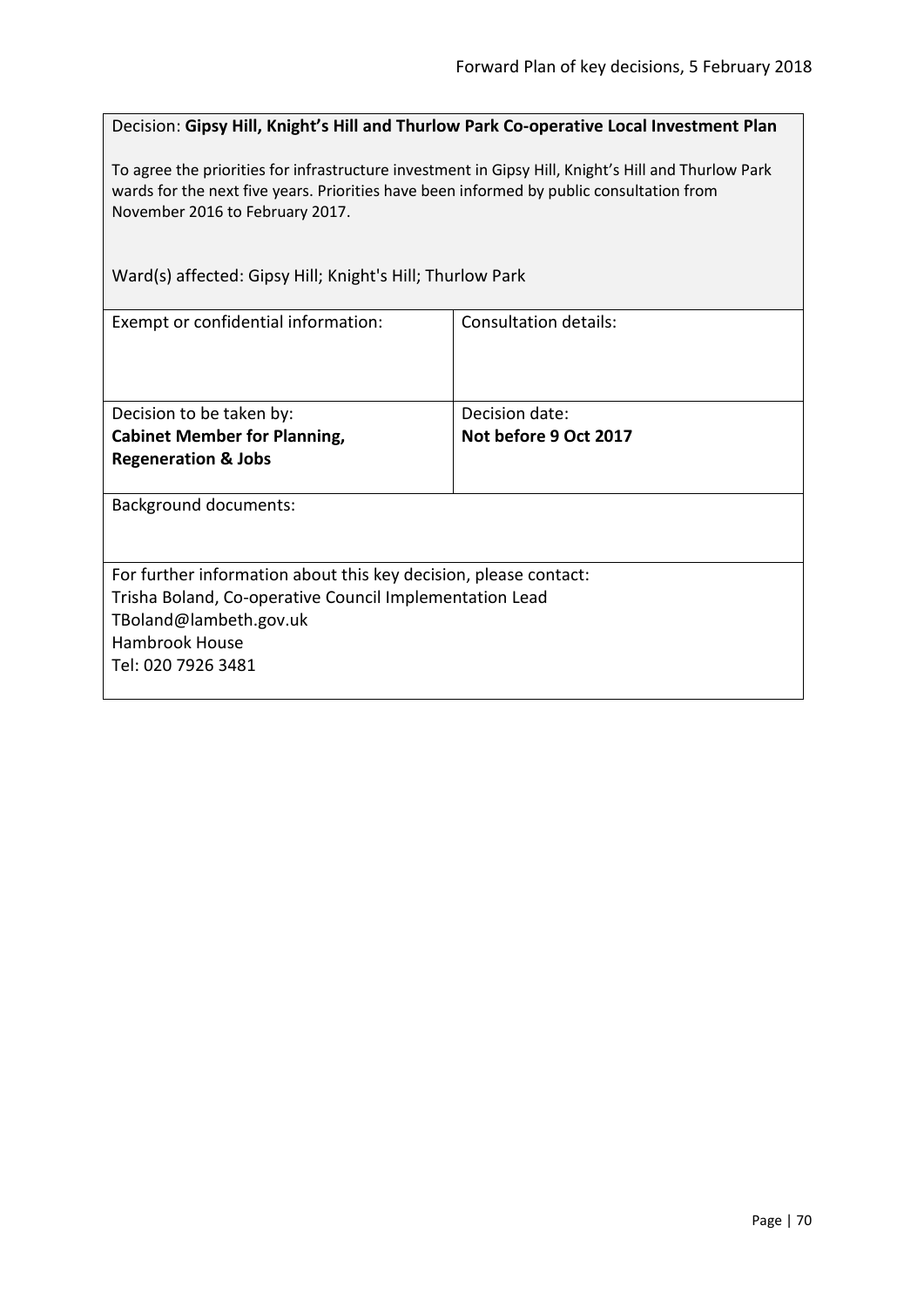| Decision: Future Use of International House                                                           |                              |  |  |
|-------------------------------------------------------------------------------------------------------|------------------------------|--|--|
| To consider the options and approve an approach to the future use of International House, SW9<br>7QE. |                              |  |  |
| Ward(s) affected: Coldharbour                                                                         |                              |  |  |
| Exempt or confidential information:                                                                   | <b>Consultation details:</b> |  |  |
| Decision to be taken by:                                                                              | Decision date:               |  |  |
| <b>Cabinet Member for Planning,</b>                                                                   | Not before 18 Dec 2017       |  |  |
| <b>Regeneration &amp; Jobs</b>                                                                        |                              |  |  |
| <b>Background documents:</b>                                                                          |                              |  |  |
| For further information about this key decision, please contact:                                      |                              |  |  |
| Tom Bridgman                                                                                          |                              |  |  |
| tbridgman@lambeth.gov.uk                                                                              |                              |  |  |
|                                                                                                       |                              |  |  |
|                                                                                                       |                              |  |  |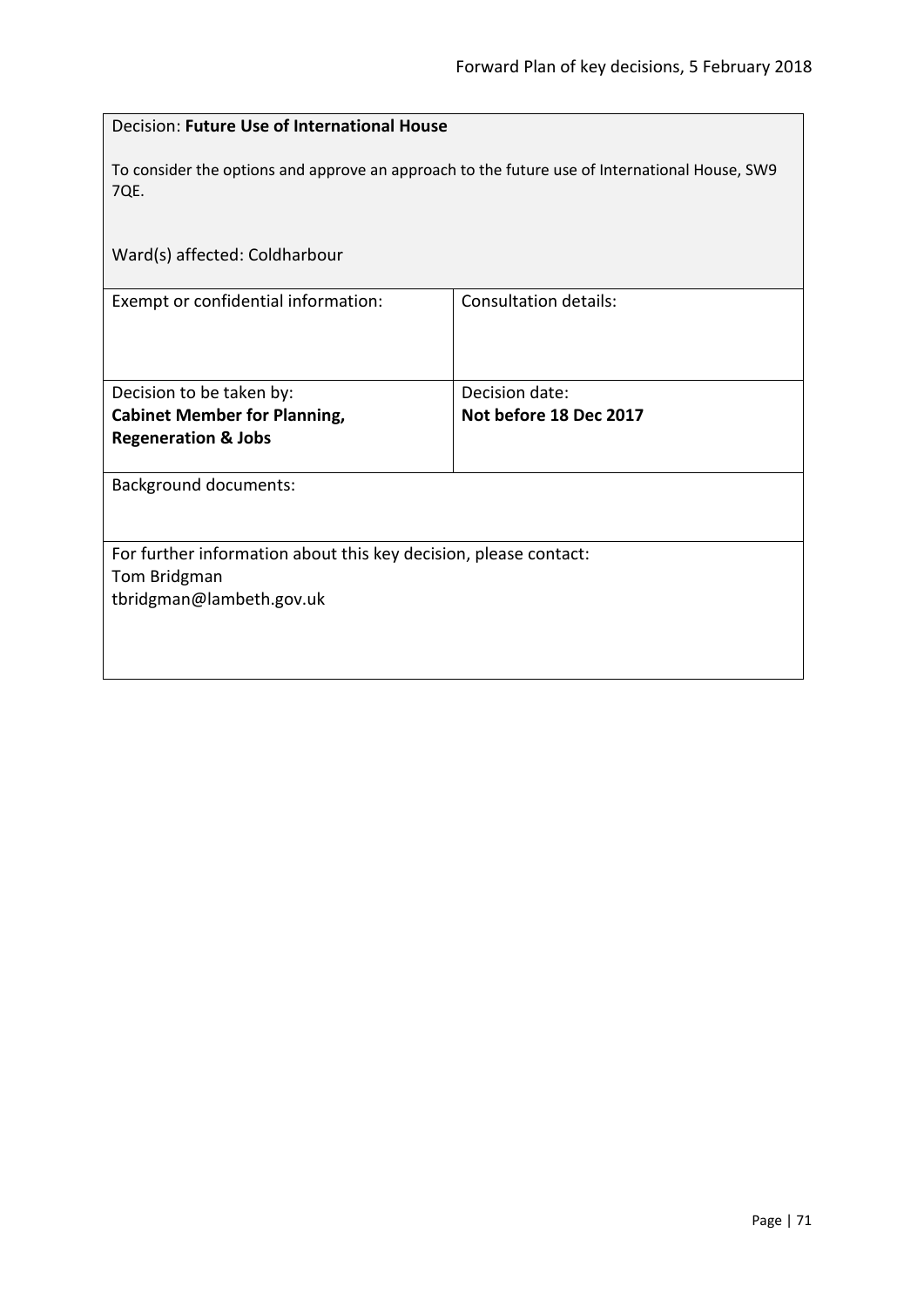| Decision: Article 4 Direction for change of use from office to residential - Central |  |
|--------------------------------------------------------------------------------------|--|
| <b>Activities Zone</b>                                                               |  |

To make a non-immediate Article 4 direction to remove permitted development rights for change of use from office to residential in the Central Activities Zone (as it relates to Lambeth).

|  |  | Ward(s) affected: All Wards |
|--|--|-----------------------------|
|--|--|-----------------------------|

| Exempt or confidential information:                               | Consultation details:  |  |
|-------------------------------------------------------------------|------------------------|--|
|                                                                   |                        |  |
|                                                                   |                        |  |
| Decision to be taken by:                                          | Decision date:         |  |
| <b>Cabinet Member for Planning,</b>                               | Not before 15 Jan 2018 |  |
| <b>Regeneration &amp; Jobs</b>                                    |                        |  |
|                                                                   |                        |  |
| Background documents:                                             |                        |  |
|                                                                   |                        |  |
|                                                                   |                        |  |
| For further information about this key decision, please contact:  |                        |  |
| Catherine Carpenter, Delivery Lead - Planning Strategy and Policy |                        |  |
| ccarpenter@lambeth.gov.uk                                         |                        |  |
| 1st Floor, Phoenix House, 10 Wandsworth Road                      |                        |  |
| Tel: 020 7926 1251                                                |                        |  |
|                                                                   |                        |  |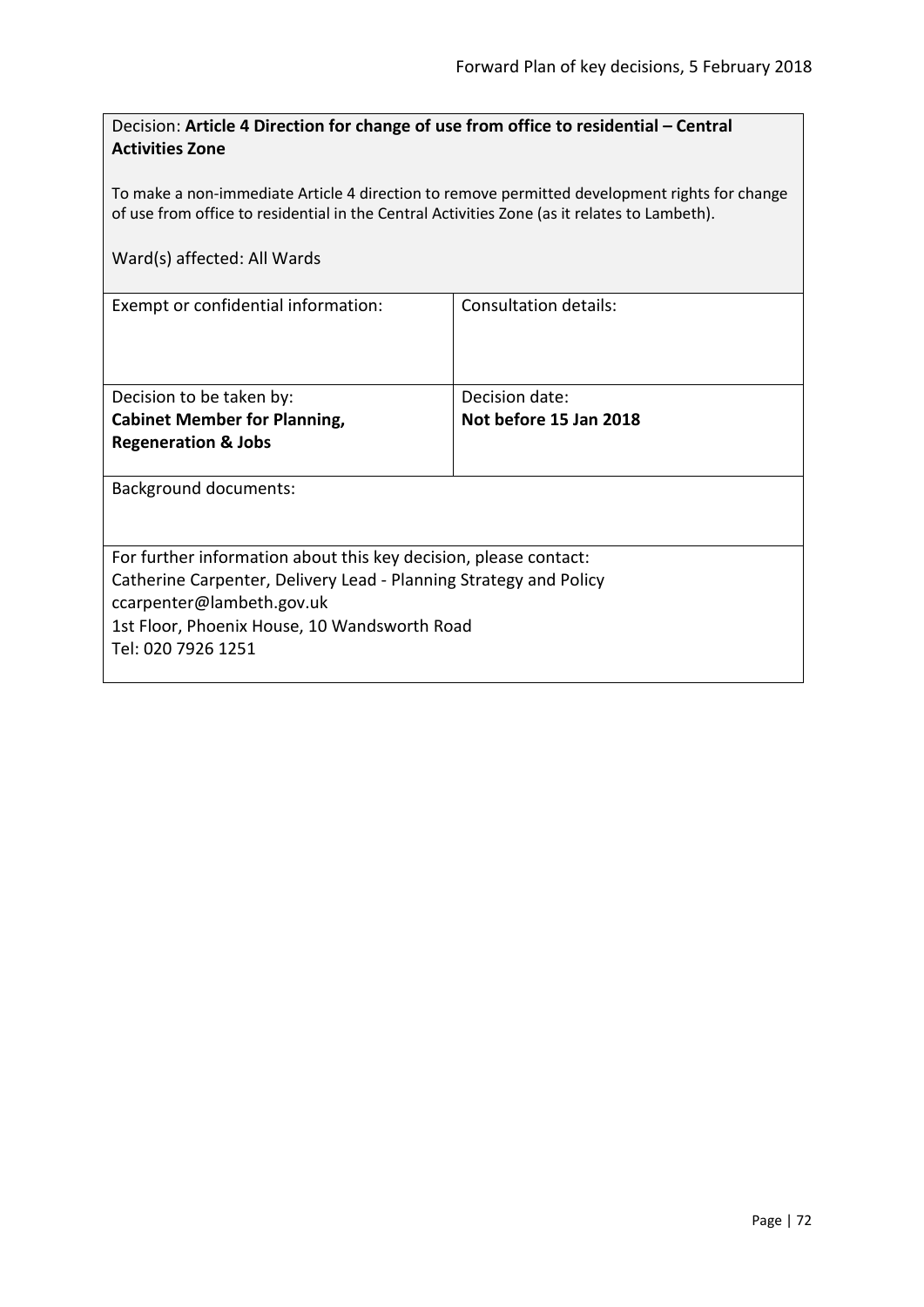#### Decision: **Contract for Mortuary Provision**

To approve the commencement of a full OJEU tender process for Lambeth's mortuary provision.

Local authorities are required to make provision for post-mortems and mortuary storage for bodies subject to investigation by the Coroner. On average 270 deaths in Lambeth per year are referred to the Coroner, at a cost of approximately £245,000.

Lambeth has used the Royal Borough of Greenwich's mortuary for several years, however there is no contract in place and a formal tendering exercise is necessary to ensure compliance with financial regulations and that best value is being obtained.

Ward(s) affected: All Wards

| Exempt or confidential information:                              | Consultation details:  |  |
|------------------------------------------------------------------|------------------------|--|
|                                                                  |                        |  |
|                                                                  |                        |  |
| Decision to be taken by:                                         | Decision date:         |  |
| <b>Cabinet Member for Equalities and Culture</b>                 | Not before 19 Jun 2017 |  |
|                                                                  |                        |  |
|                                                                  |                        |  |
| <b>Background documents:</b>                                     |                        |  |
|                                                                  |                        |  |
|                                                                  |                        |  |
| For further information about this key decision, please contact: |                        |  |
| Kevin Crook, Head of Neighbourhoods                              |                        |  |
| kcrook@lambeth.gov.uk                                            |                        |  |
| Blue Star House - 4th Floor                                      |                        |  |
| Tel: 020 7926 8973                                               |                        |  |
|                                                                  |                        |  |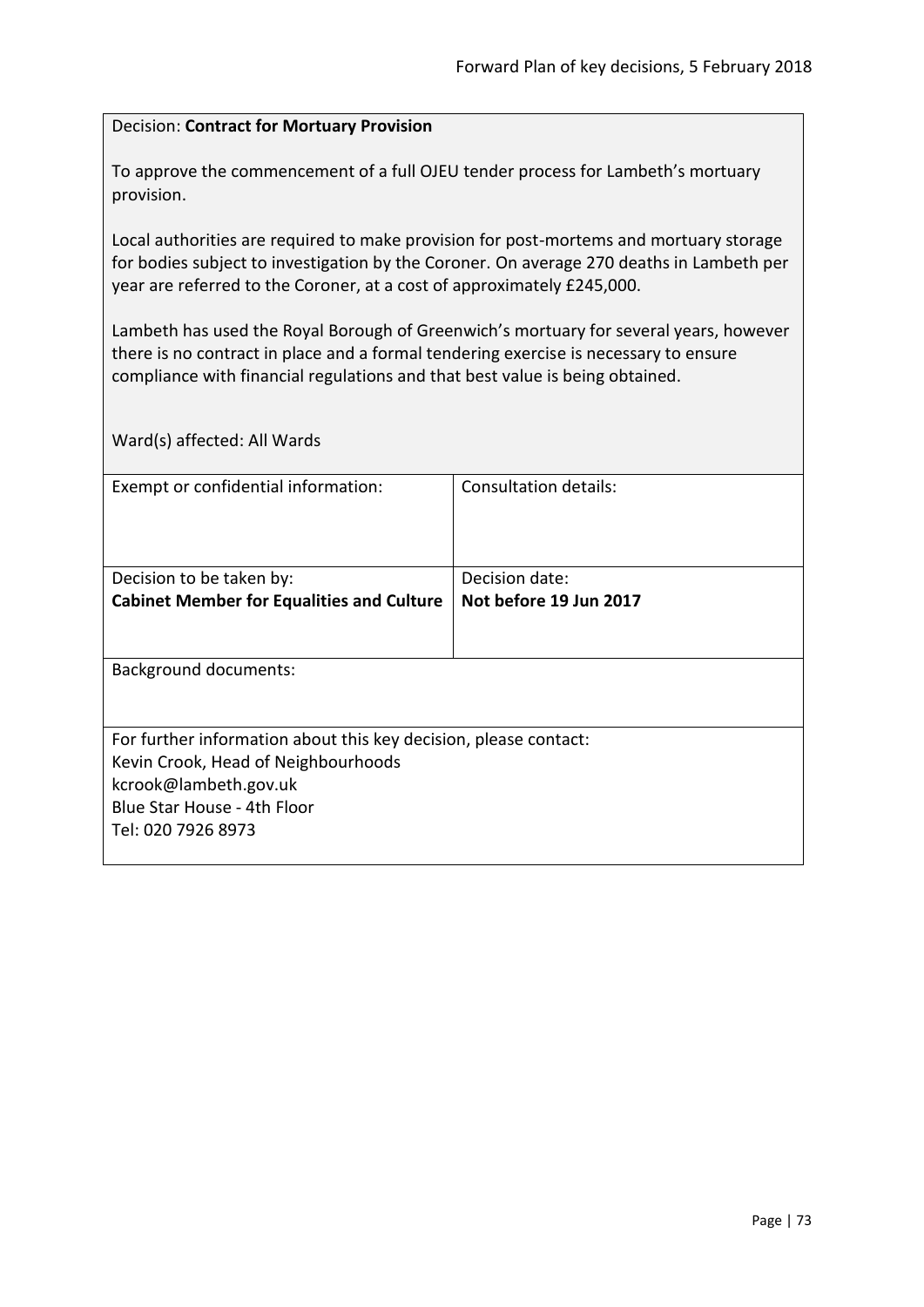# Decision: **Advertising / Sponsorship Trial** This report seeks approval for the Council to allow Community Partners to develop a concession agreement to explore income generation opportunities for the council from sponsorship of sites and structures in the borough. Ward(s) affected: All Wards Exempt or confidential information:  $\vert$  Consultation details: Decision to be taken by: **Cabinet Member for Equalities and Culture** Decision date: **Not before 16 Jan 2017** Background documents: For further information about this key decision, please contact: Jo Phillips, Head of Strategic Business Development JPhillips@lambeth.gov.uk Olive Morris House Tel: 020 7926 0473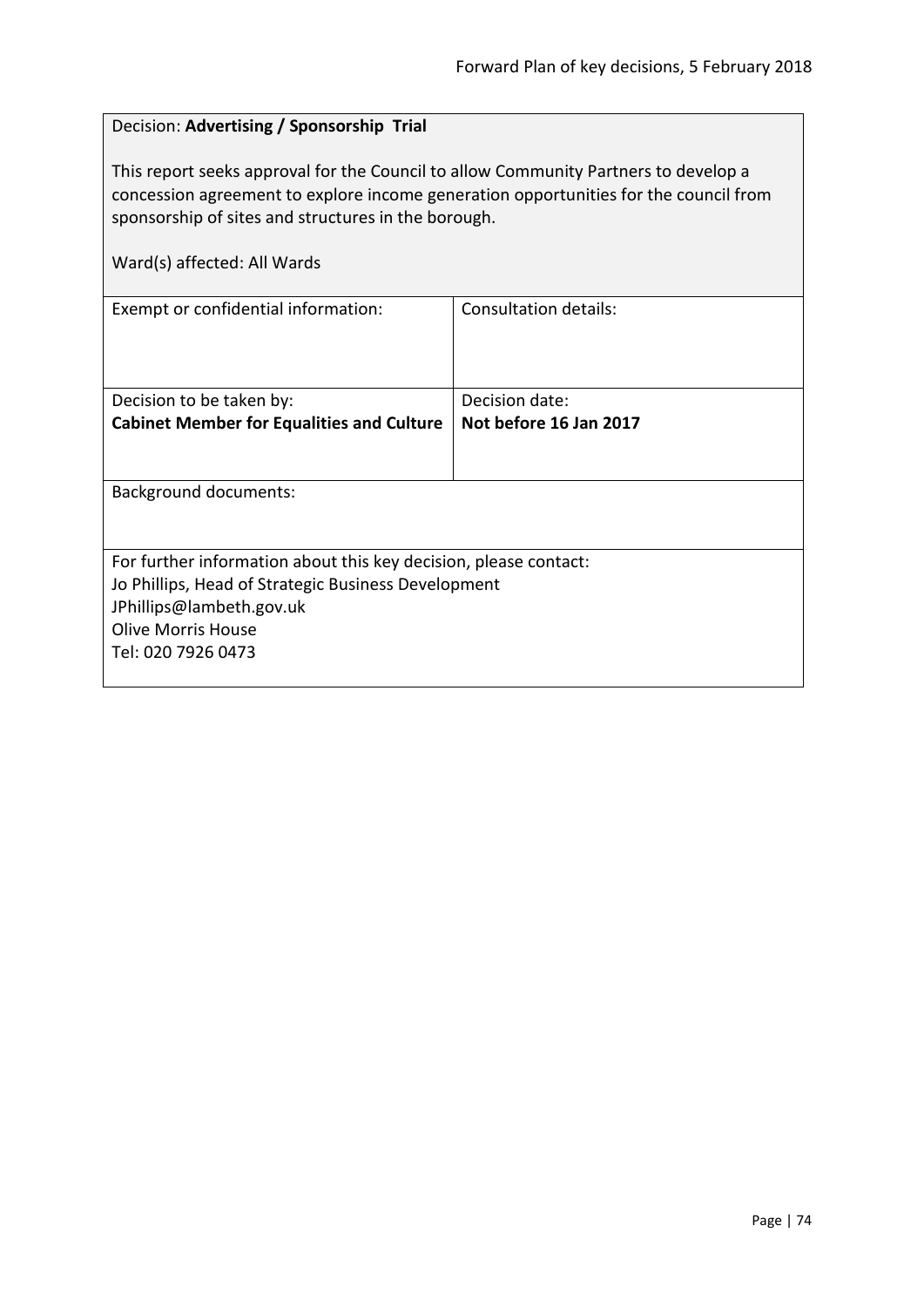## Decision: **Contract Award – Carnegie Building**

Provision of fit-out works at Carnegie building to create a library, healthy living centre and gym.

Ward(s) affected: Herne Hill

| Exempt or confidential information:                                       | Consultation details:  |  |
|---------------------------------------------------------------------------|------------------------|--|
|                                                                           |                        |  |
|                                                                           |                        |  |
|                                                                           |                        |  |
|                                                                           |                        |  |
| Decision to be taken by:                                                  | Decision date:         |  |
| <b>Cabinet Member for Equalities and Culture</b>                          | Not before 11 Dec 2017 |  |
|                                                                           |                        |  |
|                                                                           |                        |  |
|                                                                           |                        |  |
| Background documents:                                                     |                        |  |
|                                                                           |                        |  |
|                                                                           |                        |  |
| For further information about this key decision, please contact:          |                        |  |
| Michael Munnelly                                                          |                        |  |
| MMunnelly@lambeth.gov.uk                                                  |                        |  |
|                                                                           |                        |  |
| 1st Floor, Service Team House, 185-205 Shakespeare Road, London, SE24 0PZ |                        |  |
|                                                                           |                        |  |
|                                                                           |                        |  |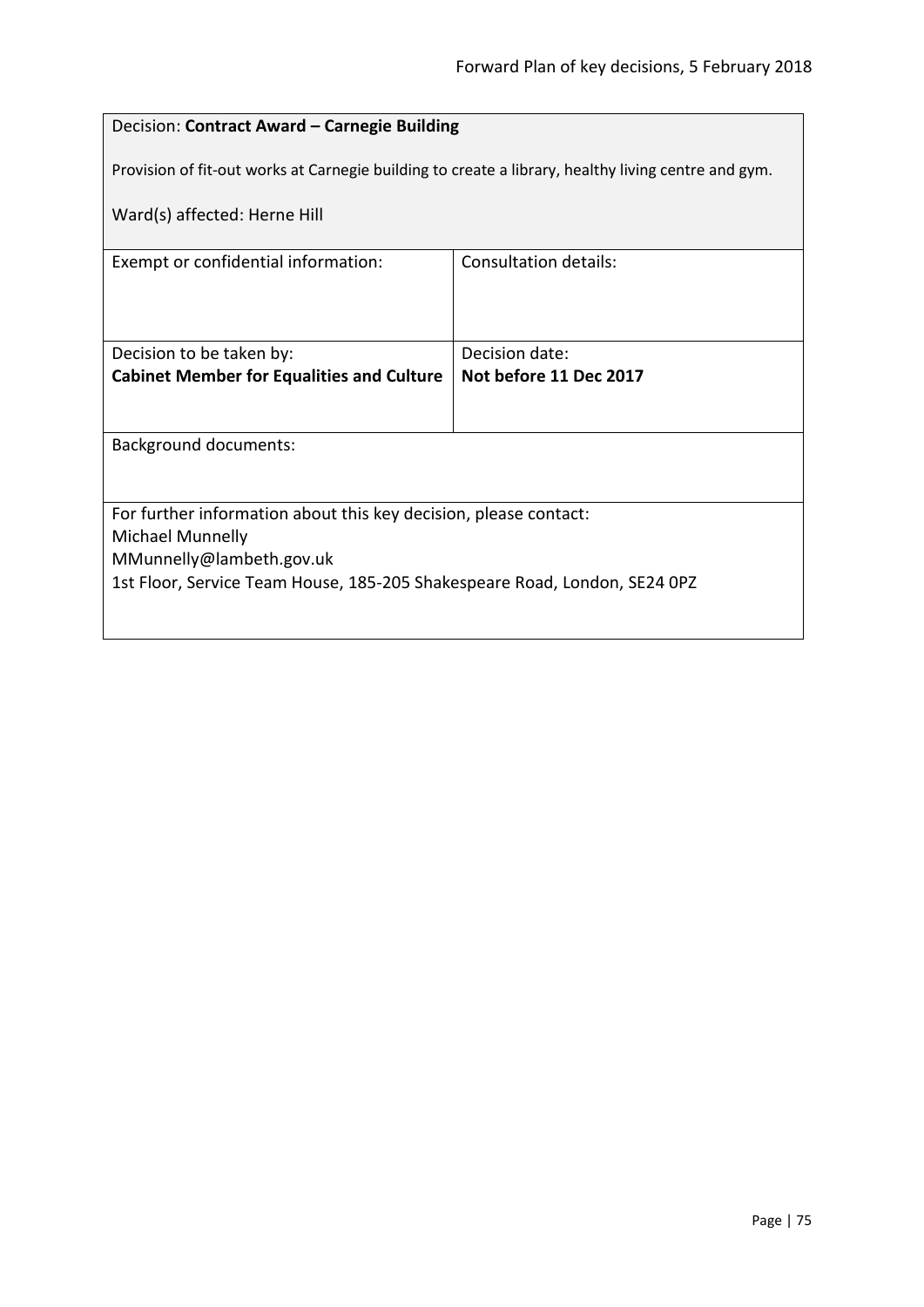### Decision: **London Eye S106 Agreement**

Under the terms of a S106 agreement, the South Bank Employers Group (SBEG) provides specified operational and community initiatives in the South Bank area. These are financed by payments that the Council receives annually from the operator of the Coca-Cola London Eye. The Council makes payment to SBEG in arrears on the basis of goods provided and services rendered according to an agreed programme of work.

To approve the total budget of £847,998.00 and the remaining Q3 and Q4 payment of £388,380.00.

Ward(s) affected: Bishop's

| Exempt or confidential information:                                                                                        | Consultation details:  |  |
|----------------------------------------------------------------------------------------------------------------------------|------------------------|--|
| Decision to be taken by:                                                                                                   | Decision date:         |  |
| <b>Cabinet Member for Equalities and Culture</b>                                                                           | Not before 15 Jan 2018 |  |
|                                                                                                                            |                        |  |
| Background documents:                                                                                                      |                        |  |
|                                                                                                                            |                        |  |
| For further information about this key decision, please contact:<br>Andrew Burton, Head of Capital Programmes and Highways |                        |  |
| ABurton@lambeth.gov.uk                                                                                                     |                        |  |
| 5th Floor Blue Star House, 234-244 Stockwell Road, London, SW9 9SP                                                         |                        |  |
| Tel: 0207 926 6221                                                                                                         |                        |  |
|                                                                                                                            |                        |  |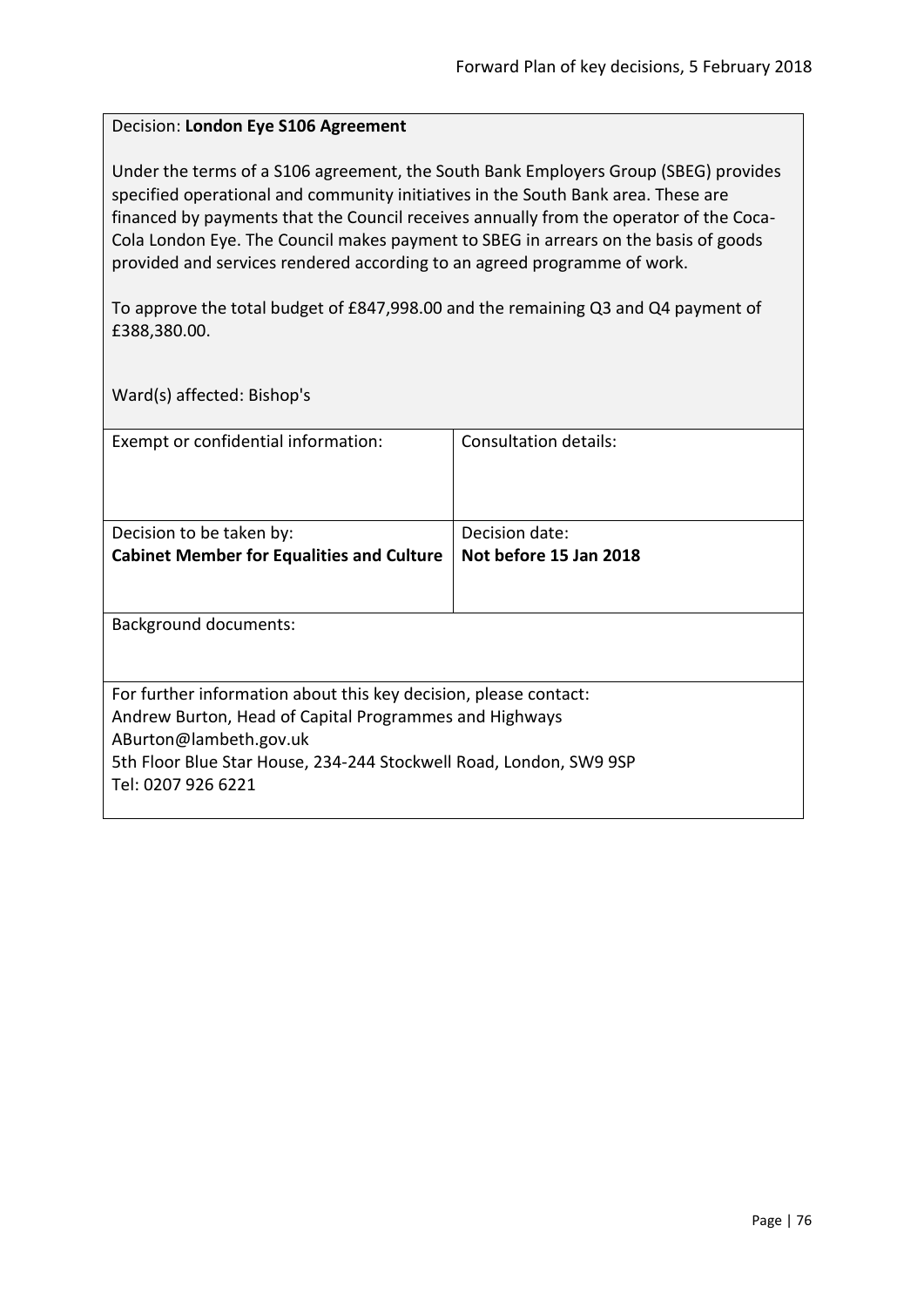| Decision: Contract award - Fleet replacement for Lambeth Landscapes                                                                                                                   |                       |  |
|---------------------------------------------------------------------------------------------------------------------------------------------------------------------------------------|-----------------------|--|
| Ward(s) affected: All Wards                                                                                                                                                           |                       |  |
| Exempt or confidential information:                                                                                                                                                   | Consultation details: |  |
| Decision to be taken by:                                                                                                                                                              | Decision date:        |  |
| <b>Cabinet Member for Equalities and Culture</b>                                                                                                                                      | 3 Jan 2018            |  |
|                                                                                                                                                                                       |                       |  |
| <b>Background documents:</b>                                                                                                                                                          |                       |  |
| For further information about this key decision, please contact:<br>Kevin Crook, Head of Neighbourhoods<br>kcrook@lambeth.gov.uk<br>Blue Star House - 4th Floor<br>Tel: 020 7926 8973 |                       |  |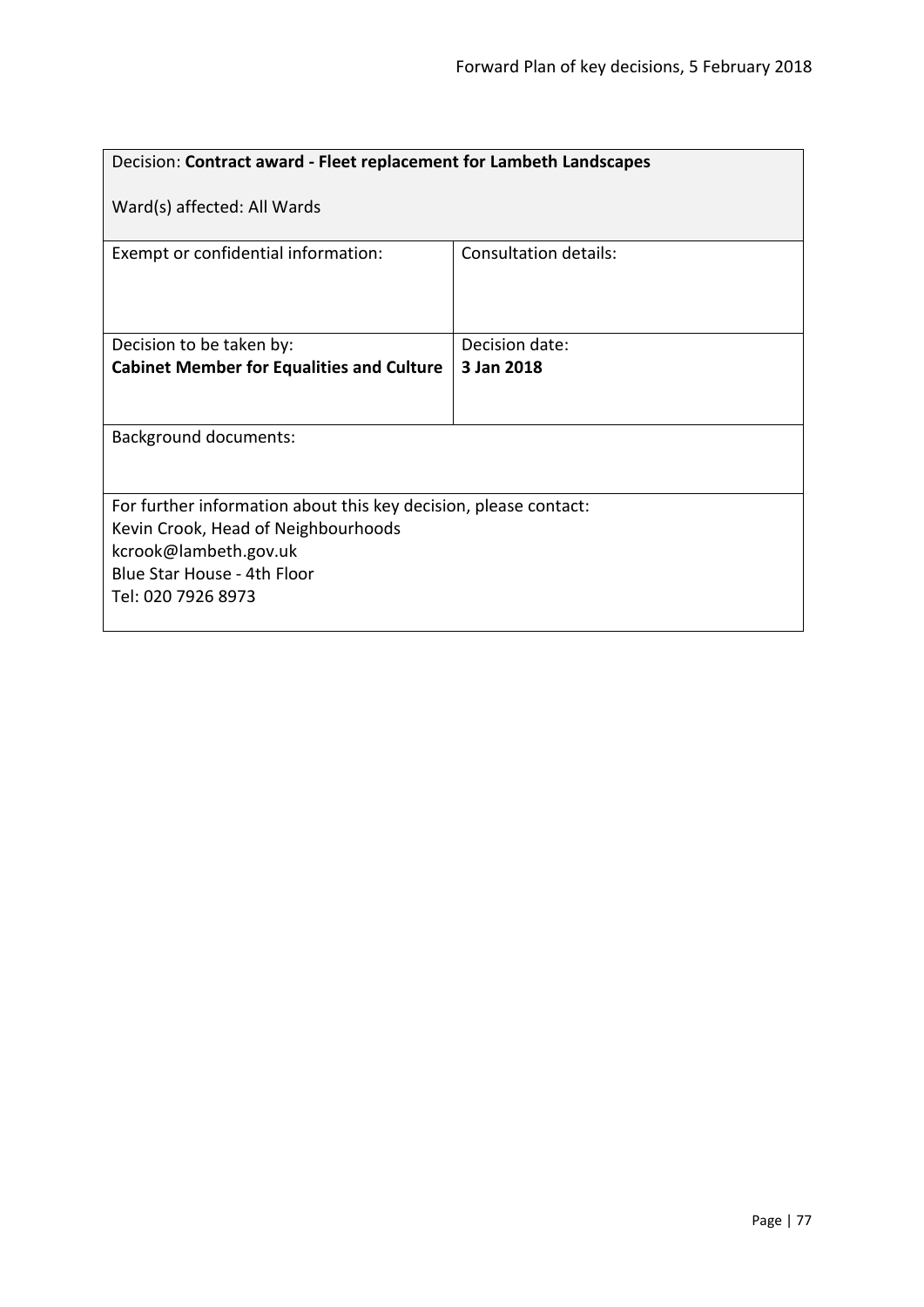| Decision: Vauxhall Park Development                                         |                       |  |
|-----------------------------------------------------------------------------|-----------------------|--|
| To approve funding for works to be undertaken to Vauxhall Park.             |                       |  |
| Ward(s) affected: Oval                                                      |                       |  |
| Exempt or confidential information:                                         | Consultation details: |  |
|                                                                             |                       |  |
| Decision to be taken by:                                                    | Decision date:        |  |
| <b>Cabinet Member for Equalities and Culture</b>                            | Not before 5 Feb 2018 |  |
|                                                                             |                       |  |
| <b>Background documents:</b>                                                |                       |  |
|                                                                             |                       |  |
| For further information about this key decision, please contact:            |                       |  |
| Dan Thomas, Environment Programme Manager - Neighbourhoods, Environment and |                       |  |
| Employment<br>dthomas4@lambeth.gov.uk                                       |                       |  |
|                                                                             |                       |  |
|                                                                             |                       |  |
|                                                                             |                       |  |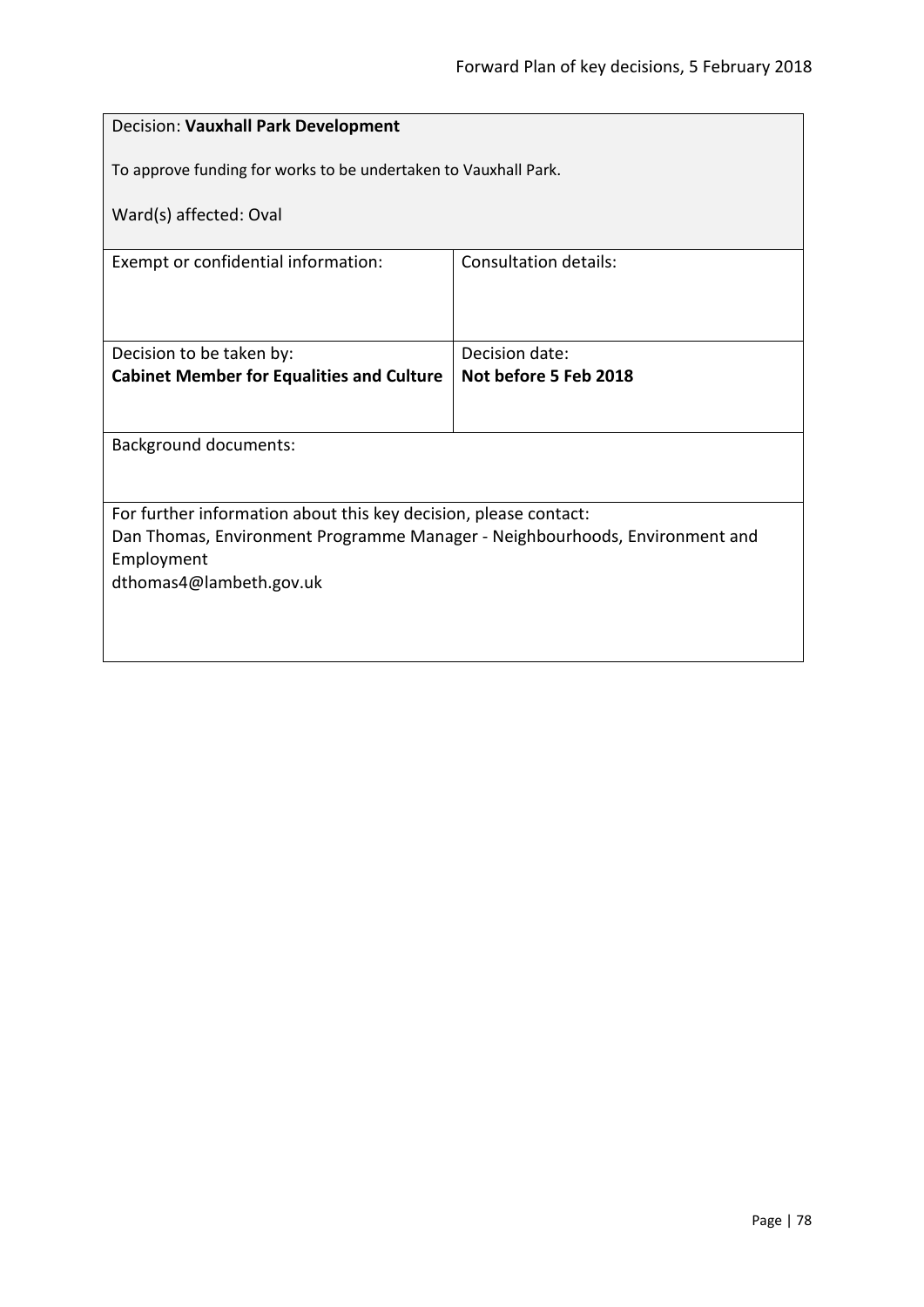## Decision: **Establishing an integrated gateway for homeless 16-21 year-olds**

This decision will enable the Council to implement an integrated gateway and assessment process for all young people aged 16-21 that are homeless or at risk of homelessness, run jointly by Housing and Children's Services.

| Ward(s) affected: All Wards                                                                                                                                                                                                      |                        |
|----------------------------------------------------------------------------------------------------------------------------------------------------------------------------------------------------------------------------------|------------------------|
| Exempt or confidential information:                                                                                                                                                                                              | Consultation details:  |
| Decision to be taken by:                                                                                                                                                                                                         | Decision date:         |
| <b>Cabinet Member for Children and Schools</b>                                                                                                                                                                                   | Not before 10 Jul 2016 |
| Background documents:                                                                                                                                                                                                            |                        |
| For further information about this key decision, please contact:<br>Emily Newell, Commissioning Officer, Strategy & Commissioning: Housing & Communities<br>ENewell@lambeth.gov.uk<br><b>Phoenix House</b><br>Tel: 0207 926 0973 |                        |
|                                                                                                                                                                                                                                  |                        |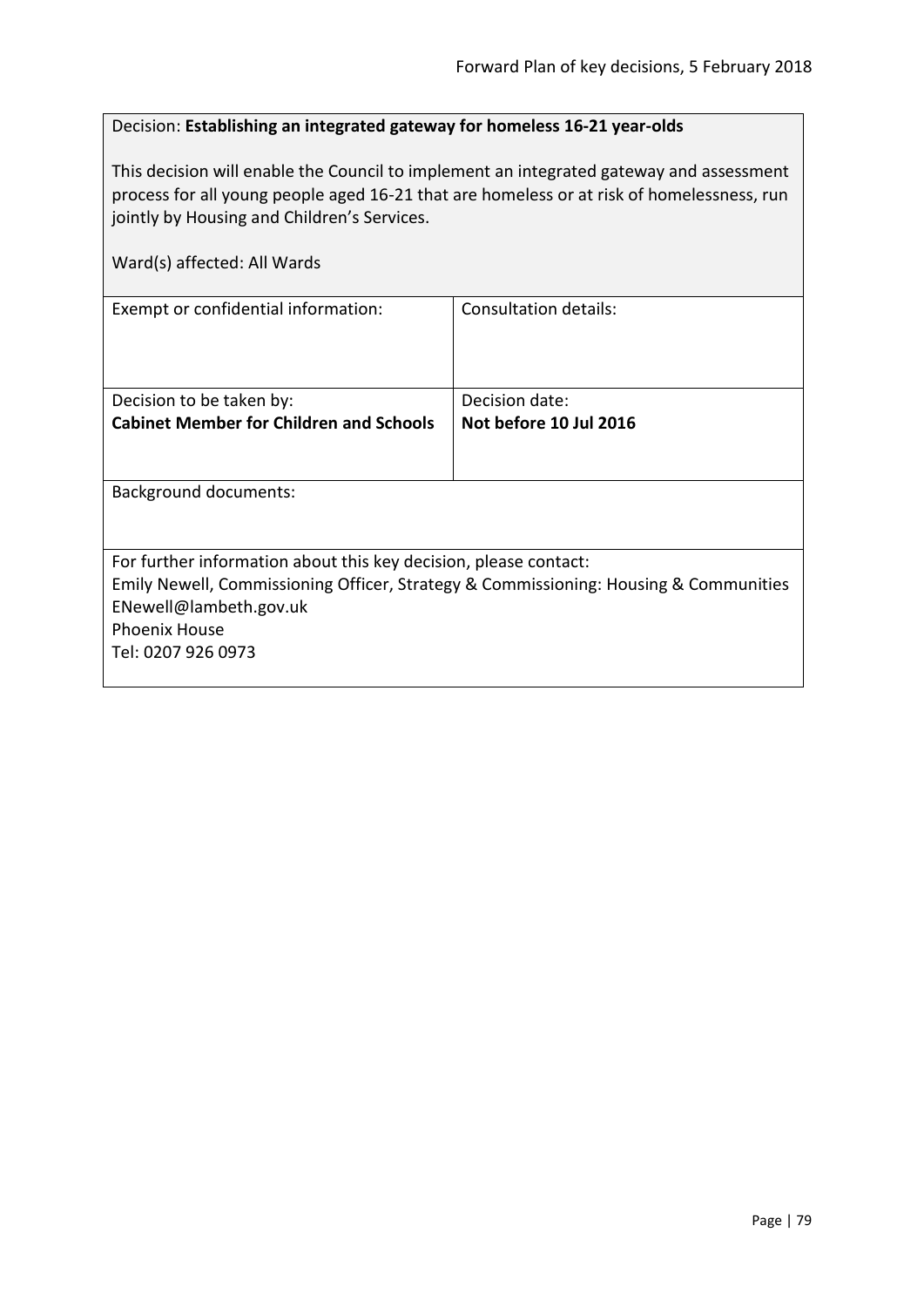| Decision: Supported housing for young people aged 16-21                                                                                                                                                                          |                        |  |
|----------------------------------------------------------------------------------------------------------------------------------------------------------------------------------------------------------------------------------|------------------------|--|
| Ward(s) affected: All Wards                                                                                                                                                                                                      |                        |  |
| Exempt or confidential information:                                                                                                                                                                                              | Consultation details:  |  |
| Decision to be taken by:                                                                                                                                                                                                         | Decision date:         |  |
| <b>Cabinet Member for Children and Schools</b>                                                                                                                                                                                   | Not before 17 Oct 2017 |  |
|                                                                                                                                                                                                                                  |                        |  |
| <b>Background documents:</b>                                                                                                                                                                                                     |                        |  |
|                                                                                                                                                                                                                                  |                        |  |
| For further information about this key decision, please contact:<br>Emily Newell, Commissioning Officer, Strategy & Commissioning: Housing & Communities<br>ENewell@lambeth.gov.uk<br><b>Phoenix House</b><br>Tel: 0207 926 0973 |                        |  |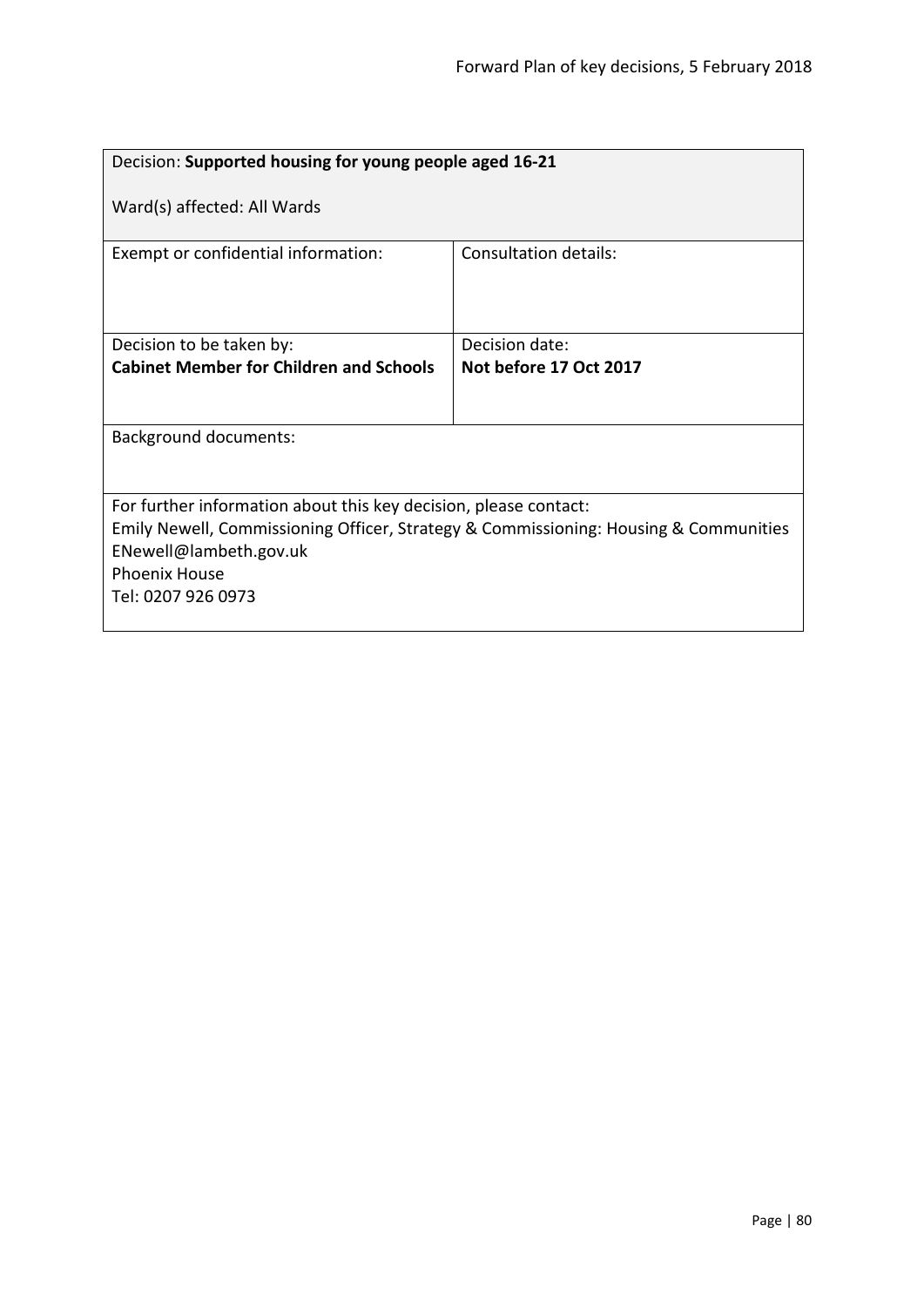#### Decision: **Schools Broadband 1st Sept 2017 – 31st August 2020**

As part of Education, Learning and Skills traded services, the schools broadband and a range of online services are aggregated on behalf of schools and this has provided an annual income stream to Lambeth. The current agreement with the service provider London Grid for Learning (LGfL) and Lambeth expires on 31st August 2017.

Ward(s) affected: All Wards

| Exempt or confidential information:                                                                                                                                                                                      | Consultation details:  |
|--------------------------------------------------------------------------------------------------------------------------------------------------------------------------------------------------------------------------|------------------------|
| Decision to be taken by:                                                                                                                                                                                                 | Decision date:         |
| <b>Cabinet Member for Children and Schools</b>                                                                                                                                                                           | Not before 23 Jan 2017 |
| Background documents:                                                                                                                                                                                                    |                        |
|                                                                                                                                                                                                                          |                        |
| For further information about this key decision, please contact:<br>Richard Charlton, Technical Manager, Building Schools for the Future<br>rcharlton@lambeth.gov.uk<br><b>International House</b><br>Tel: 020 7926 9543 |                        |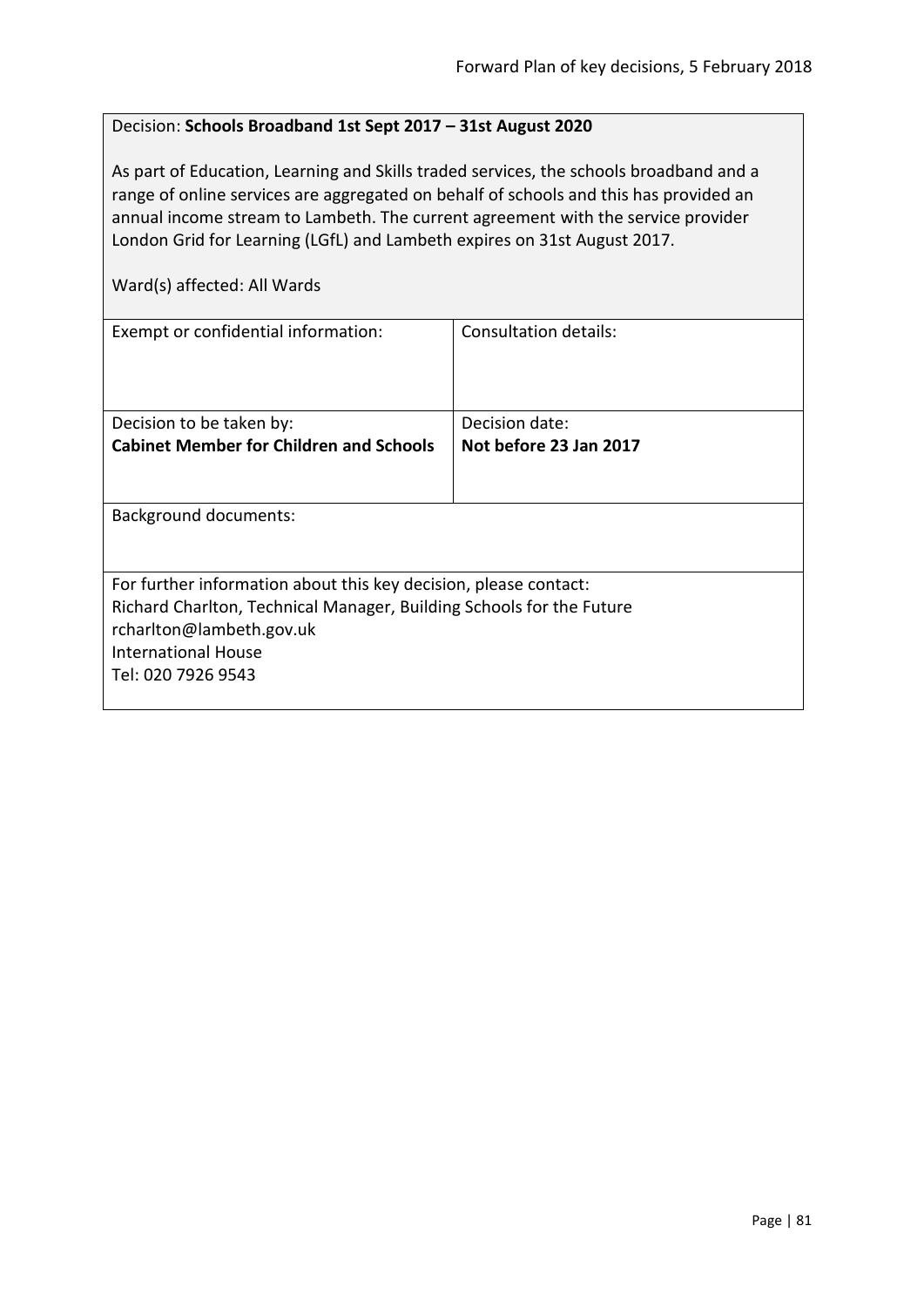| Decision: Construction of a SEND resource base at Archbishop Sumner Primary School                                                                                               |                                          |  |
|----------------------------------------------------------------------------------------------------------------------------------------------------------------------------------|------------------------------------------|--|
| To award the sum of £800,000 to the Southwark Diocese Board of Education so that a SEND<br>resource base can be constructed for the benefit of the school and support 30 pupils. |                                          |  |
| Ward(s) affected: Prince's                                                                                                                                                       |                                          |  |
| Exempt or confidential information:                                                                                                                                              | Consultation details:                    |  |
| Decision to be taken by:<br><b>Cabinet Member for Children and Schools</b>                                                                                                       | Decision date:<br>Not before 20 Mar 2017 |  |
| <b>Background documents:</b>                                                                                                                                                     |                                          |  |
| For further information about this key decision, please contact:<br>Alan Westlake<br>AWestlake@lambeth.gov.uk                                                                    |                                          |  |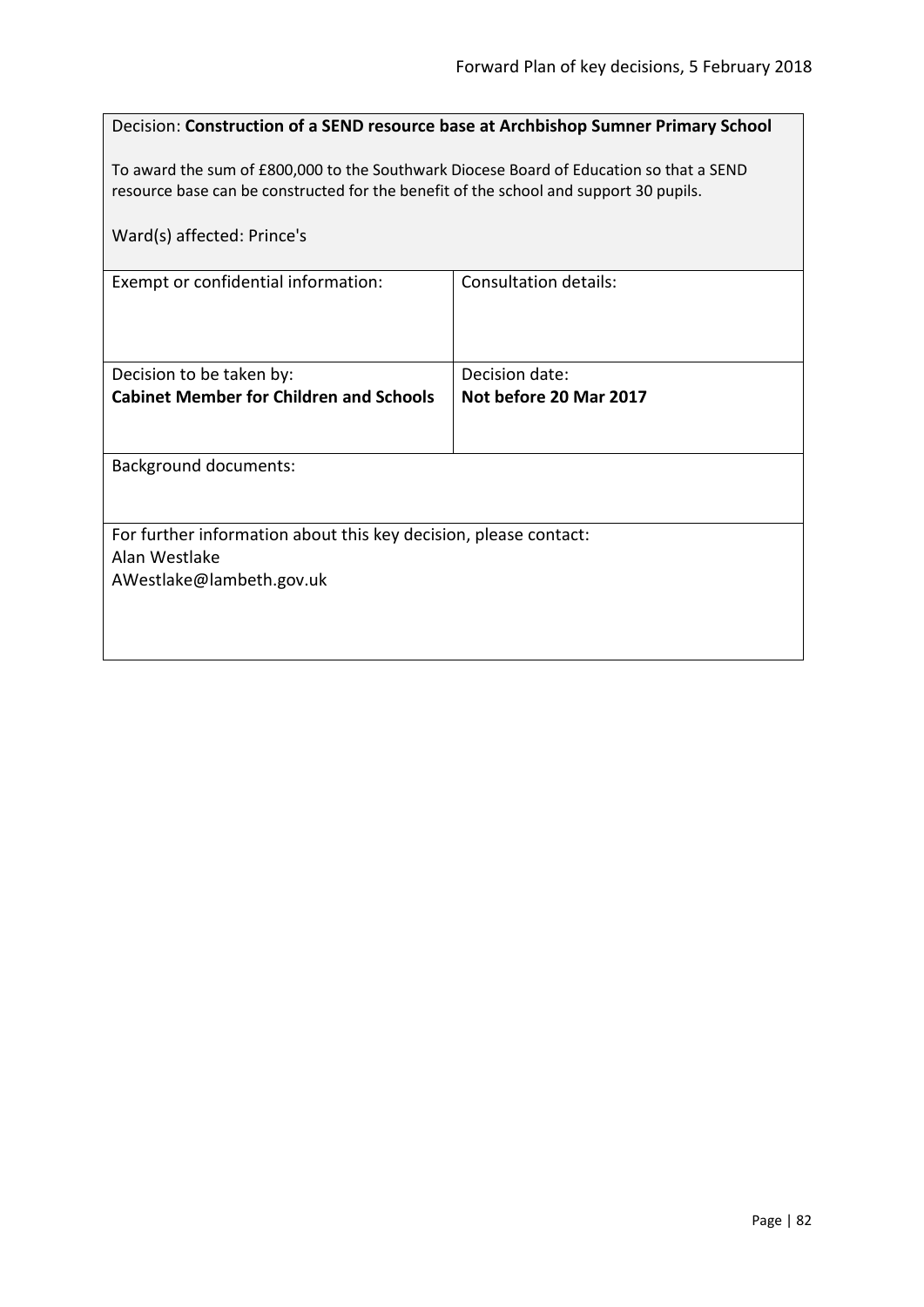Decision: **Woodmansterne Secondary Enabling Works and Minor Modifications to the Primary School.**

Willmott Dixon has been procured as the preferred bidder for the delivery of the new 5FE Secondary Department and 150 place Sixth From at Woodmansterne School.

The programme to deliver the new school is very challenging and in order to mitigate some of the delay, it is proposed to engage Willmott Dixon early in the process to undertake some enabling works, works deferred from the primary school project and to complete some of the external works and drainage.

Its also proposed to engage with Willmott Dixon earlier in the design process including progressing with surveys and detailed design development. This will enable an early start of the construction works in parallel with the Pre-Contract Agreement being signed and the award of the main contract to Willmott Dixon.

Willmott Dixon will be asked to provide 3 quotes for each package of works to be awarded (as per the terms of the SCF Framework Agreement).

Ward(s) affected: Streatham South

| Exempt or confidential information:                                                                      | <b>Consultation details:</b>             |
|----------------------------------------------------------------------------------------------------------|------------------------------------------|
| Decision to be taken by:<br><b>Cabinet Member for Children and Schools</b>                               | Decision date:<br>Not before 20 Mar 2017 |
| <b>Background documents:</b>                                                                             |                                          |
| For further information about this key decision, please contact:<br>Peter Dawes<br>PDawes@lambeth.gov.uk |                                          |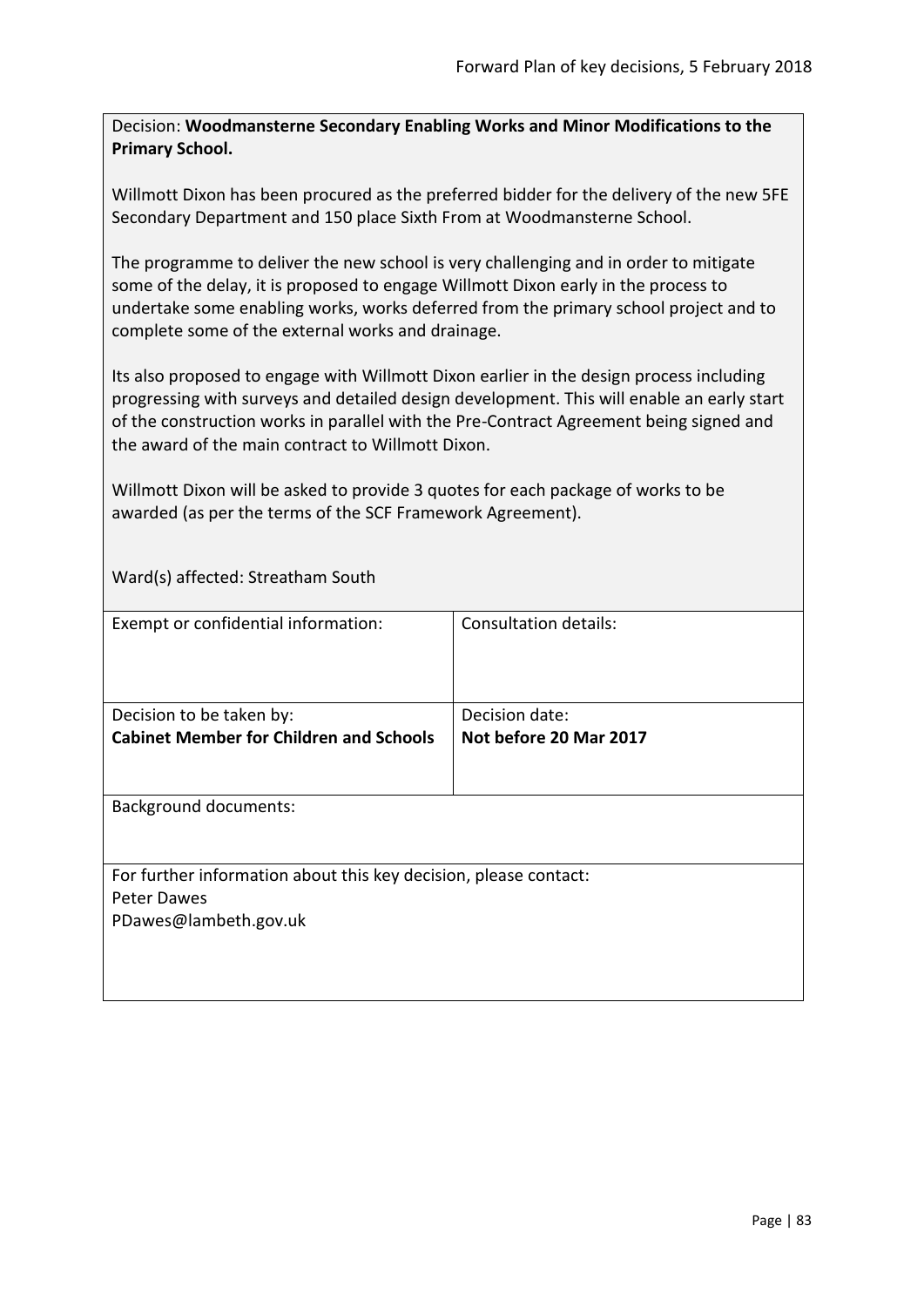| Decision: Telferscot SEN Resource Base works                                                                        |                                          |  |
|---------------------------------------------------------------------------------------------------------------------|------------------------------------------|--|
| To appoint a construction contractor to undertake construction work on the for the<br>Telferscot SEN Resource base. |                                          |  |
| Ward(s) affected: Thornton                                                                                          |                                          |  |
| Exempt or confidential information:                                                                                 | <b>Consultation details:</b>             |  |
| Decision to be taken by:<br><b>Cabinet Member for Children and Schools</b>                                          | Decision date:<br>Not before 13 Mar 2017 |  |
|                                                                                                                     |                                          |  |
| <b>Background documents:</b>                                                                                        |                                          |  |
| For further information about this key decision, please contact:                                                    |                                          |  |
| <b>Rosemary Mann</b><br>rmann1@lambeth.gov.uk                                                                       |                                          |  |
| 6th Floor International House<br>Tel: 020 7926 3221                                                                 |                                          |  |
|                                                                                                                     |                                          |  |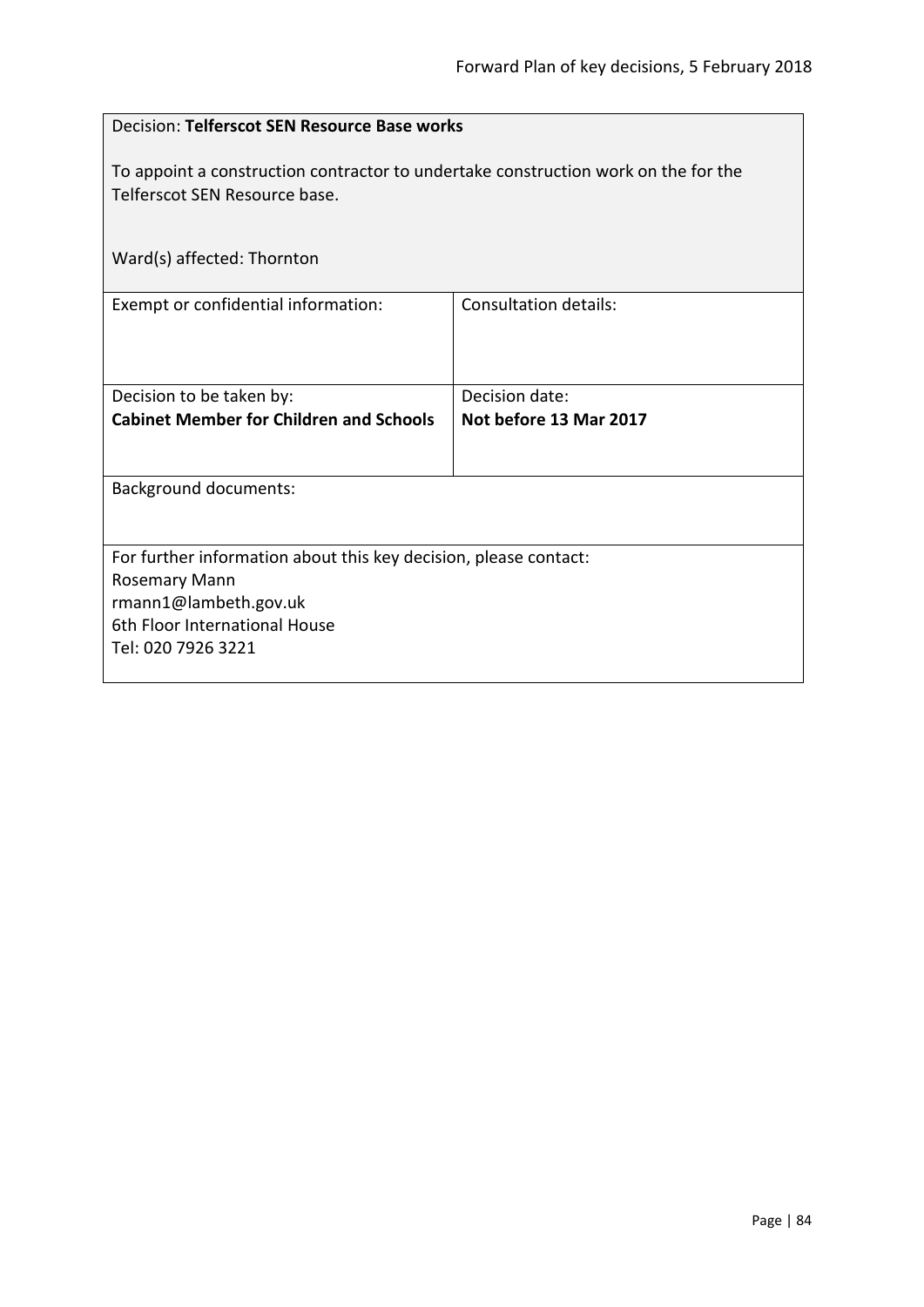| Decision: Contract Extension of Children's Independent Fostering Agencies (IFA) and |                              |  |
|-------------------------------------------------------------------------------------|------------------------------|--|
| <b>Residential care services</b>                                                    |                              |  |
|                                                                                     |                              |  |
| Ward(s) affected: All Wards                                                         |                              |  |
|                                                                                     |                              |  |
| Exempt or confidential information:                                                 | <b>Consultation details:</b> |  |
|                                                                                     |                              |  |
|                                                                                     |                              |  |
| Decision to be taken by:                                                            | Decision date:               |  |
| <b>Cabinet Member for Children and Schools</b>                                      | 3 Jan 2018                   |  |
|                                                                                     |                              |  |
|                                                                                     |                              |  |
| <b>Background documents:</b>                                                        |                              |  |
|                                                                                     |                              |  |
|                                                                                     |                              |  |
| For further information about this key decision, please contact:                    |                              |  |
| Roneeta Campbell-Butler, Local Area Agreement Programme Manager (Community          |                              |  |
| Safety)                                                                             |                              |  |
| rcampbell-butler@lambeth.gov.uk                                                     |                              |  |
| 205 Stockwell Road, London, SW9 9SL                                                 |                              |  |
| Tel: 020 7926 2905                                                                  |                              |  |
|                                                                                     |                              |  |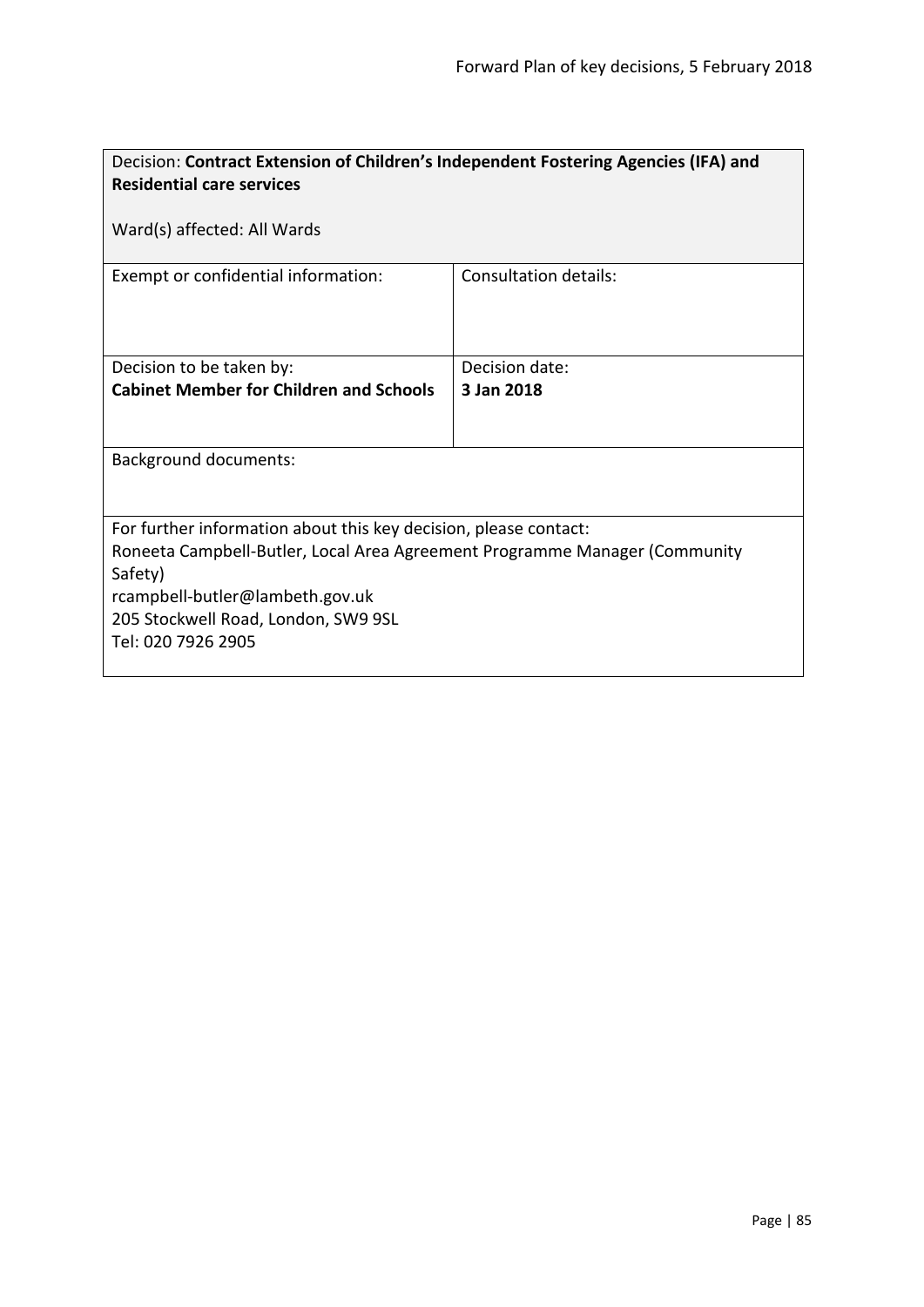| Decision: Adoption Support to include financial plan/or settlement for breach of<br>confidentiality                                                                                                                                                      |                                         |  |
|----------------------------------------------------------------------------------------------------------------------------------------------------------------------------------------------------------------------------------------------------------|-----------------------------------------|--|
| To agree a financial offer to settle a claim in respect of an adoption application.                                                                                                                                                                      |                                         |  |
| Ward(s) affected: All Wards                                                                                                                                                                                                                              |                                         |  |
| Exempt or confidential information:<br>Part exempt<br>Information which is likely to reveal the<br>identity of an individual.<br>Information in respect of which a claim to<br>legal professional privilege could be<br>maintained in legal proceedings. | Consultation details:                   |  |
| Decision to be taken by:<br><b>Cabinet Member for Children and Schools</b>                                                                                                                                                                               | Decision date:<br>Not before 5 Feb 2018 |  |
|                                                                                                                                                                                                                                                          |                                         |  |
| <b>Background documents:</b>                                                                                                                                                                                                                             |                                         |  |
| For further information about this key decision, please contact:<br>Mark Stancer, Director of Children's Social Care<br>mstancer@lambeth.gov.uk<br>International House, Canterbury Crescent, London, SW9                                                 |                                         |  |